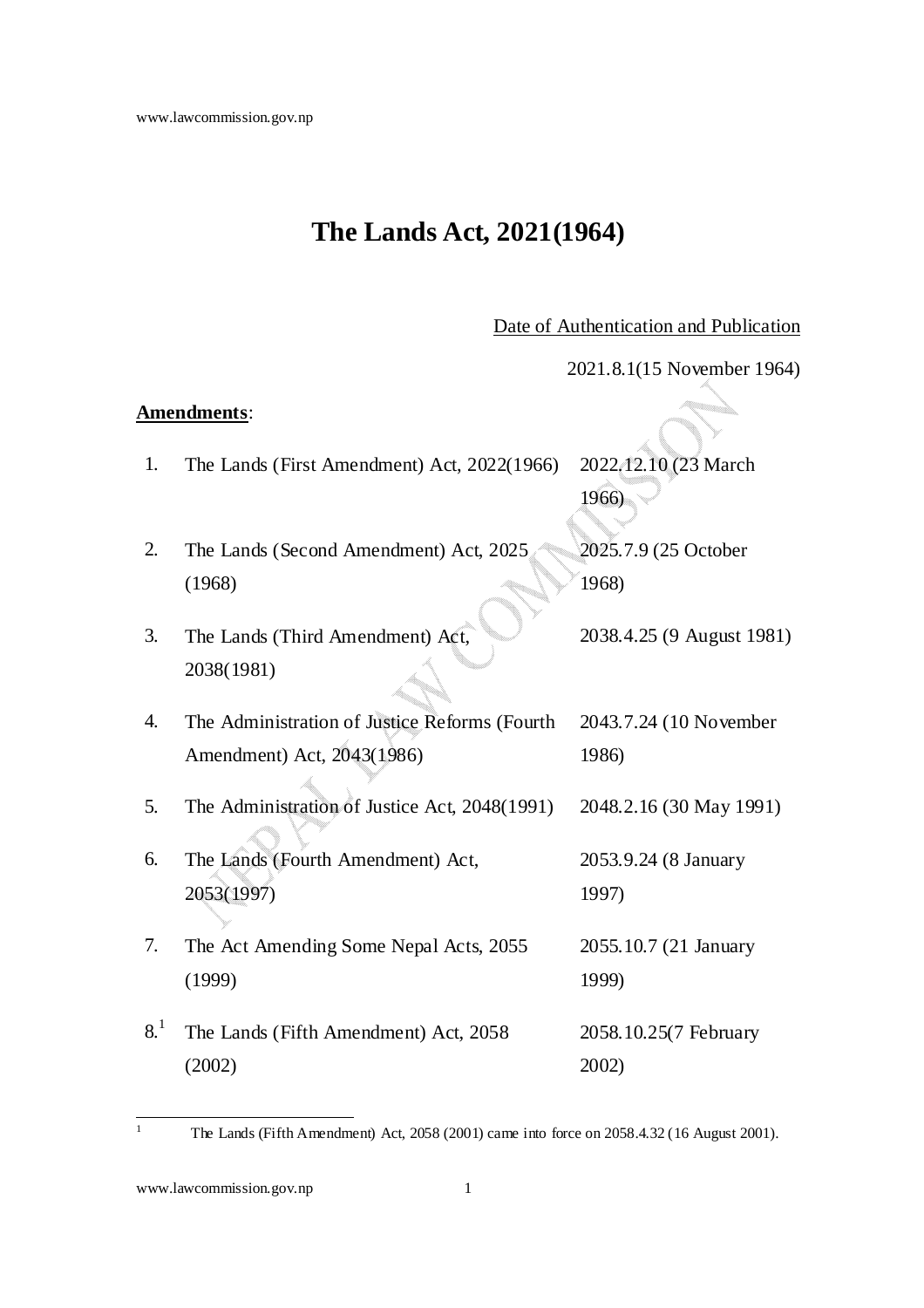- 10 Amending Some Nepal Acts to Maintain Gender Equality Act, 2063 (2006) 2063.7.17 (3 Nov., 2006)
- 11 Republic Strengthening and Some Nepal Laws Amendment Act, 2066 2066.10.7 (Jan. 21, 2010)

Act No. 25 of the year 2021(1964)

### **An Act Made to Amend and Consolidate the Lands Act**

**Preamble**: Whereas, it is expedient; to divert inactive capital and burden of population from the land to the other sectors of economy in order to accelerate the pace of economic development of the country; to bring about improvement in the standards of living of the actual peasants dependent on the land by making equitable distribution of the cultivable land and by making easily accessible the necessary know-how and resources on agriculture and to keep up the convenience and economic interests of the general public by providing encouragement to make maximum increase in agricultural production;

Now, therefore, be it enacted by His Majesty King Mahendra Bir Bikram Shah Dev on the advice and with the consent of the *Rastriya Panchayat*.

en la familie de la familie de la familie de la familie de la familie de la familie de la familie de la familie de la familie de la familie de la familie de la familie de la familie de la familie de la familie de la famili

This Act came into force from 2065-2-15 (28 May 2008).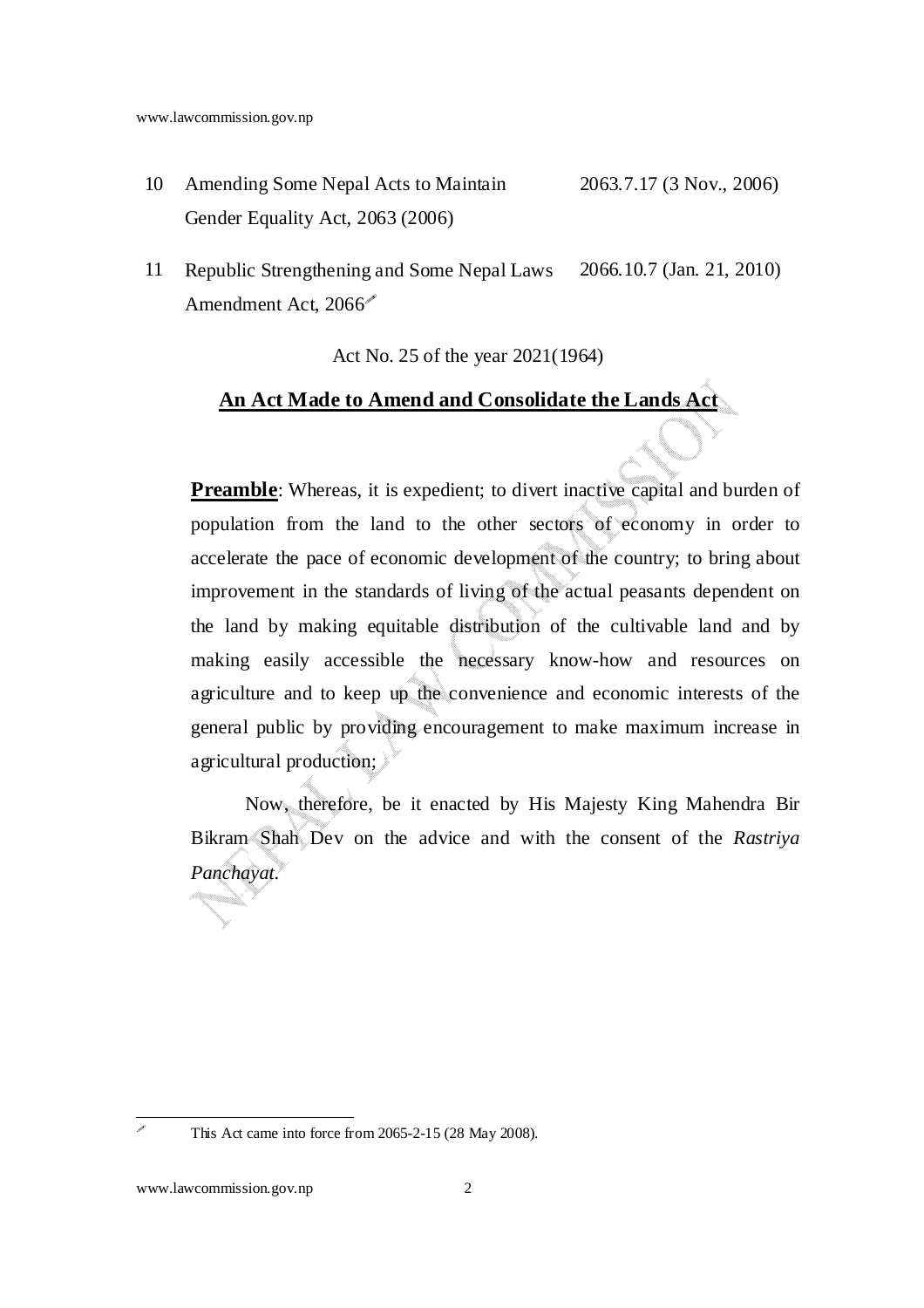### **Chapter-1**

### **Preliminary**

#### **1. Short title, extent and commencement**:

- (1) This Act may be called as the "Lands Act, 2021 (1964)".
- (2) Chapters 1, 7, 8, 10 and 11 shall come into force immediately all over Nepal, and the rest Chapters, Sections or Sub-sections shall commence in such areas and on such dates as may be appointed by Government of Nepal by Notification in the Nepal Gazette, from time to time.

### **2. Definitions**:

Unless the subject or the context otherwise requires, in this Act:

(a) "Landowner" means a person who has the land registered in his/her name, subject to the payment of land revenue to Government of Nepal under the prevailing law and has, by virtue thereof, the title to the land, and this term also includes the following person in respect of the following land:

> (1) A person who is registered as a landowner in regard to the *Birta* land abolished pursuant to the *Birta* Abolition Act, 2016 (1960),

- (2) *Jimidar* in the case of the land with *Jimidari*,
- $(2a)^2$  In the case of *Kipat*, a person who possesses such land on payment of government revenue in accordance with the customs, traditions and practices or a person who

 $\frac{1}{2}$ 

Inserted by the Second Amendment.

www.lawcommission.gov.np 3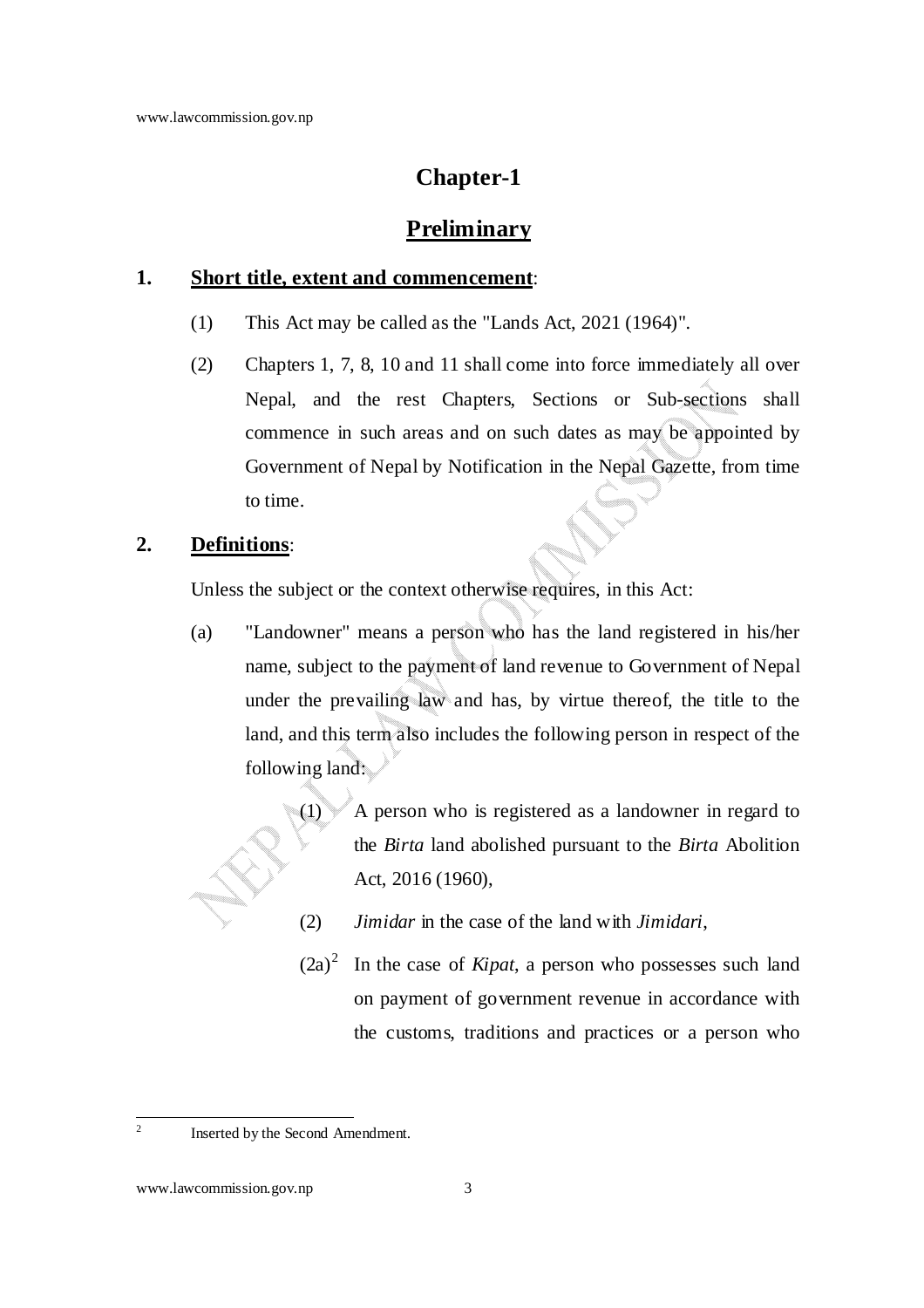possesses such land on making payment of revenue to such person,

- (3) A person who, by virtue of being an heir or coparcener of such landowner or by virtue of the relinquishment by such landowner of his/her title in accordance with law, is entitled to get the land registered in his/her name,
- (4) Where any other person has obtained the land of such landowner on usufruct mortgage or pledge and been possessing and using the land in accordance with law, that person so long as he/she so possesses and uses the land.
- (b) "Tenant" means a peasant who holds the land that belongs to another landowner to till the same on any terms and cultivates the land by him/herself or his/her family's labour.
- (c) "Family", in relation any person, means that person and only his/her relative in the following status:
	- (1) husband or wife, irrespective of whether they are partitioned or not,
	- (2) until the father or mother is alive, a son,  $3$  daughter who has not attained the age of 16 years irrespective of whether he has been partitioned,
	- $(3)$   $4$ .......................
- (d) "Rent (*Kut*)" means any consideration in money or in kind or both payable by a tenant to the landowner on account of the occupation of the landowner's land for cultivation.

 $3$  Inserted by the Amending Some Nepal Acts to Maintain Gender Equality Act, 2063 (2006)

<sup>&</sup>lt;sup>4</sup> Omitted by the Amending Some Nepal Acts to Maintain Gender Equality Act, 2063 (2006)

www.lawcommission.gov.np 4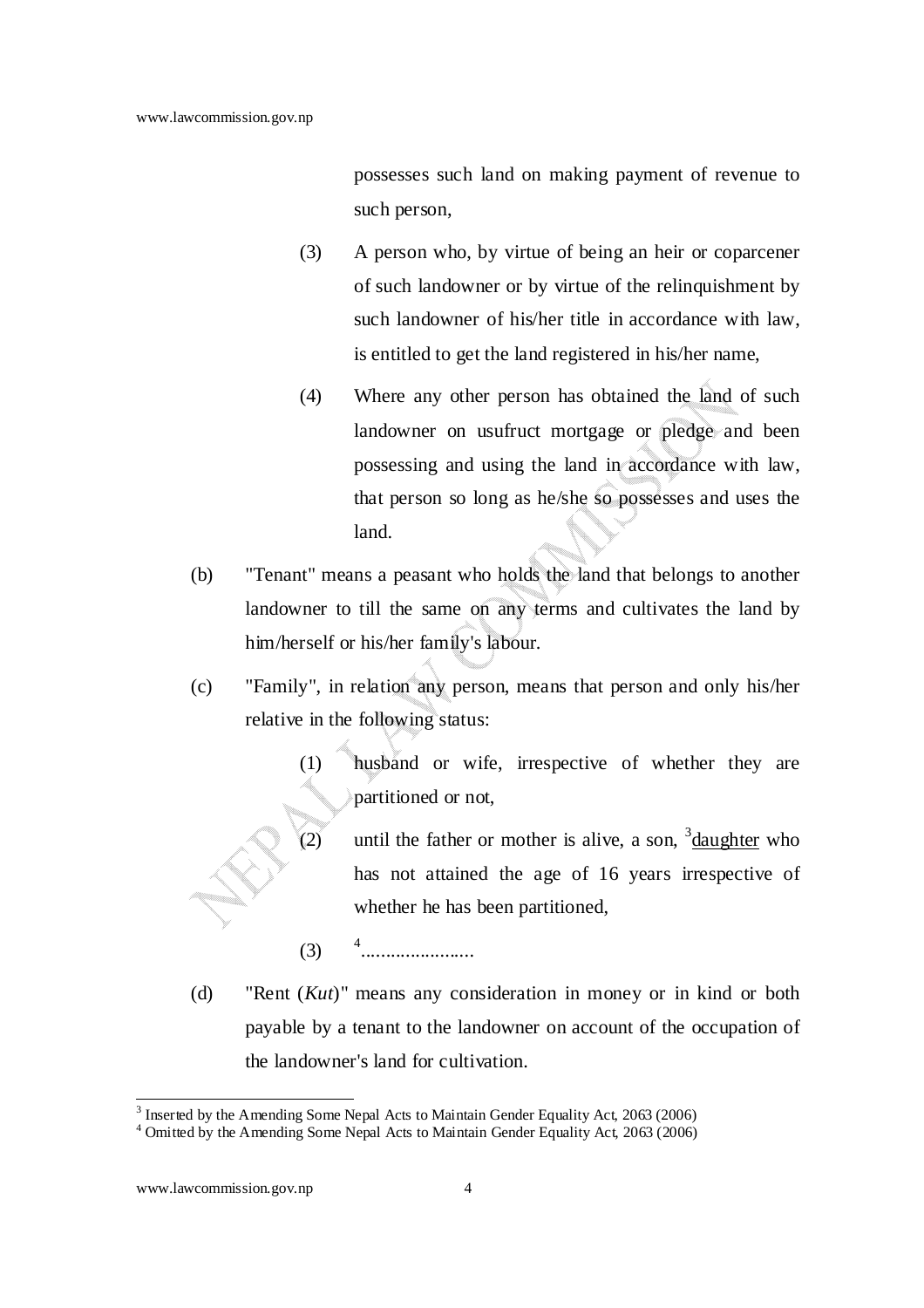- (e) "House and premises (*Gharbari*)" means a dwelling house and the land appurtenant to such a house and this term also includes such a cattle shade, grain store (*Bhakari*), well, pond, garage, stable, fruits garden, bamboo bush, grass field, sports or recreation site and land used for other purposes similar thereto as is adjoined or not adjoined to the house.
- (f) "Main annual crop yield" in relation to any land means the yield of the crop having the highest yield among all the crops grown in that land throughout the year.
- (g) "Peasant" means a person engaged in cultivating the land.

<sup>5</sup>Provided, however, that, for purposes of the determination of a debt pursuant to Chapter-9, this term means a person who cultivates land by his/her or his/her family's labor.

- (h) "*Jimidari*" means a system of collecting the revenue under the law and depositing, or causing to be deposited, such revenue with Government of Nepal, by making agent in the name of *Jimidar*, *Patawari*, *Talukdar*, *Jimmawal, Mukhiya, Thari, Dware* or in any other name, and includes the *Kipat* system.<sup>6</sup>
- (i) "Revenue" means the revenue or any other consideration equivalent thereto payable by a landowner to Government of Nepal under the prevailing law of Nepal.
- (j) "Notified Order" means an order published by Government of Nepal in the Nepal Gazette.
- (k) "Prescribed" or "as prescribed" means prescribed or as prescribed in the rules or notified orders under this Act.

<sup>&</sup>lt;sup>5</sup> Inserted by the Second Amendment.

<sup>6</sup> Amended by the Second Amendment.

www.lawcommission.gov.np 5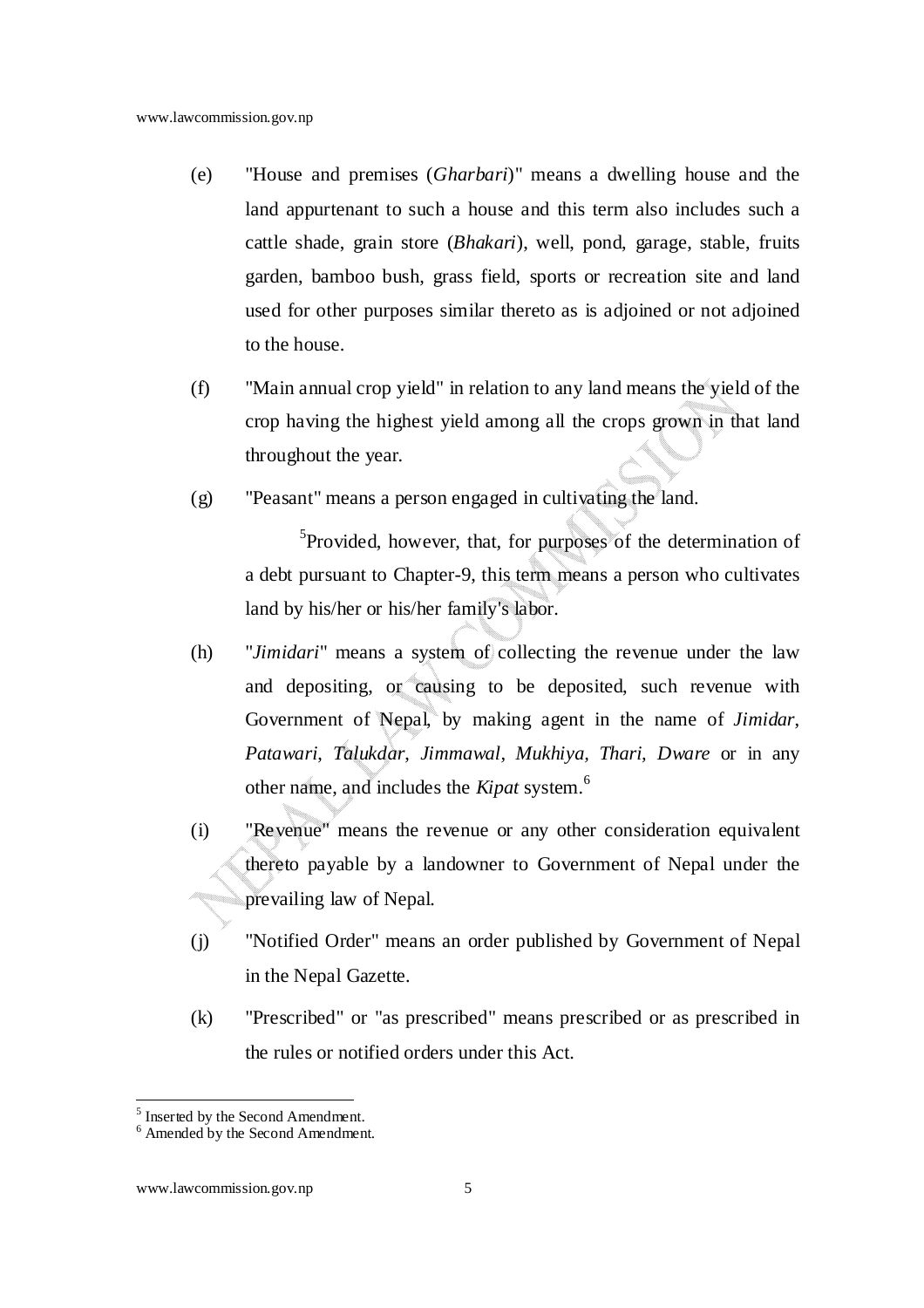### **Chapter-2**

### **Abolition of** *Jimidari*

#### **3. Abolition of** *Jimidari*:

*Jimidari* is hereby abolished. As a result of such abolition, all the rights and authorities of the agents related with the *Jimidari* in the concerned area (*Mouja*) are *ipso facto* abolished.

Provided that, in the case of land held by the *Jimidari*, such land shall be registered as *Numbari* (*Raikar* land) in the name of the concerned *Jimidar* as a landowner.

#### **3A.**<sup>7</sup>  **Provision on** *Kipat***:**

- (1) The *Kipat* land may, like the *Raikar* land, be transferred by conveyance (*Pharchhe Rajinama*).
- (2) The *Kipat* land shall, like the *Raikar* land, be subjected to land revenue.

### **4. Documents relating to** *Jimidari*:

- (1) A person who has the custody of the documents relating to *Jimidari* shall submit those documents to the prescribed office or official as and when so ordered by that office or official.
- (2) Where the documents are yet to be submitted pursuant to Sub-section (1), that person shall show the documents to such office or official as and when the latter wants to see them in the course of any land related function, take them back after completion of such function and safely retain them in custody of his/her own.

 7 Inserted by the Second Amendment.

www.lawcommission.gov.np 6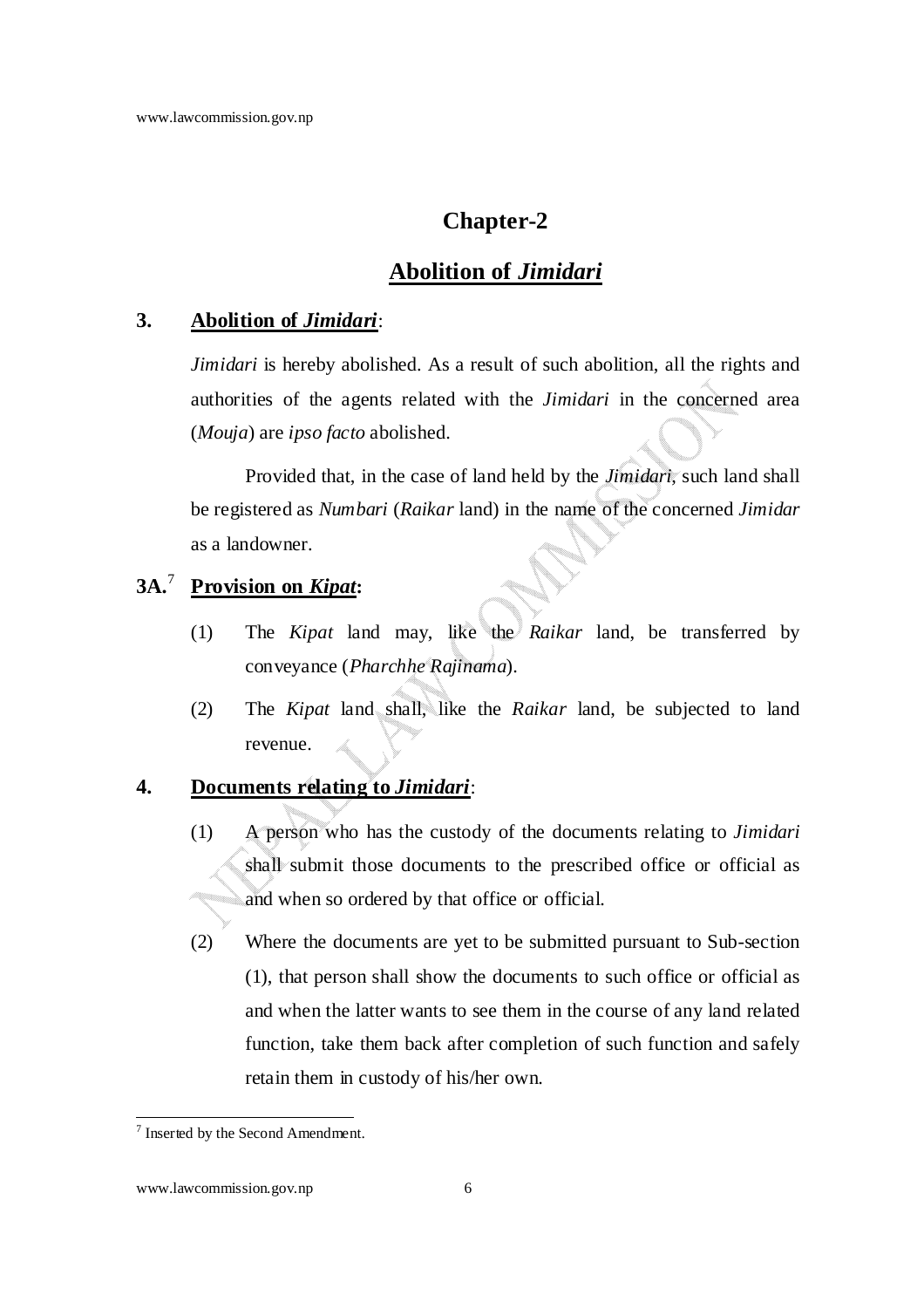#### **5. Interim provision on collection and recovery of land revenue**:

Government of Nepal may, pending another provision on the collection and recovery of the land revenue of the *Jimidari* abolished pursuant to Section 3, cause a person having the duty to collect and recover the land revenue prior to the abolition of the *Jimidari* or any other prescribed person or Village Development Committee or Municipality to collect and recover the land revenue in accordance with the prescribed terms and conditions.

#### **6. Punishment**:

- (1) If a person fails to perform the duty to be performed under Section 4, the prescribed office or official may punish such person with a fine not exceeding Rs. 500/-(Five Hundred Rupees) or with imprisonment for a term not exceeding three months or with both and take custody of such documents.
- (2) If a person having duty to collect and recover land revenue pursuant to Section 5 fails to collect and recover the same in accordance with law or fails to perform any other duty pertaining thereto, the prescribed office or official may recover the loss and damage caused from such failure to Government of Nepal from the personal properties of such person and punish such person with a fine not exceeding Rs. 1,000/-( One Thousand Rupees) or with imprisonment for a term not exceeding six months or with both.

 $(3)$ ........................

www.lawcommission.gov.np 7

 $8$  Repealed by the Administration of Justice Reforms (Fourth Amendment) Act, 2043 (1986).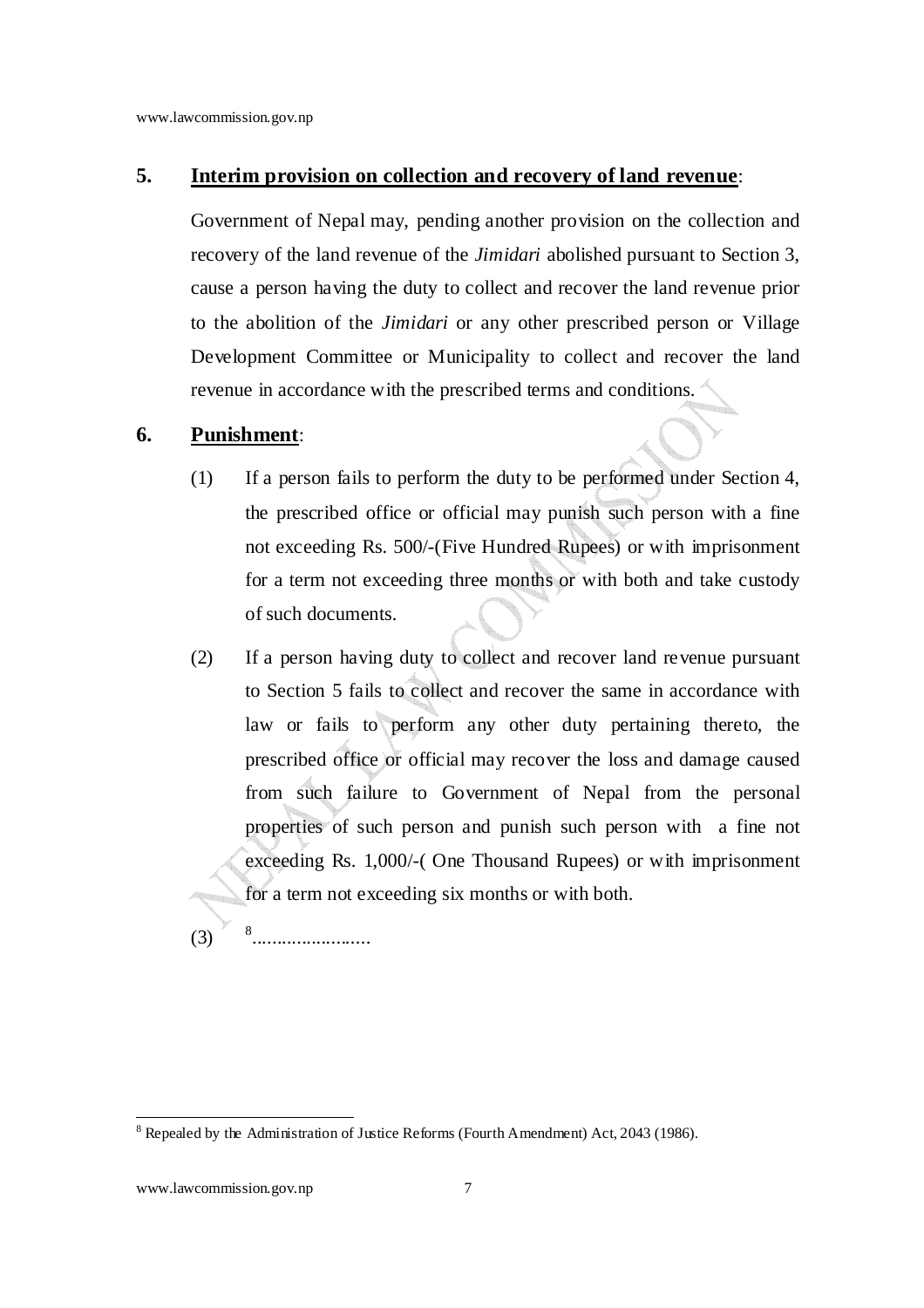### **Chapter-3**

### **Ceiling of Land**

#### **7. Upper ceiling of land allowed to be owned by person as landowner**:

- $(1)^9$  Any person or his/her family may, as a landowner, own land within the following ceiling in the following area, not exceeding a total of 10 *Bigaha<sup>10</sup>*:
	- (a) All Terai regions including inner Terai -10 Bigaha
	- (b) Kathmandu Valley -25 Ropani
	- (c) All hilly regions except Kathmandu Valley -70 Ropani
- $(2)^{11}$  Notwithstanding anything contained in Sub-section (1), any person or his/her family may, in addition to the land as referred to in Subsection (1), own such land as is required for house and premises not exceeding the following ceiling:

| (a) | All Terai regions including inner Terai | -1 Bigaha |
|-----|-----------------------------------------|-----------|
|     |                                         |           |

- (b) Kathmandu Valley -5 Ropani
- (c) All hilly regions except Kathmandu Valley -5 Ropani
- $(3)^{12}$  Where one has, prior to the commencement of Sub-sections (1) and (2), transferred the title of landowner to any land in the areas where these Sub-sections have come into force, to any other person, except the heir or coparcener having right to partition share under the prevailing laws of Nepal, by way of sale, donation, gift, exchange or otherwise, and an instrument of transfer/conveyance has not been

<sup>&</sup>lt;sup>9</sup> Amended by the Fifth Amendment.

<sup>&</sup>lt;sup>10</sup> One *Bigaha* equals to 1.6 acres.

 $11$  Amended by the Fifth Amendment.

 $12$  Inserted by the First Amendment and having come into force on the date on which the Principal Act came into force.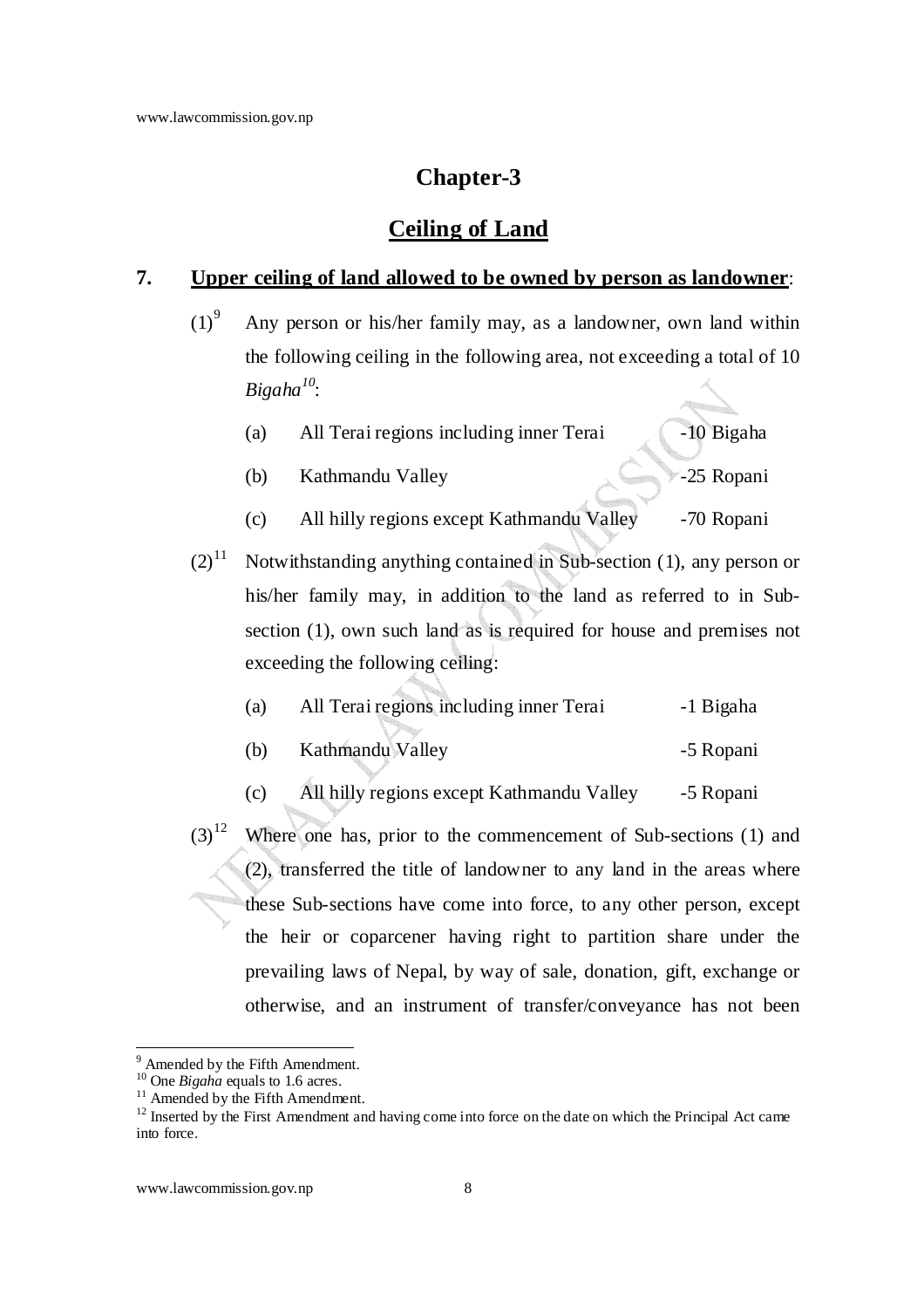registered until the date on which these Sub-sections have come into force, and the aggregate of the land so conveyed to the other lands owned by him/her or his/her family exceeds the ceiling set forth in Sub-sections (1) and (2), such conveyance and acquisition of the title to the land shall not be recognized for purposes of this Section; and this Section shall apply as if such land were held by the landowner conveying his/her title thereto.

Provided that, this Sub-section shall not apply in cases where a claim has already been made to get the instrument registered prior to the commencement of this Section.

 $(4)^{13}$  If, in those areas where Sub-sections (1) and (2) have come into force, a landowner who owns in his/her name or in his/her family's name the land exceeding the ceiling allowed under these Sub-sections until the date on which these Sub-sections have come into force has, after the commencement of these Sub-sections, transferred the title to such land to any other person except the heir or coparcener who is entitled by the Nepal law to partition share, by way of sale, gift, donation, exchange or otherwise, such transaction shall not be recognized for purposes of this Section, irrespective of registration or nonregistration of an instrument of such transaction; and this Section shall apply as if such land were owned by the landowner conveying his title thereto.

Provided, however, that this Sub-section shall not apply to a gift or donation granted by any person to a public educational institute.

<sup>&</sup>lt;sup>13</sup> Inserted by the First Amendment and having come into force on the date on which the Principal Act came into force.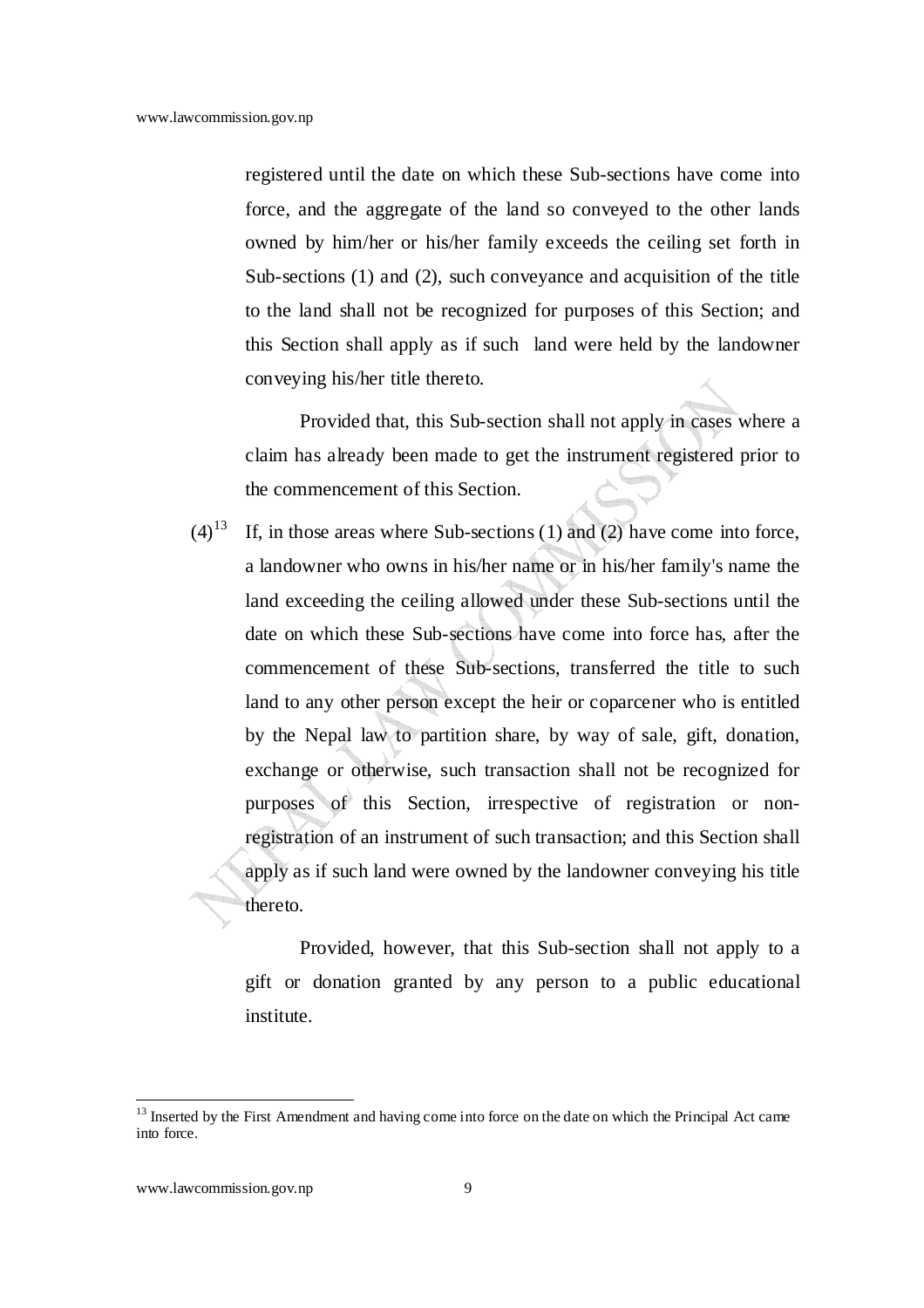- $(5)^{14}$  In the case of a land subject to tenancy, half portion of the landowner and tenant each shall be calculated, for purposes of Sub-section (1).
- $(6)^{15}$  Notwithstanding anything contained elsewhere in this Section, in the case of a landowner in respect of whom a previous action relating to ceiling is yet to be decided by the date of commencement of this Section, the upper ceiling as referred to in this Section shall apply only after the settlement of the action relating to the ceiling allowed to be owned in accordance with the previous provision.

### **8. Upper ceiling of land allowed to be owned as tenant**:

(1) Any person or his family may, as a tenant, till the land not exceeding the following ceiling:

| (a) | All Terai regions including inner Terai   | -4 Bigaha  |
|-----|-------------------------------------------|------------|
| (b) | Kathmandu Valley                          | -10 Ropani |
| (c) | All hilly regions except Kathmandu Valley | -20 Ropani |

(2) Notwithstanding anything contained in Sub-section (1), where a person or his family owns any land as a landowner, such person may as a tenant till the land including such land, up to the upper ceiling specified in Sub-section (1).

### **9. Provisions relating to land owned in any other name**:

(1) If any person or his/her family has, with the intention of possessing by him/herself, transferred his land or otherwise conveyed his/her title thereto to another person or if any person obtains any land in the name of another person by any means and possesses such land on his/her own directly or indirectly, Section 7 shall apply as if such land were also owned by him/herself.

<sup>&</sup>lt;sup>14</sup> Inserted by the Fifth Amendment.

<sup>&</sup>lt;sup>15</sup> Inserted by the Fifth Amendment.

www.lawcommission.gov.np 10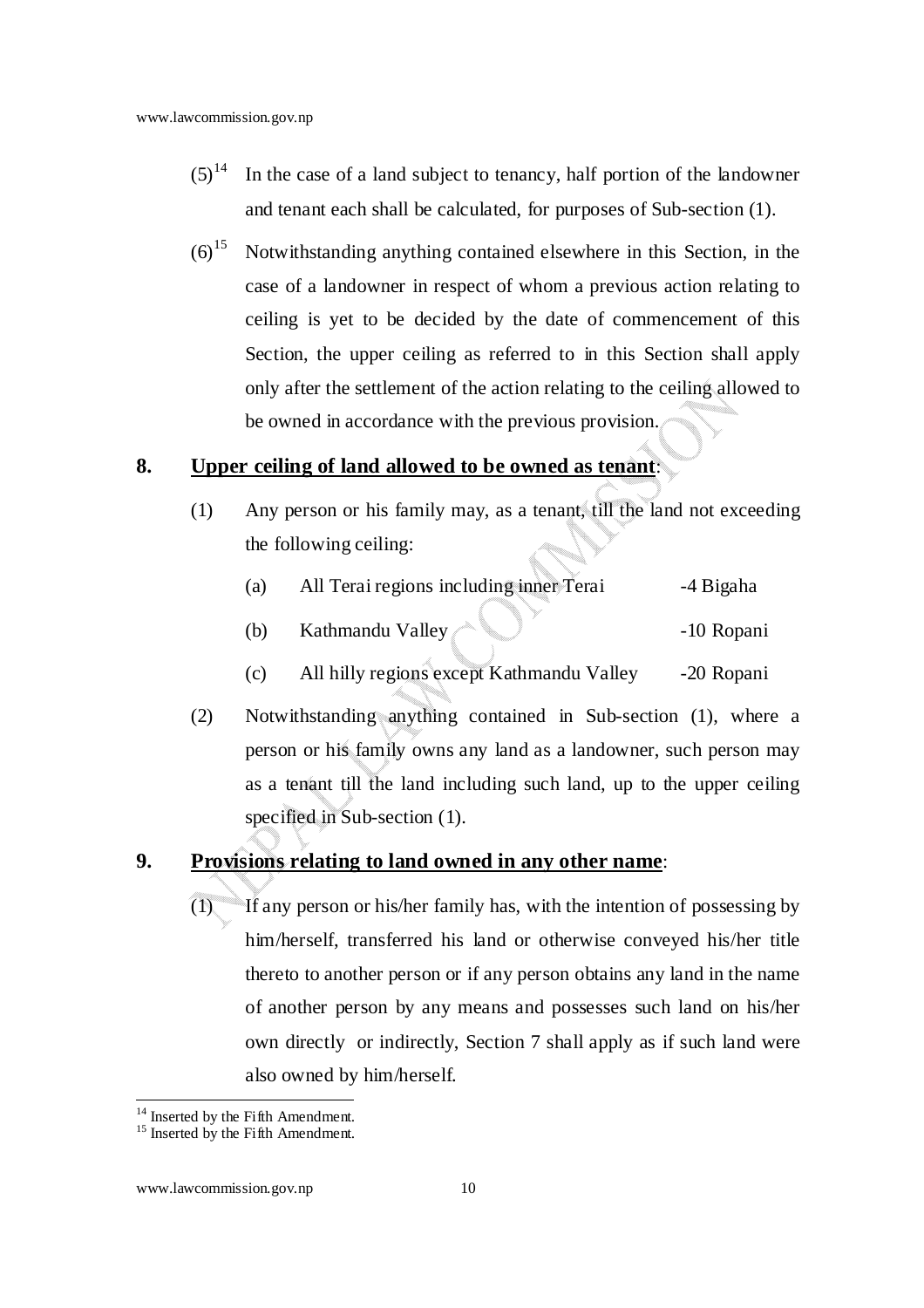- (2) If any landowner submits an inventory required to be submitted pursuant to Section 13 as to the land as referred to in Sub-section (1) within the time limit set forth in that Section, the land shall be fixed in his name and action shall be taken according to this Act.
- (3) If any landowner does not submit an inventory required to be submitted pursuant to Section 13 as to the land as referred to in Subsection (1) within the time limit set forth in that Section and the person in whose name the land stands registered submits an inventory pursuant to Section 13, setting out that despite the registration of the land in his name, its real landowner is someone else and thereby showing the real owner thereof, all the rights of that landowner shall be extinguished; and the right of the registration holder shall be fixed over such land and action shall be taken according to this Act.
- $(4)^{16}$  If a landowner or a registration holder does not submit an inventory pursuant to Sub-section (2) or Sub-section (3), as the case may be, and the matter is known from any other person, such land shall be confiscated by order of the prescribed authority and devolve on Government of Nepal.
- $(5)^{17}$ ………….
- $(6)^{18}$  If an appeal is not filed within the time limit set forth in Section 55 and the confiscation order made by the prescribed authority then becomes final, a prize in a sum equivalent to Ten percent of such value of the confiscated land as to be set as prescribed shall be given to the informant.

<sup>&</sup>lt;sup>16</sup> Amended by the Second Amendment.

<sup>&</sup>lt;sup>17</sup> Inserted by the Second Amendment and repealed by the Administration of Justice Reform (Fourth Amendment) Act, 2043 (1986).

<sup>&</sup>lt;sup>18</sup> Inserted by the Second Amendment and amended by the Administration of Justice Reform (Fourth Amendment) Act, 2043 (1986).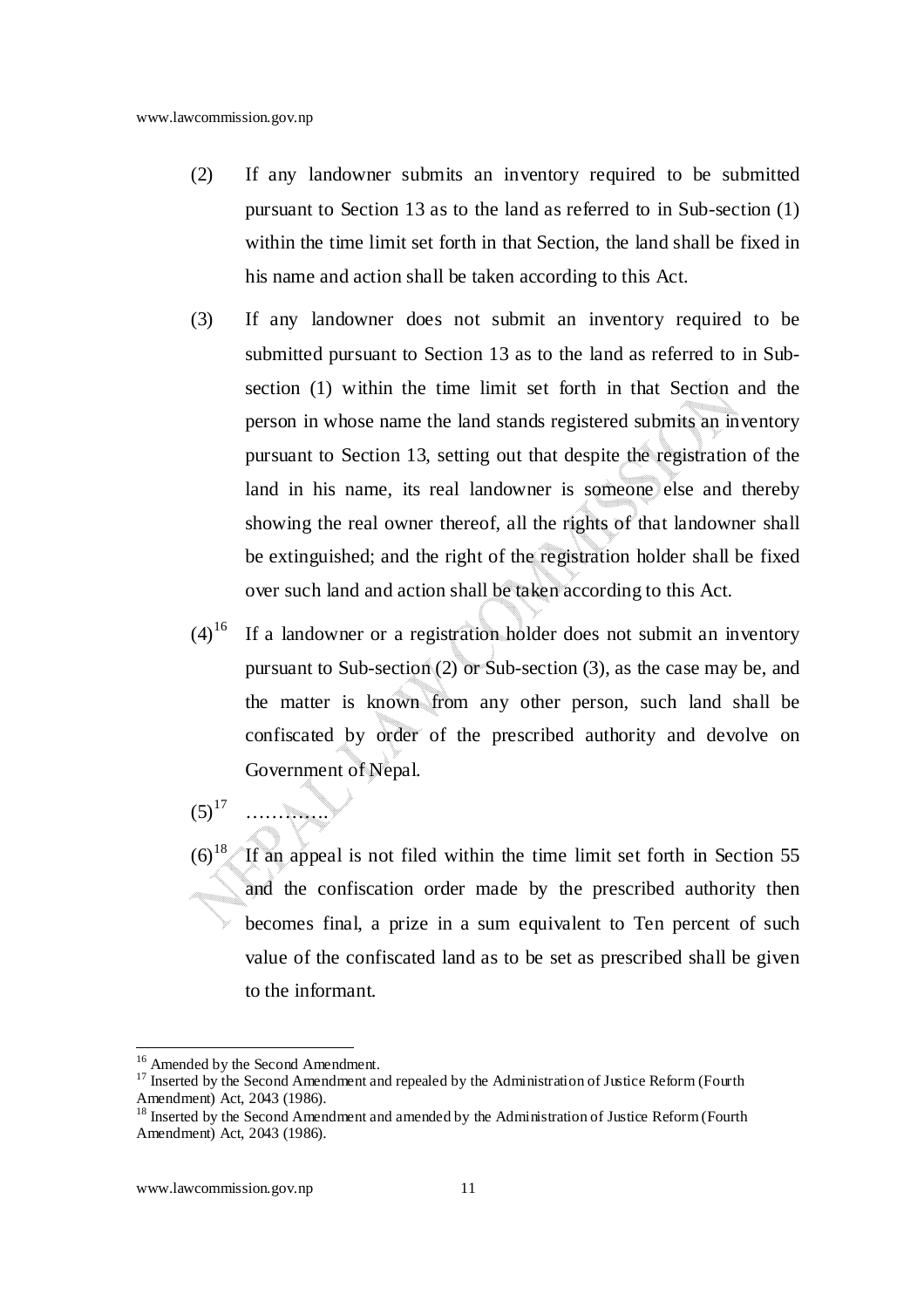#### **10. Restriction on acquisition of land**:

- (1) Except in cases of acquisition by way of partition or succession, no person shall, as a landowner, obtain any land in any manner in his or another person's name, in excess of the upper ceiling specified in Section 7.
- (2) If a person makes submission to have registration of a land acquired by that person in any manner, an instrument of such transaction shall not be registered unless and until the person acquiring the land submits to the Registering Authority an inventory setting out the total area of land that he/she owns for the time being as a landowner, in his/her or another person's name, within Nepal.
- (3) If it appears from an inventory submitted pursuant to Sub-section (2) that a land has been acquired or is intended to be acquired in contravention of Sub-section (1), the Registration Office shall not register an instrument of such transaction.

#### **11. Punishment**:

(1) Except in cases of acquisition by way of partition or succession, no person shall, after the commencement of Section 8, undertake any land for tilling it as a tenant, in excess of the upper ceiling specified in that Section. In the event of such undertaking, such person shall, by order of the prescribed authority,  $19$  be punished with a fine not exceeding Rs. 5,00/- (Five Hundred Rupees) and shall also be evicted from the land being tilled in excess of such upper ceiling.

Provided that, Government of Nepal shall, in such manner as prescribed, acquire, sell and dispose of the tenancy right over such excess land where the land in excess of the upper ceiling specified in

 <sup>19</sup> Amended by the Second Amendment.

www.lawcommission.gov.np 12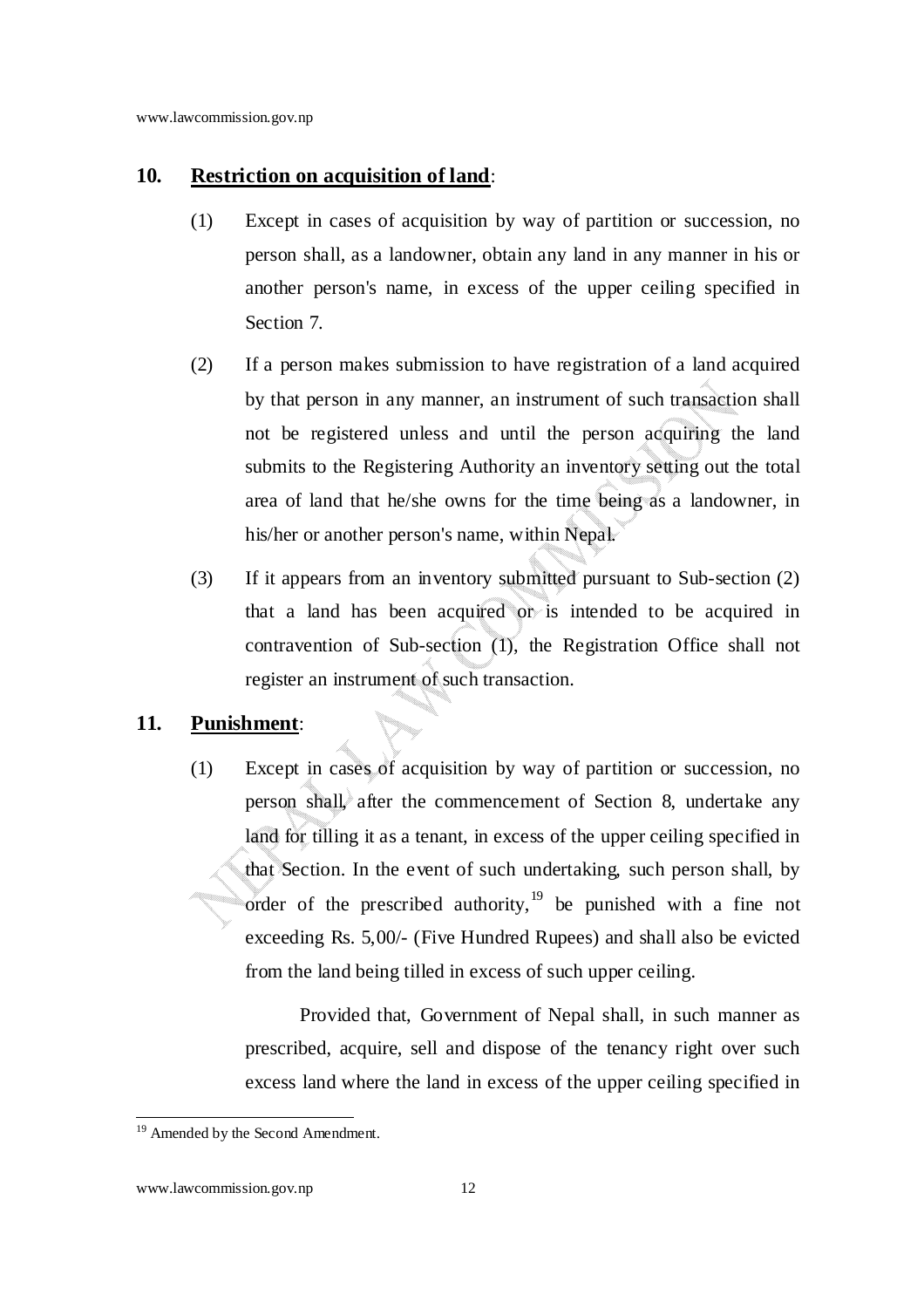Section 8 is being tilled since before the commencement of that Section as well as the tenancy right over such excess land where the tenancy right over the land in excess of the upper limit is acquired by way of partition or succession after the commencement of Section 8. If Government of Nepal is of the opinion that compensation should be given to the concerned tenant in respect of the tenancy right acquired in regard to a land in any specified area, Government of Nepal may make or cause to be made arrangements for providing or causing to be provided compensation at the prescribed rate.

(2) If any person acquires land in contravention of Section 10, such person shall, by order of the prescribed authority,<sup>20</sup> be punished with a fine not exceeding Rs. 1,000/- (One Thousand Rupees); and out of the land so acquired, the land that is beyond the ceiling of land allowed to be owned by that person pursuant to Section 7 shall be confiscated.

 $(3)^{21}$ ….

### **12. Exemption from upper ceiling**:

Notwithstanding anything contained in Sections 7 and 10, the provisions contained in those Sections shall not apply to the following land:

(a) The land owned and possessed by Government of Nepal,

- (b) The land owned and possessed by the District Development Committee, Village Development Committee or Municipality<sup>22</sup> at various levels,
- (c) The land owned and possessed by such educational or health institutions as prescribed by Government of Nepal through a

<sup>&</sup>lt;sup>20</sup> Amended by the Second Amendment.

<sup>&</sup>lt;sup>21</sup> Inserted by the Second Amendment and repealed by the Administration of Justice Reform (Fourth Amendment) Act, 2043 (1986).

<sup>&</sup>lt;sup>22</sup> Amended by the Fourth Amendment.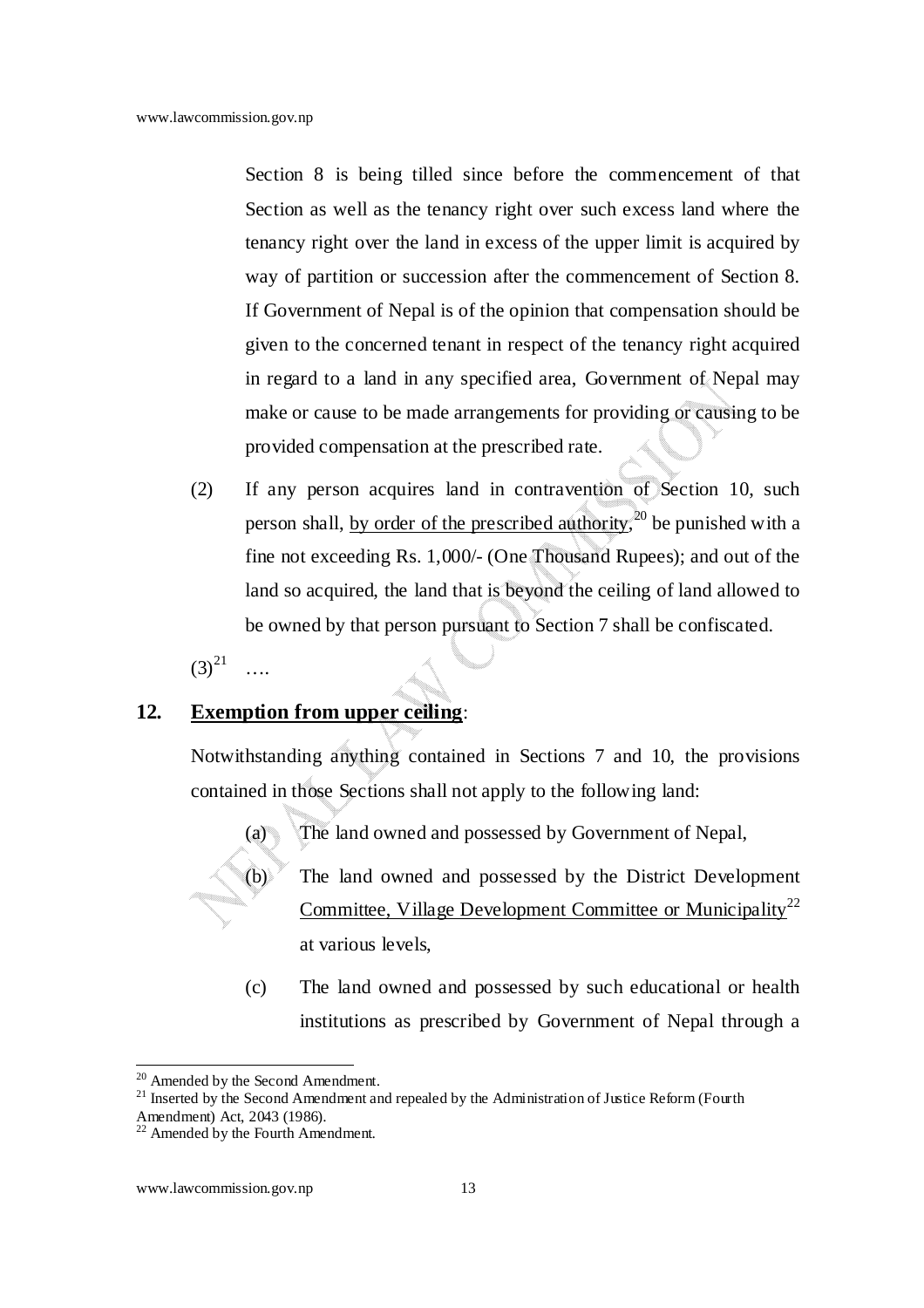notified order, up to the ceiling prescribed in that order, until such land remains in use for the business of such institutions,

- (d) The land used in accordance with the prescribed terms in such industrial activity as prescribed by Government of Nepal through a notified order, up to the ceiling prescribed in that order, until such land remains in use for activity,
- (e) The land used in accordance with the prescribed terms in such agro-industrial activity as prescribed by Government of Nepal through a notified order, up to the ceiling prescribed in that order, until such land remains in use for such activity in consonance with such terms,
- (f) The land under the ownership of the Trust (*Guthi)* Corporation under the Trust (*Guthi*) Corporation Act, 2033 (1977).<sup>23</sup>
- (g) The land held in the name of such co-operative institution as prescribed by Government of Nepal through a notified order, up to the ceiling area prescribed in that order, until the land remains in use for the activities of such institution, and
- (h) The land acquired by a foreign institution with diplomatic immunities or by a foreign country by obtaining the approval of Government of Nepal, until the land remains in use for the activities of such institution or country.

<sup>&</sup>lt;sup>23</sup> Amended by the Fourth Amendment.

www.lawcommission.gov.np 14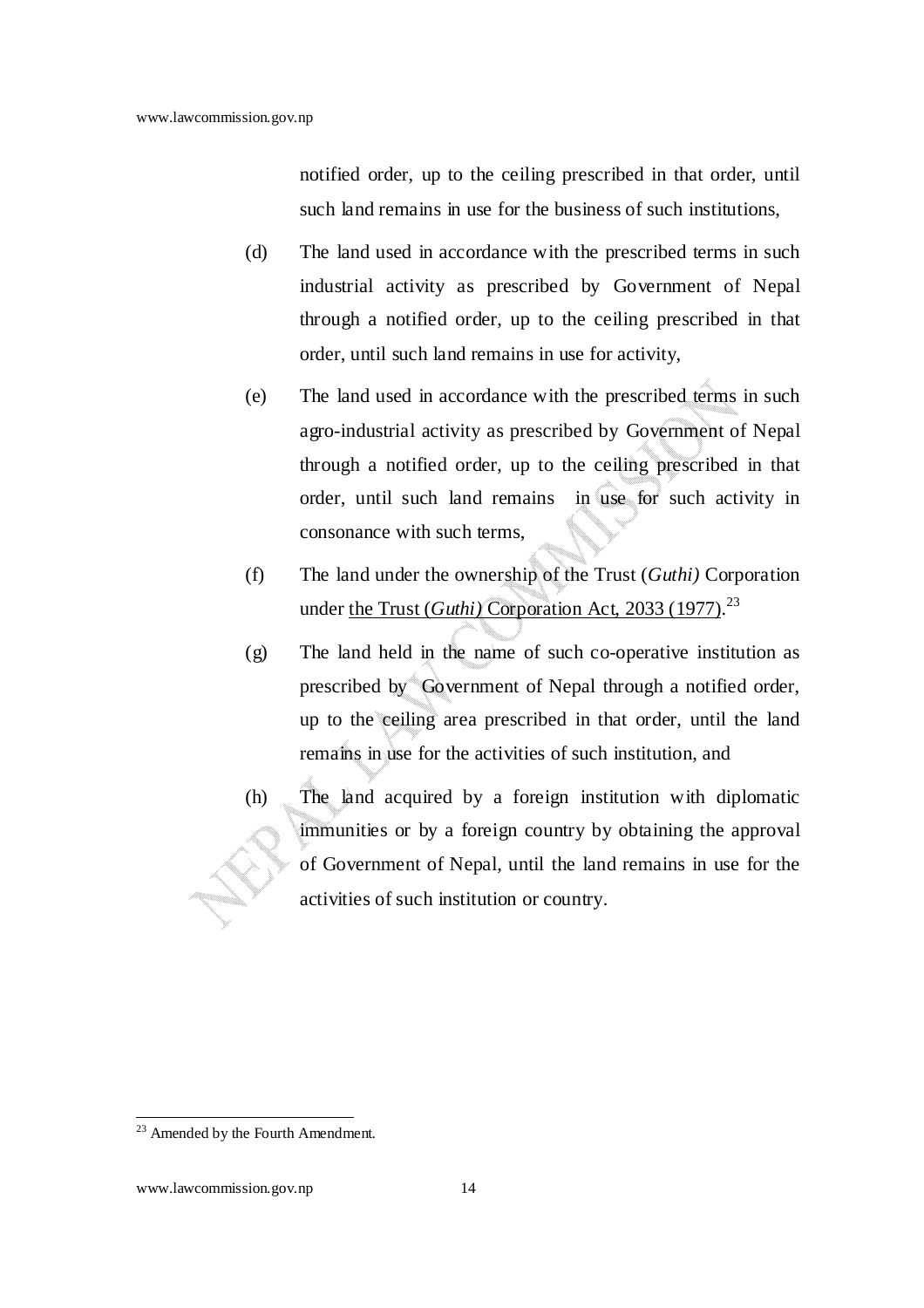### **Chapter- 4**

### **Acquisition of Land In Excess Of Upper Ceiling**

#### **13. To submit inventory of land**:

(1) The prescribed authority may, by issuing a notice as prescribed, order all the landowners to submit, or cause to be submitted, an inventory as prescribed within Thirty five days after the date of issuance of the notice.

Provided that:<sup>24</sup>

- (a) If it appears necessary to extend the time limit on an application made by the concerned person or for any other reasonable reason, the prescribed authority may give an additional time limit of up to Thirty five days after the date on which the time limit expires.
- (b) If any government employee or a person having gone abroad who has failed to submit the inventory within the time limit makes an application for the extension of the time limit, Government of Nepal or the prescribed authority may, if it deems necessary, give an additional time limit.
	- If a landowner who has the land below the upper ceiling fails to submit the inventory within the time limit, such landowner may submit the inventory within One Hundred Twenty days after the date on which a notice is published by the prescribed authority after the commencement of this proviso.

<sup>&</sup>lt;sup>24</sup> Amended by the First Amendment.

<sup>&</sup>lt;sup>25</sup> Inserted by the Second Amendment.

www.lawcommission.gov.np 15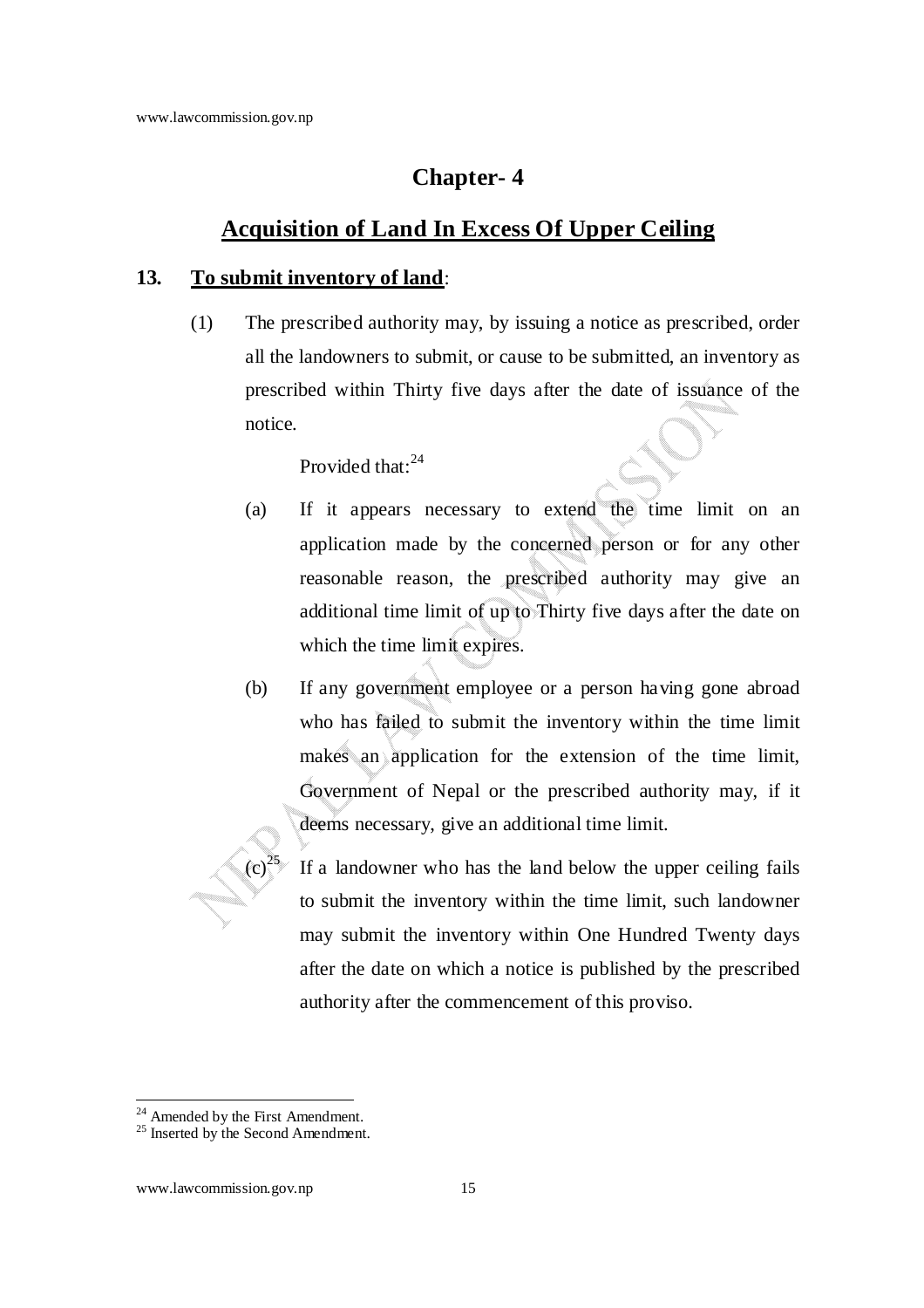- $(1a)^{26}$  In submitting an inventory pursuant to Sub-section (1), a landowner shall submit to any one District only where his/her land is situated a single inventory of the details of all lands held by him/her in his/her or his/her family's name as a landowner or tenant, in Nepal.
- (2) It shall be the duty of every landowner to submit, or cause to be submitted, an inventory as referred to in  $\frac{\text{Sub-sections (1) and (1a)}}{1}$ .<sup>27</sup> Such inventory must be submitted by the head of the family, in the case of a family, and by his guardian or heir, in the case of a landowner who is minor or of unsound mind.
- $(2a)^{28}$  If even only one party out of the lender or the borrower submits the inventory in respect of the land on usufruct mortgage or pledge, an inventory shall be deemed to have been submitted in respect of such land for the purposes of this Section.
- (3) A landowner who owns lands in one or more than one area in excess of the upper ceiling allowed under Section 7 shall also set out, in an inventory to be submitted under this Section, the matter as to which land he/she wants to hold and which land he/she wants to relinquish.

## **14.**<sup>29</sup> **Preparation of inventory**:

(1) The prescribed authority shall rectify any error, if any, which he/she deems necessary and prepare a final inventory based on the inventory submitted pursuant to Section 13 and information pertaining thereto obtained from other source.

Provided that, the prescribed authority shall, prior to the rectification of any matter contained in an inventory submitted by a

<sup>&</sup>lt;sup>26</sup> Inserted by the Fifth Amendment.

 $27$  Amended by the Fifth Amendment.

<sup>&</sup>lt;sup>28</sup> Inserted by the Second Amendment.

<sup>&</sup>lt;sup>29</sup> Amended by the Second Amendment.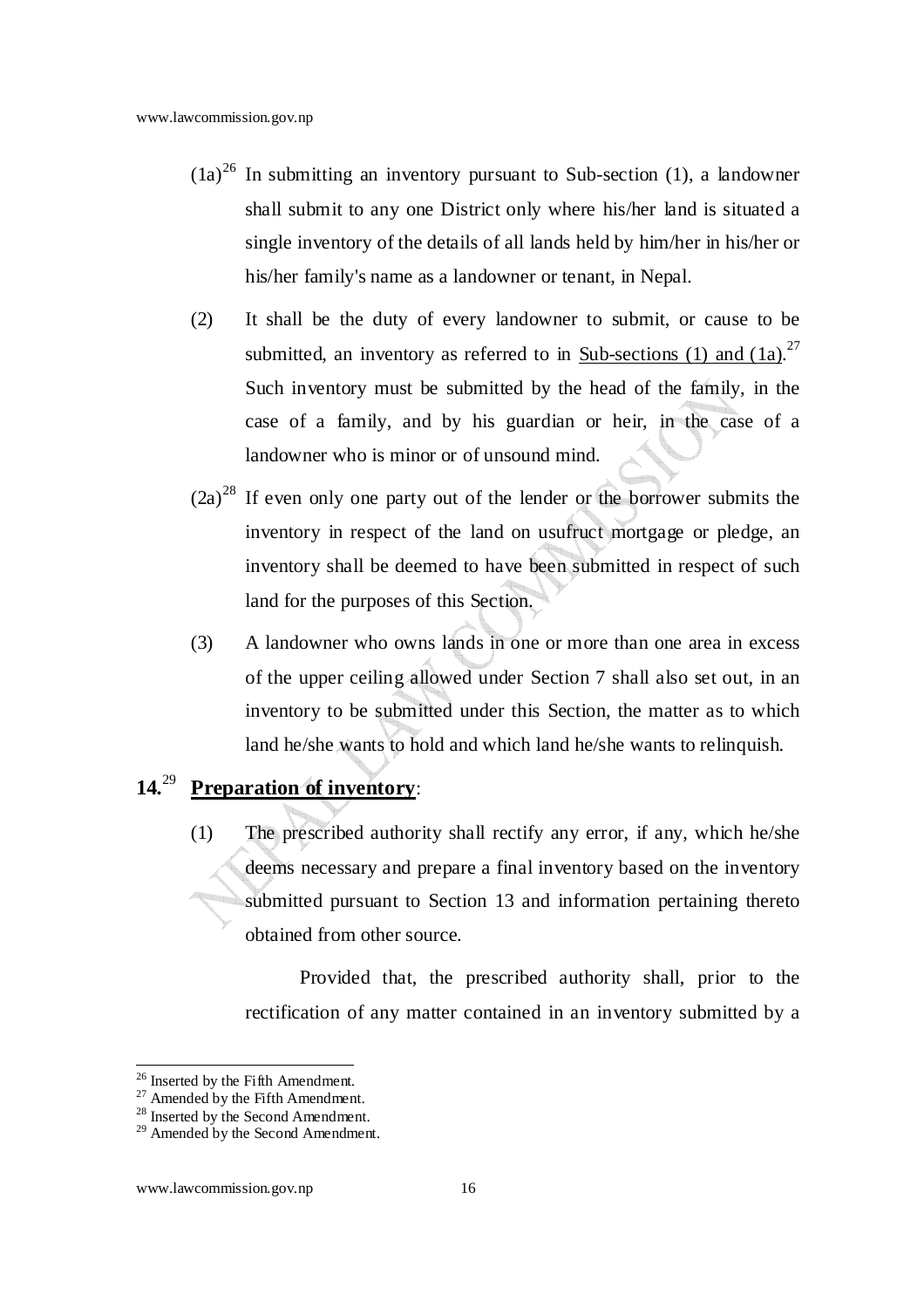person pursuant to Section 13, provide the concerned person with the time limit of at least Fifteen days and with an opportunity to submit his explanation, along with proofs and evidence; and the prescribed authority may rectify the inventory only after examining the proofs and evidence submitted by the concerned person. If the inventory is so rectified, a notice thereof shall be given to the concerned person.

 $(2)^{30}$ … … … … … … … … … …

### **15. Acquisition of land in excess of upper ceiling**:

In accordance with an inventory published pursuant to Sub-section (1) of Section 14 where a suit cannot be filed by virtue of the expiration of the time limit for making complaint against such inventory, and in accordance with the final decision of the complaint, if any, made, the prescribed authority shall acquire as prescribed such portion of the lands of the concerned landowner as is beyond the upper ceiling prescribed in Section 7, in the areas in respect of which this Chapter has come into force. After such acquisition, the rights and powers of the concerned landowner over such land shall be deemed to have been terminated *ipso facto*.

Provided that:

(a) Where a landowner who has owned land in excess of the upper ceiling allowed under Section 7 in One area or more than One area, submits an inventory pursuant to Section 13 indicating the land which he intends to hold, the land chosen by him/her and falling within the upper ceiling prescribed in Section 7 shall not be acquired.

(b) The existing landowner shall be allowed to posses and use the land so acquired, subject to the payment of land revenue to

 $30$  Repealed by the Administration of Justice Reform (Fourth Amendment) Act 2043 (1986).

www.lawcommission.gov.np 17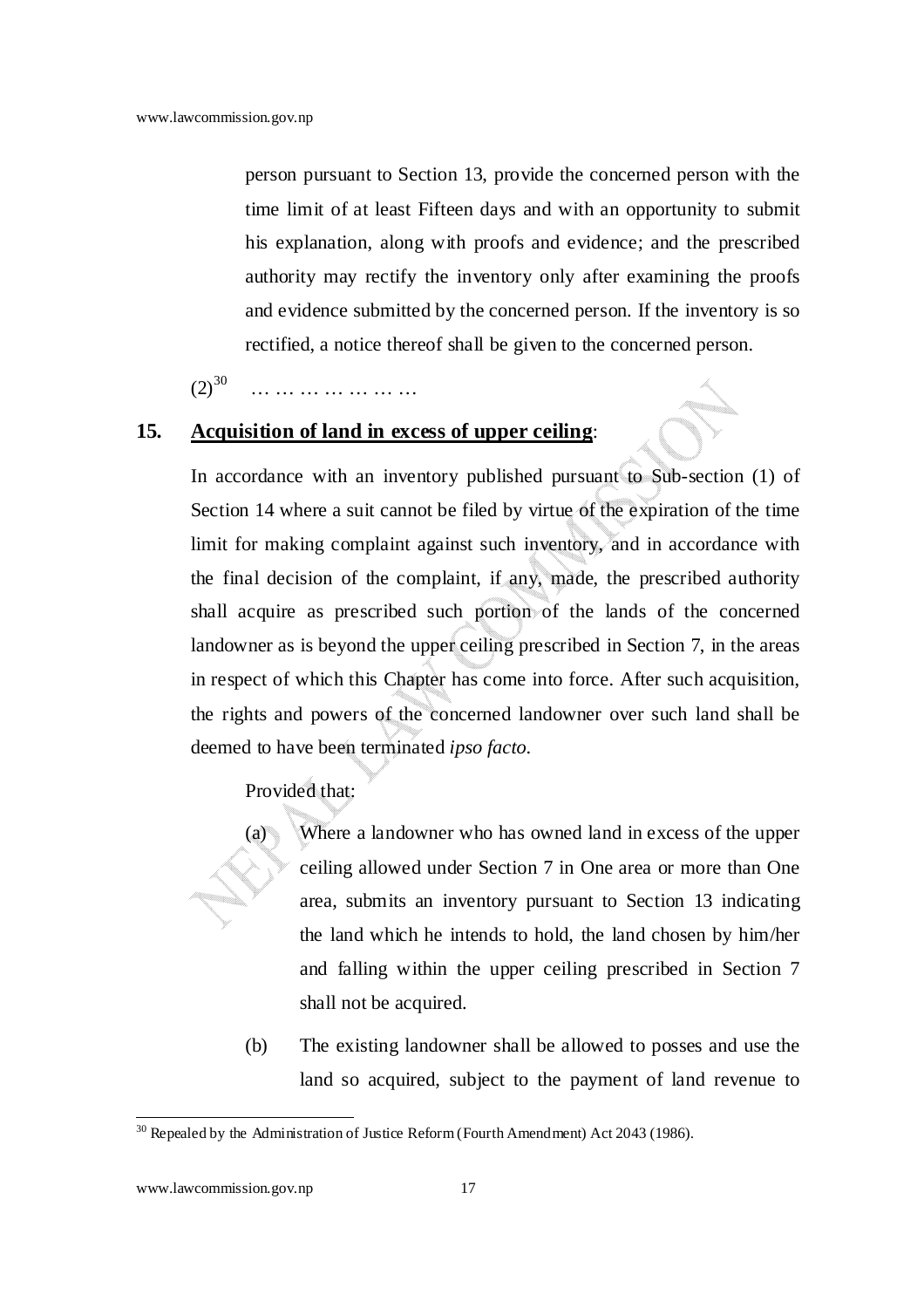Government of Nepal, pending its transfer to the person who gets it on its sale and disposal pursuant to Chapter 6.

### **16. Where land in excess of upper ceiling is acquired**:

(1) If a land acquired by a person or his family as a landowner by way of partition or succession or by virtue of the change of river course and the aggregate of that land and the land, if any, he/she owns prior thereto exceeds the upper ceiling prescribed in Section 7, such person shall submit to the prescribed authority an inventory as prescribed, within Thirty five days of the acquisition of such land.

Provided that, the prescribed authority may, if it deems expedient to extend the time limit on an application of the concerned person, give an additional time limit not exceeding Seven days.

(2) The prescribed authority shall, on submission of an inventory by any person pursuant to Sub-section (1), proceed action pursuant to in Sections 14 and 15 in respect of such landowner and land, as well.

### **17. Mortgage amount of creditor to be unsecured loan**:

- (1) If a creditor possessing any mortgaged land becomes unable to possess the land under Section 7 and then the debtor is to get it returned back, the mortgage amount of such creditor shall be unsecured after the date on which the debtor is so entitled to return bank.
- (2) If a creditor possessing under mortgage the lands belonging to Two or more landowners becomes unable to possess till such lands under Section 7, the land belonging to the previous debtor according to the date of instrument shall be returned back; and the provisions set forth in Sub-section (1) shall apply to such case.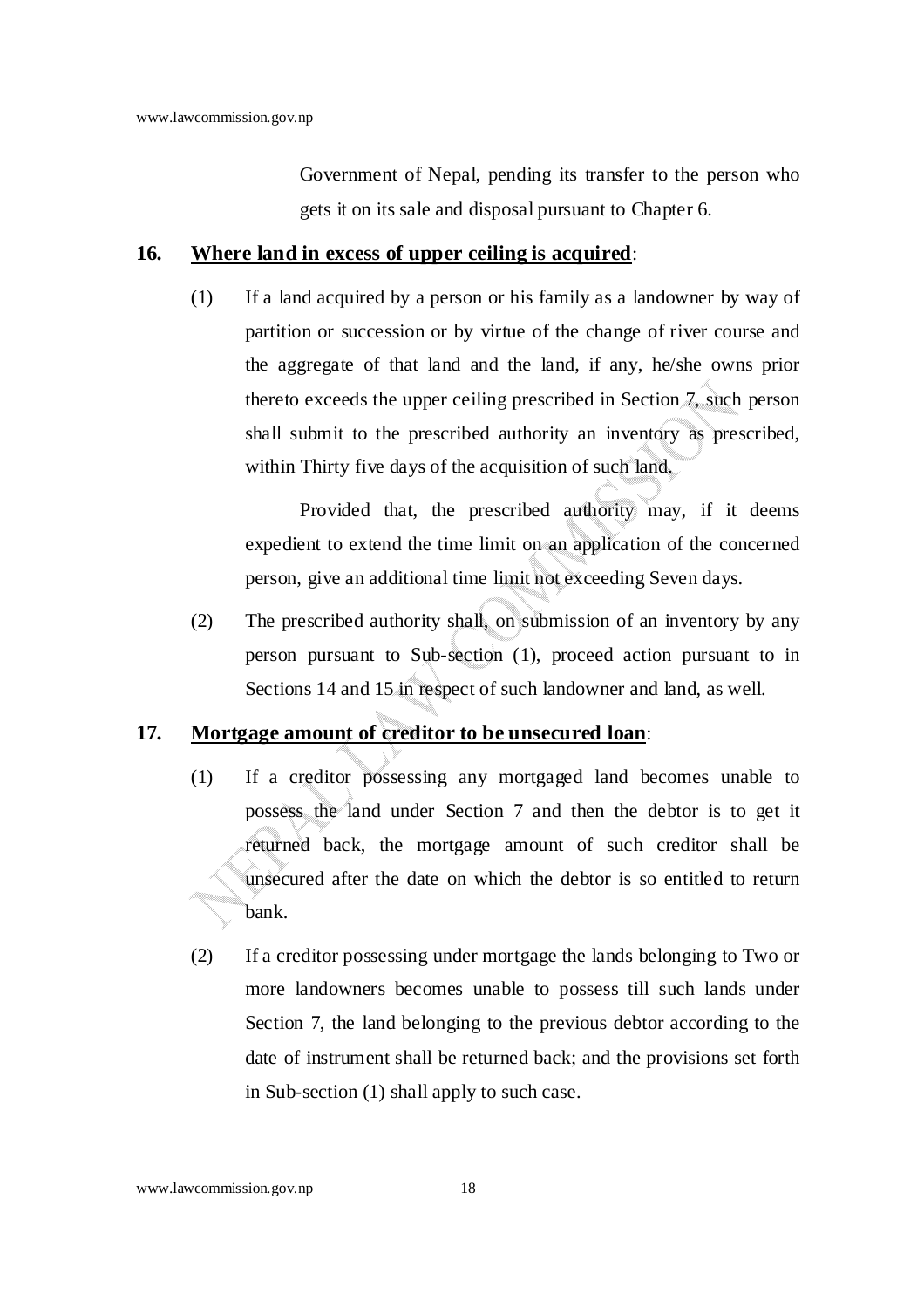#### **18. Punishment:**

(1) If a person fails to submit an inventory required to be submitted pursuant to Section 13 or Section 16 or submits an incomplete inventory or does deliberately submit a false inventory, the land in question shall be confiscated by order of the prescribed authority.

Provided that  $3^1$ -

- (a) If neither the creditor nor the debtor has submitted an inventory in respect of the land subject to usufruct mortgage or pledge, the legal validity of the creditor's amount incurred in such land shall be terminated and such land shall also be confiscated by order of the prescribed authority.
- (b) The prescribed authority shall, prior to confiscating the land in question, provide the concerned person with an opportunity to make explanation, along with the proof and evidence showing as to why the confiscation should not be made, and the prescribed authority shall, by also examining the proof and evidence submitted by the concerned person, make decision to or not to confiscate the land in question.
- $\overline{IF}$  a person hinders or obstructs the prescribed authority or the employee deputed by him/her in the act of acquiring land pursuant to Section 15, such person so hinders or obstructs may, by order of the prescribed authority, be punished with a fine not exceeding Rs. 1,000/- (One Thousand Rupees) or with imprisonment for a term not exceeding Six months or with both.

<sup>&</sup>lt;sup>31</sup> Inserted by the Second Amendment.

www.lawcommission.gov.np 19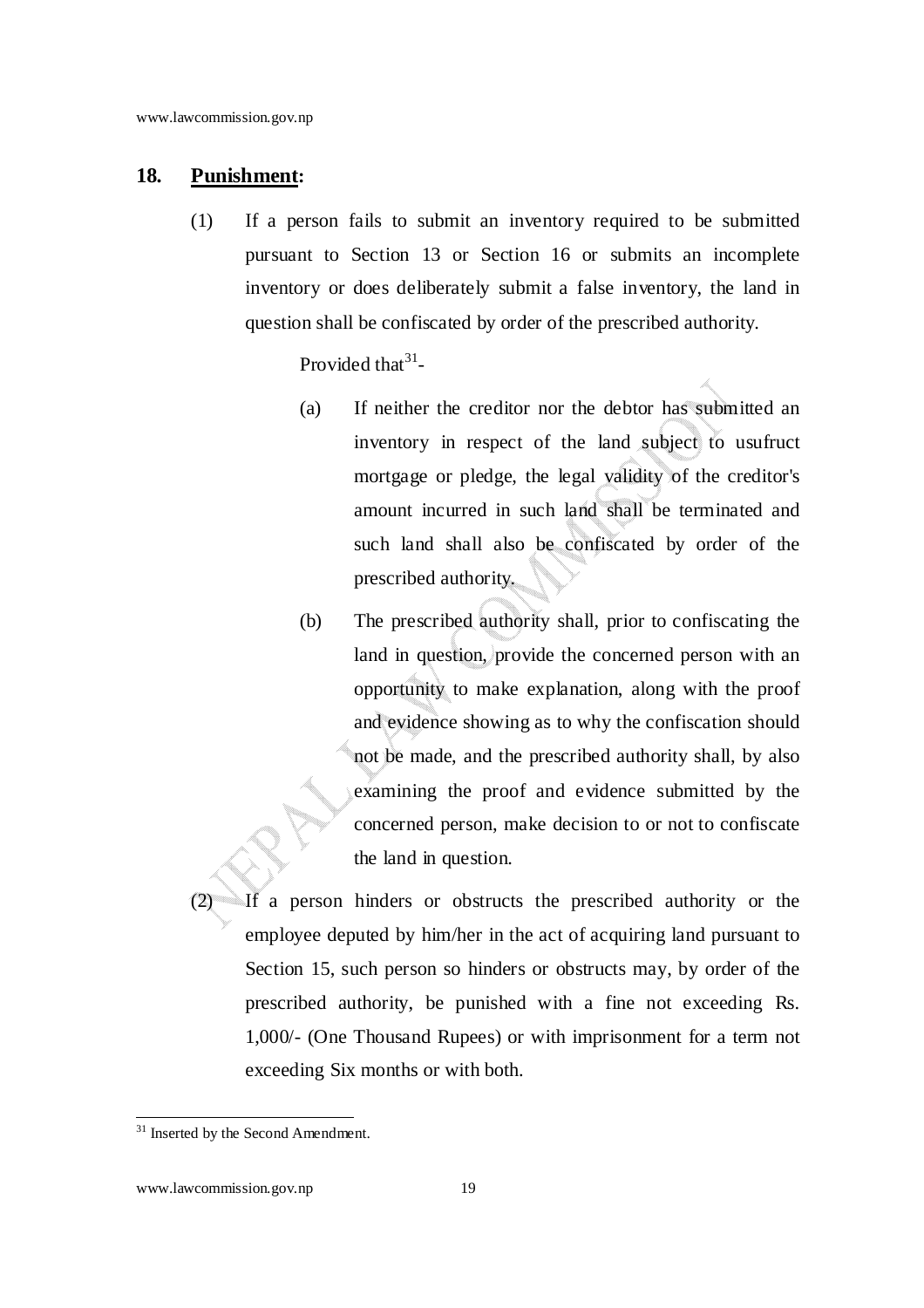$(3)$  <sup>32</sup> ... ... ... ...

### **Chapter- 5**

### **Compensation**

#### **19. Compensation to be provided**:

- (1) In respect of the land acquired pursuant to Section 15, Government of Nepal shall, subject to Section 20, provide the landowner with an amount of compensation at the prescribed rate.
- (2) After the transfer of the landowner's right to another person, Ten percent of the amount of compensation shall be given within One year and the debentures issued by Government of Nepal shall be given for the rest amount. The interest at the rate so prescribed by Government of Nepal that it is neither less than Three percent nor more than Five percent per annum, shall be given on such debentures. A share in the capital to be invested in a development plan may be purchased by these loans in accordance with the terms prescribed by Government of Nepal within a period of Ten years after the date of issuance of the debentures.
- $(3)^{33}$  The debentures given under Sub-section (2) shall be acceptable for such deposit or security as is payable to Government of Nepal and for borrowing a loan for an industry by furnishing them as security with any autonomous body corporate; and such debentures may be transmitted and sold or disposed of.
- **20. Compensation for land subject to usufruct mortgage or pledge**: Where the land acquired from any landowner pursuant to Section 15 has been taken by any other person on usufruct mortgage or pledge, the creditor

 $32$  Repealed by the Administration of Justice Reforms (Fourth Amendment) Act, 2043 (1986).

<sup>&</sup>lt;sup>33</sup> Amended by the First Amendment.

www.lawcommission.gov.np 20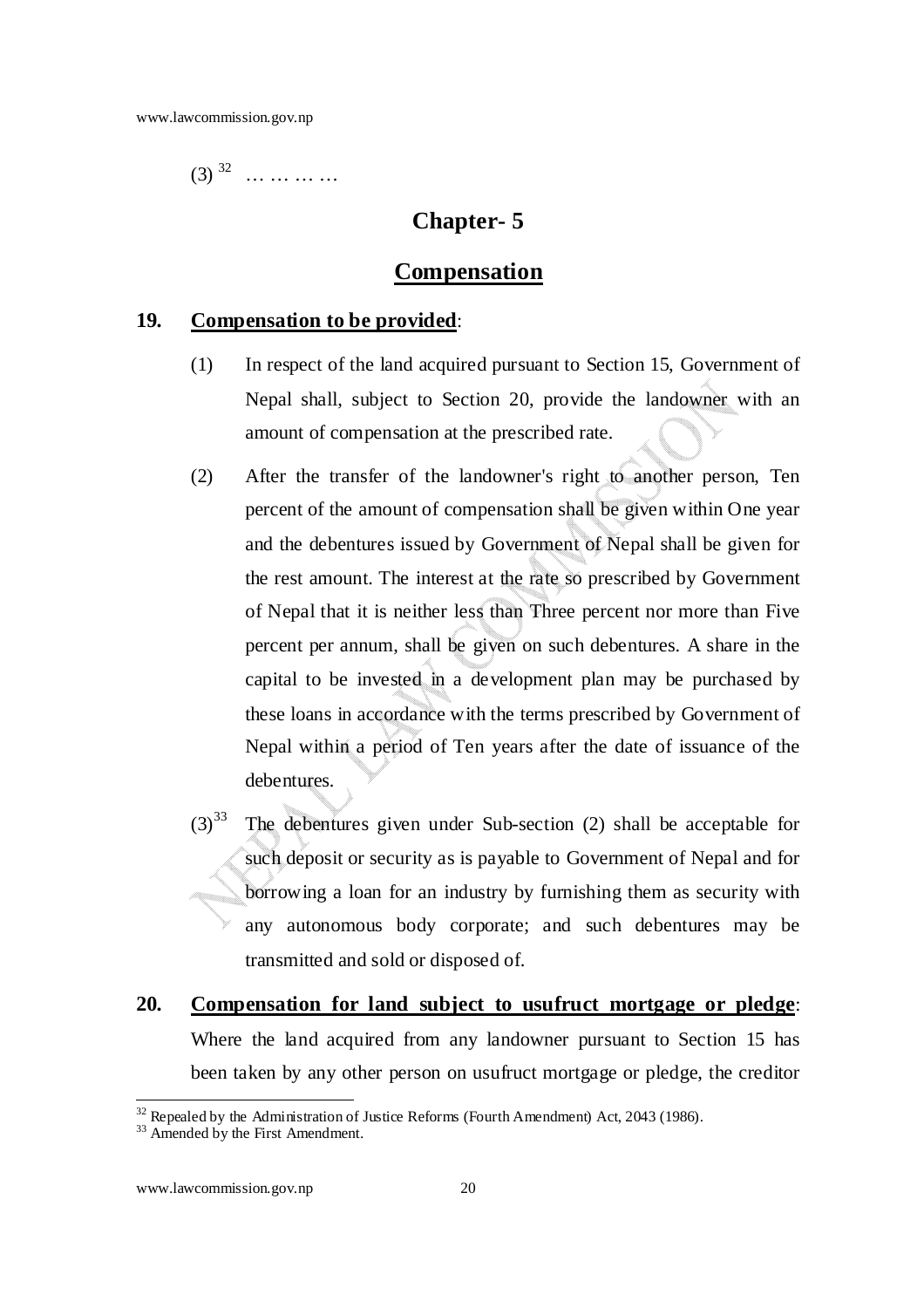having taken the land on usufruct mortgage or pledge shall be entitled to the compensation to be obtained under Section 19.

Provided that, if the amount of compensation exceeds the amount of such creditor, the surplus amount shall be given to the debtor, and if the amount is lesser, the creditor shall not be entitled to claim the debtor for the shortfall amount.

### **Chapter- 6**

## **Sale and Disposal of Land**

## **21.**<sup>34</sup> **Sale and disposal of Land**:

- (1) The prescribed authority shall sell or dispose of, as prescribed, the land acquired or confiscated pursuant to this Act to a local person of that Village Development Committee or Municipality from which that land has been acquired or confiscated. In making such sale or disposal, priority shall be given to the freed bonded labor, downtrodden (*dalit*), indigenous and nationalities (*janajati*), out of the local landless people.
- (2) The land obtained on such sale and disposal shall be registered in the name of such person, as the landowner thereof.
- (3) The prescribed authority may give the land pursuant to Sub-section  $(1)$  to the former landowner, tenant or any other person until the sale or disposal of the land for tilling under any terms and conditions.

**21A.**<sup>35</sup> ...................

<sup>&</sup>lt;sup>34</sup> Amended by the Fifth Amendment.

<sup>&</sup>lt;sup>35</sup> Inserted by the Second Amendment and repealed by the Fifth Amendment.

www.lawcommission.gov.np 21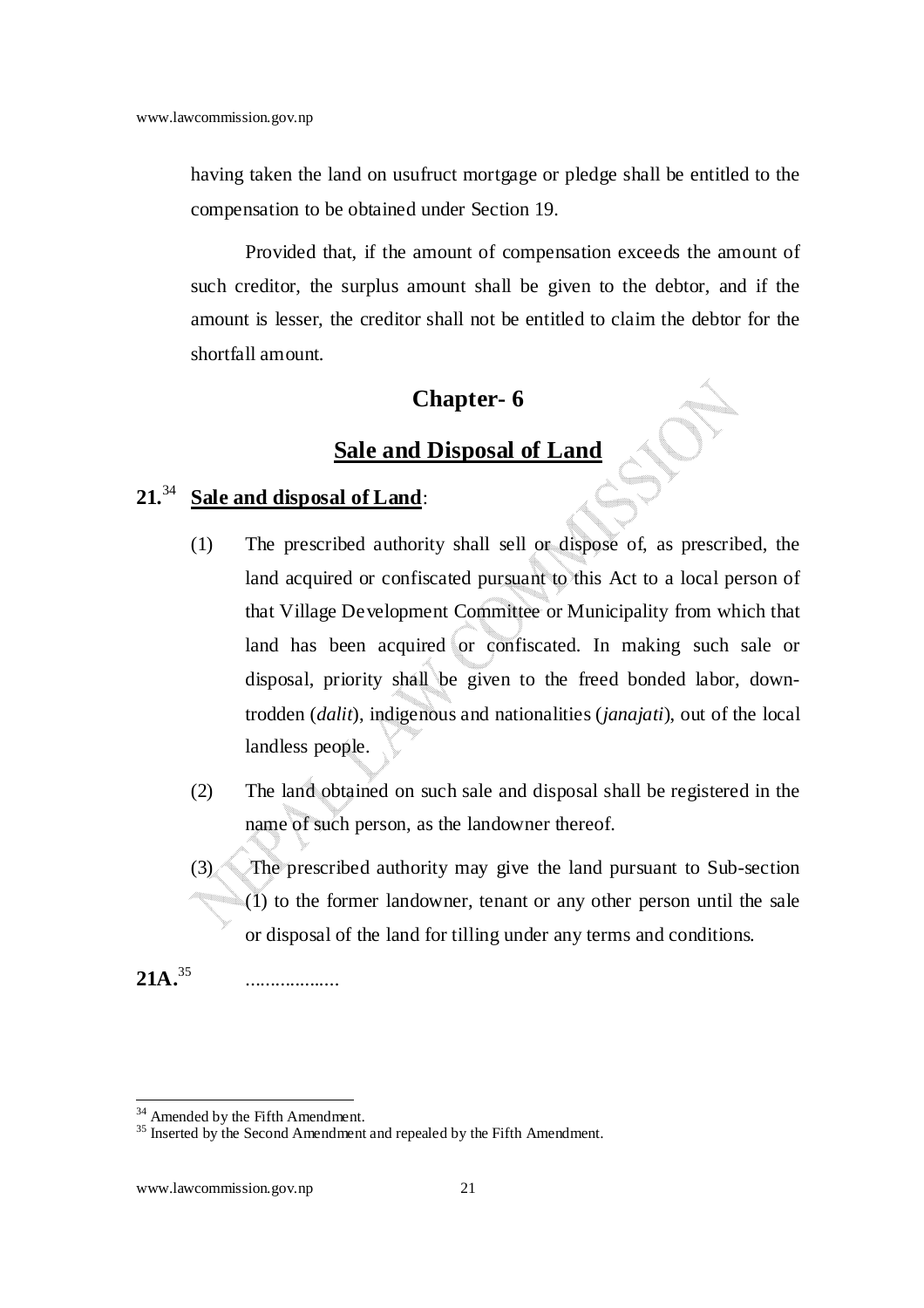### **21B.**<sup>36</sup> **To maintain registration book of lands**:

The prescribed authority shall register in the registration book, as prescribed, the land sold or disposed of under Section 21<sup>37</sup>............... and then forward a copy thereof to the Land Revenue Office or the Land Administration Office, in the case of a District where the Land Revenue Office does not exist; and the Land Revenue Office or the Land Administration Office shall make transmission of the land accordingly.

### **22. To receive value of land**:

(1) A person who obtains a land on the sale and disposal thereof under Section 21 shall pay the value of that land in such sum as to be set at the prescribed rate of that land in cash in lump sum as prescribed or in installments in such times as prescribed from time to time. An interest on the sum of value at the rate of five percent per annum<sup>38</sup> for the period of payment shall also be charged on and collected from a person who makes payment in installments.

Provided that, if a person desires to pay the whole amount payable by that person or one or more installments or any portion thereof at some time in advance of the time limit prescribed for making payment of installment, that person may make such payment.

- (2) The prescribed authority shall get the amounts to be collected pursuant to Sub-section (1) deposited, as prescribed, in a separate account opened at a .................<sup>39</sup> bank.
- (3) If a person fails to make payment of any amount of installment payable under Sub-section (1) within the time limit but appears to

<sup>&</sup>lt;sup>36</sup> Inserted by the Second Amendment.

 $37$  Deleted by the Fifth Amendment.

<sup>&</sup>lt;sup>38</sup> Amended by the Fifth Amendment.

<sup>&</sup>lt;sup>39</sup> Deleted by the Fifth Amendment.

www.lawcommission.gov.np 22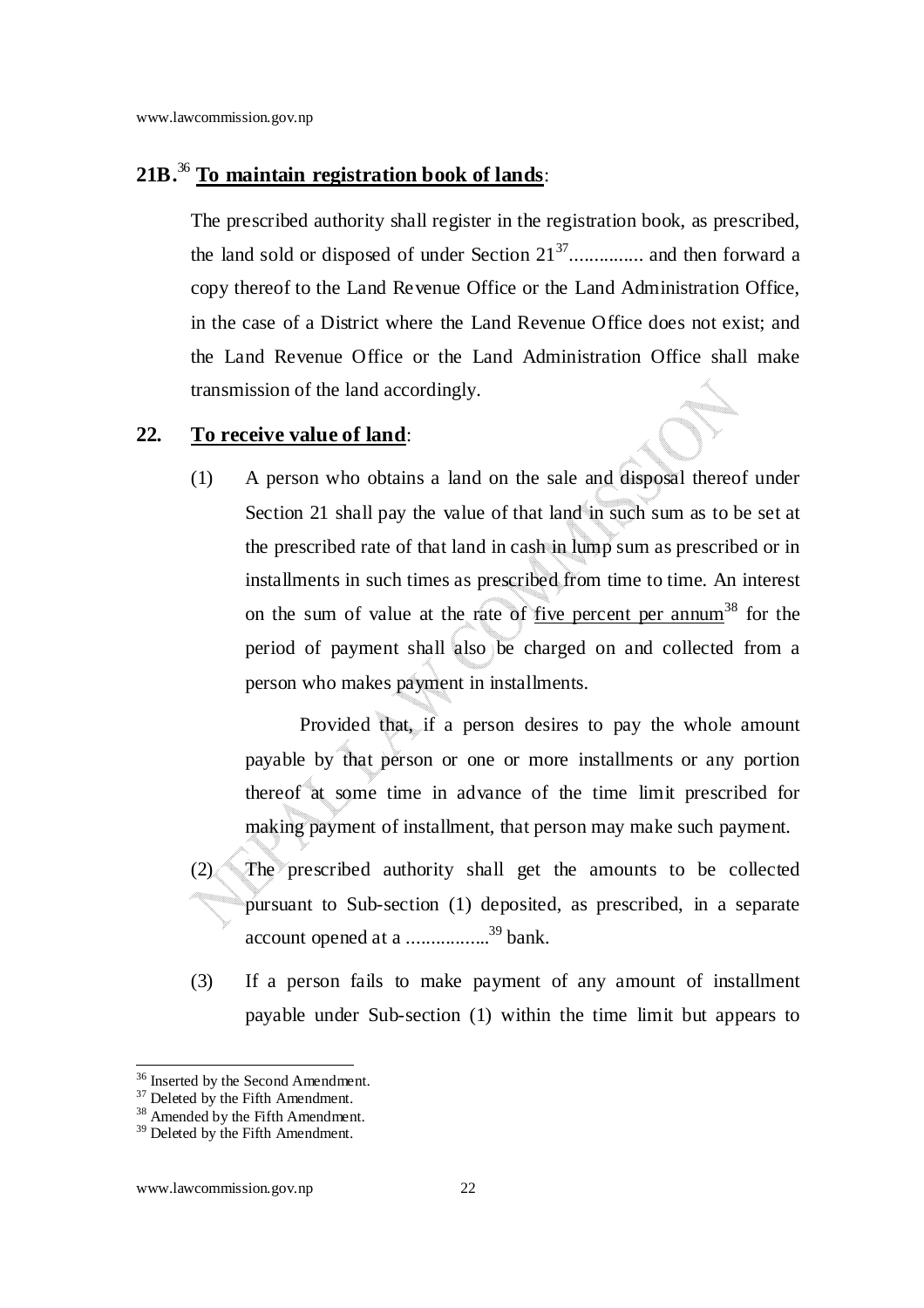make payment thereof no later than one month after the expiry of the time limit, the prescribed authority shall receive the amount of installment, by imposing a fine in a sum to be set by Ten percent of the amount of installment.

(4) If a person fails to make payment of any amount of installment payable under Sub-section (1) even within one month after the expiry of the time limit, the concerned land as well as the amount of installment, if any, already paid for the value of that land shall be confiscated, by order of the prescribed authority.

 $(5)^{40}$ … … … … … … … … …

### **23.**<sup>41</sup> **Prohibition on sale and disposal of land**:

No person who obtains a land on the sale and disposal thereof under Section 21 shall sell and disposes of, or otherwise convey the title to, that land to any one else or partition it and mortgage it to or furnish it as security with any one except a bank until the amount of value payable under Section 22 is paid in full or until the elapse of ten years after the date on which the person is entitled to hold that land, whichever occurs later.

- **24. Punishment**:
	- (1) If one obtains a land by producing false statement at the time of sale and disposal of the land pursuant to Section 21, the land shall be confiscated by order of the prescribed authority.
	- (2) If a person who obtains a land on the sale and disposal of the land pursuant to Section 21 sells or disposes of the land or conveys the title thereto or partition it or hypothecates or mortgages the land or crop yield thereof in contravention of any matter contained in Section 23,

 $40$  Repealed by the Administration of Justice Reforms (Fourth Amendment) Act, 2043 (1986).

<sup>&</sup>lt;sup>41</sup> Amended by the Fifth Amendment.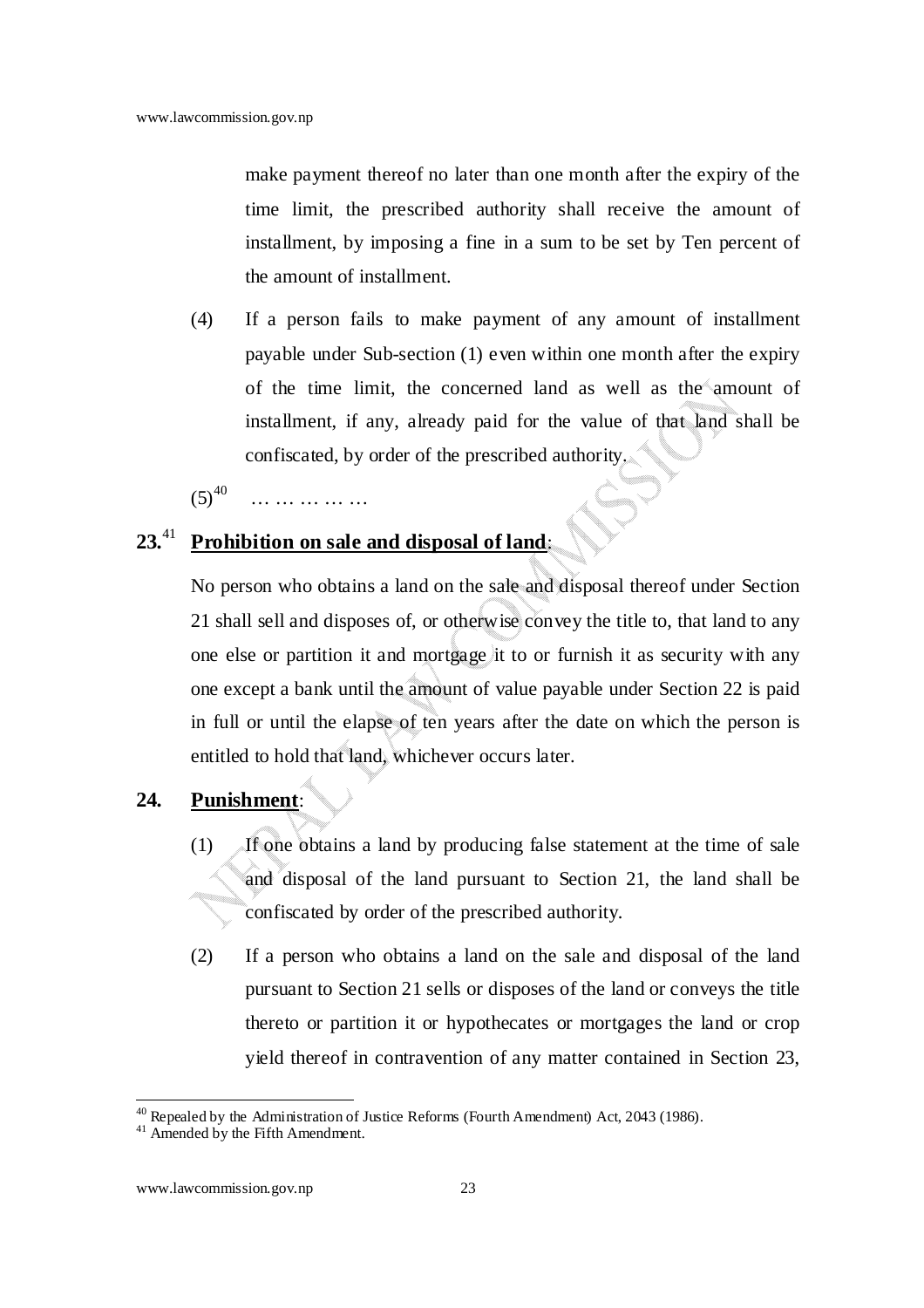such transaction shall be void and the concerned land as well as the amount incurred by the purchaser of the land shall also be confiscated by order of the prescribed authority.

 $(3)^{42}$ … … …

## **24A.**<sup>43</sup> **Confiscation of land obtained by producing false statement or in contravention of Rules:**

- (1) If Government of Nepal is of the opinion that any person has obtained any land that has been confiscated or devolved on Government of Nepal pursuant to this Act, by producing a false statement or by way of sale and disposal in contravention of the Rules framed under this Act, Government of Nepal may cause any officer to hold necessary inquiries into such land.
- (2) If it is found after the inquiries held pursuant to Sub-section (1) that any person obtained the land by making a false statement or by way of sale and disposal in contravention of the Rules framed under this Act, Government of Nepal may confiscate such land and re-sell and redispose of the same, as prescribed.

### **Chapter- 7**

## **Provisions relating to Tenant**

### **25. Circumstances where tenancy right is acquired**:

(1) A person who as a tenant has been cultivating a land that belongs to any landowner until the date of the commencement of this Section shall acquire the tenancy right as referred to in this Chapter in respect of the land.

 $42$  Repealed by the Administration of Justice Reforms (Fourth Amendment) Act, 2043 (1986).

<sup>&</sup>lt;sup>43</sup> Inserted by the Second Amendment.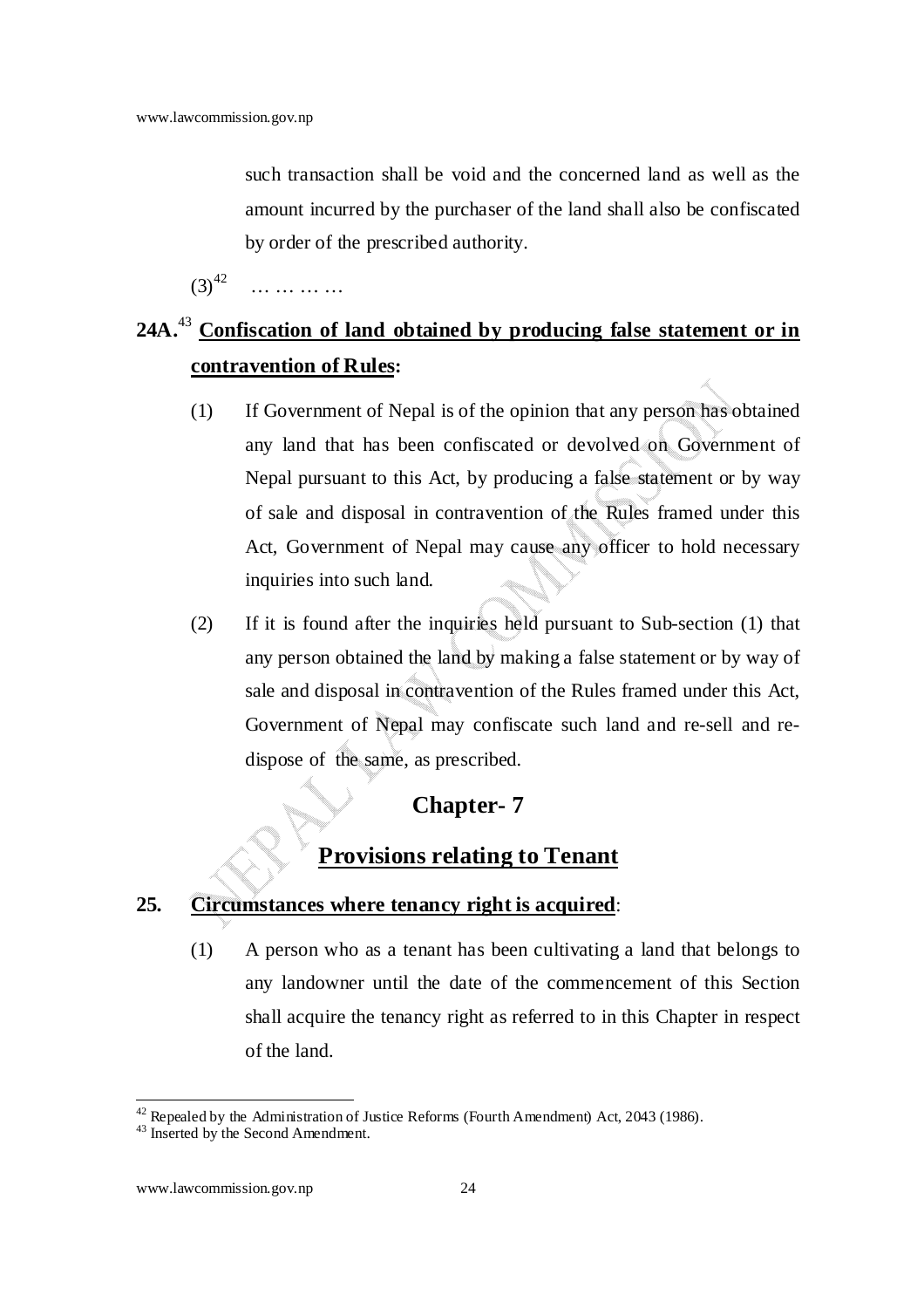… … … …<sup>44</sup>

 $(2)^{45}$  Notwithstanding anything contained in Sub-section (1), except where the tenancy right is acquired pursuant to Sub-section (1) of Section 26, no person who cultivates/tills a land belonging to any landowner on any terms and conditions shall acquire the tenancy right over that land.

Provided that:

- (1) Where a person has tilled a land belonging to any landowner on terms of tenancy prior to the commencement of this Sub-section, a certified copy of a written bond concluded in duplicate between the landowner and the tenant has been furnished with the Village Development Committee or Municipality where the land is situated and the tenant of the land makes an application to have the tenancy right established over the land no later than Six months after the date of commencement of this Sub-section, the prescribed authority may, after examining the written bond concluded in duplicate as well as other necessary evidences, establish the tenancy right of the applicant over such land.
- (2) This Sub-section shall not be deemed to bar the settling of a case on tenant, which has been filed in any committee, office or court prior to the commencement

<sup>&</sup>lt;sup>44</sup> Proviso repealed by the Second Amendment.

<sup>&</sup>lt;sup>45</sup> Amended by the Fourth Amendment.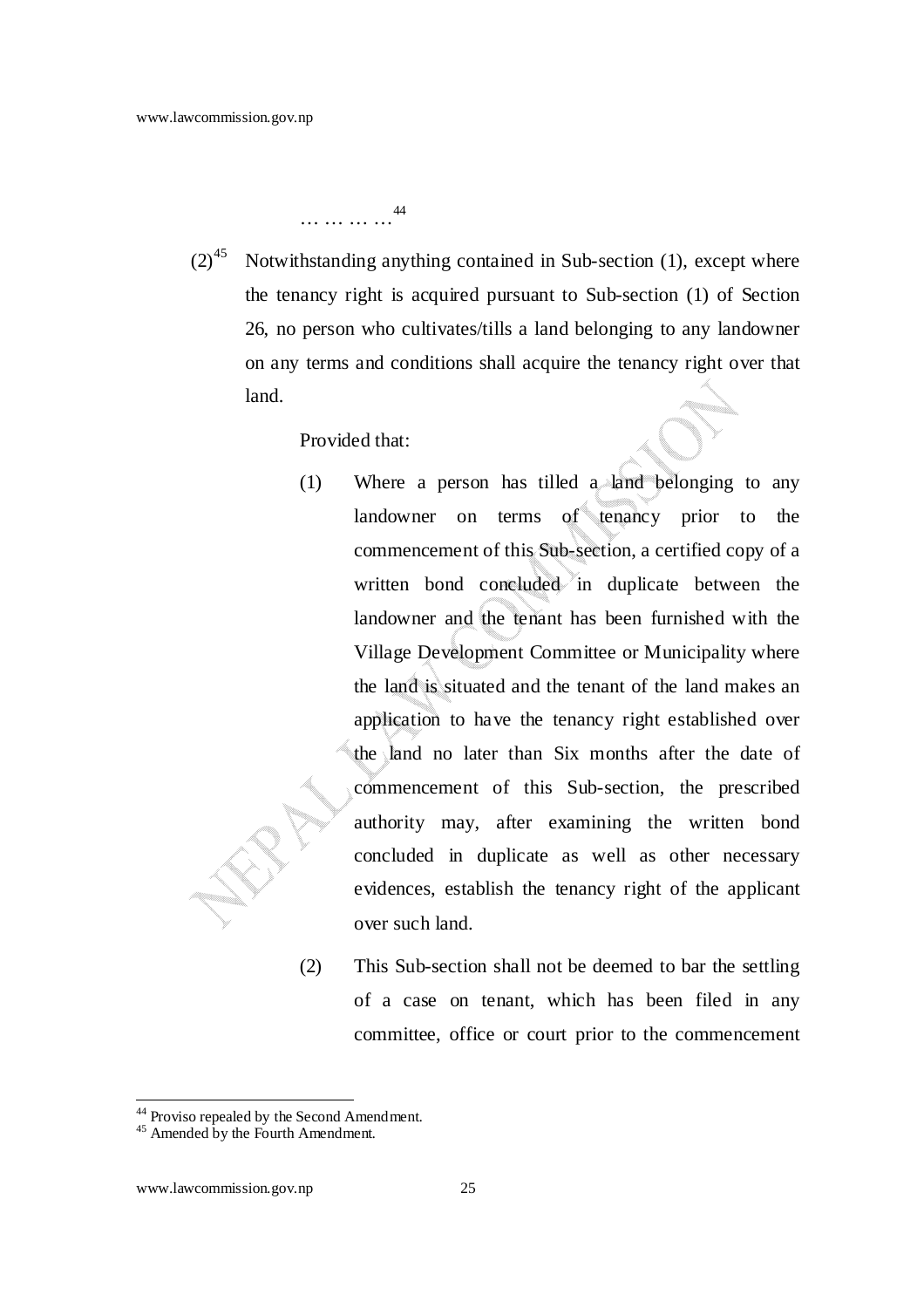of this Sub-section and yet to be settled, in accordance with then prevailing provisions contained in this Act.

- $(3)^{46}$  If a creditor who has obtained any land except the land subject to tenancy from any other landowner in the prescribed area has tilled that land on his/her own, the creditor shall obtain the tenancy right over such land, subject to Section 8. The debtor him/herself shall be entitled to the tenancy right beyond the upper ceiling prescribed in Section 8.
- (4)<sup>47</sup> Notwithstanding anything contained in Sub-sections (1), (2) and (3):
	- (a) Where a person who has obtained a land from a landowner to till it does not till the land by his/her or his/her family's labor but lets any one else till the land, all the rights of the intermediary between the real tiller in respect of that land shall lapse.
	- (b) The tenancy right acquired by a tenant has to be got registered in the prescribed registration book.
- $(5)^{48}$  Notwithstanding anything contained in Sub-sections (1), (2) (3) and (4), the following person shall not be entitled to acquire the tenancy right:
	- (a) One who tills the land of house and premises, or
	- (b) One who is a non Nepalese citizen, or
	- (c) One who tills the land owned by Government of Nepal, or

l <sup>46</sup> Amended by the Second Amendment.

<sup>47</sup> Amended by the Second Amendment.

<sup>48</sup> Amended by the Second Amendment.

www.lawcommission.gov.np 26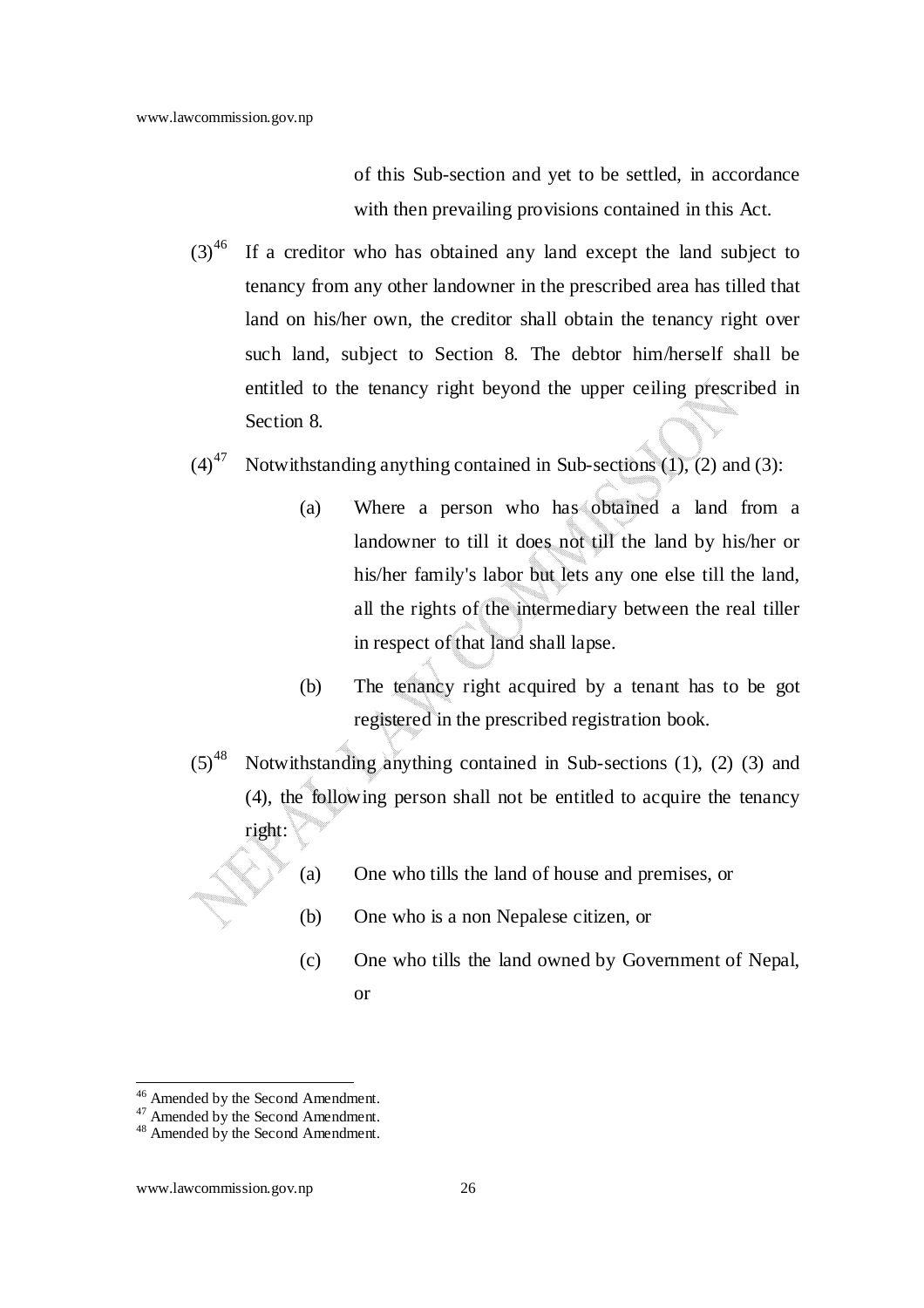(d) One who tills the land prescribed by Government of Nepal for industrial business.

#### $25A.<sup>49</sup>$  **………….**

### **26. Rights and obligations of tenant:**

(1) Subject to the provisions contained in the other Sections of this Chapter, the tenancy right of a tenant in respect of a land which the tenant has tilled shall, after the tenant's death, devolve on any one whom the landowner trusts from amongst the husband, wife, son, daughter, mother, father, adopted son, adopted daughter, daughter-inlaw, grandson, granddaughter, granddaughter-in-law, elder or younger brother or elder or younger sister living in the same family<sup>50</sup> of the tenant.

Provided that  $5^1$ :

(a) If a tenant intends not to leave the land subject to the tenancy right registered pursuant to clause (b) of Subsection (5) of Section 25, the tenant shall give a notice in writing to the prescribed authority and to the landowner at least One month prior to the season of cultivation; and the tenant shall be deemed to have left the land only after the tenant receives a notice of making correction in the Registration Book by the prescribed authority also upon inquiring the concerned Village Development Committee or Municipality about the matter.

l <sup>49</sup> Repealed by the Fourth Amendment.

<sup>&</sup>lt;sup>50</sup> Amended by the Amending Some Nepal Acts to Maintain Gender Equality Act, 2063 (2006)

<sup>&</sup>lt;sup>51</sup> Amended by the Second Amendment.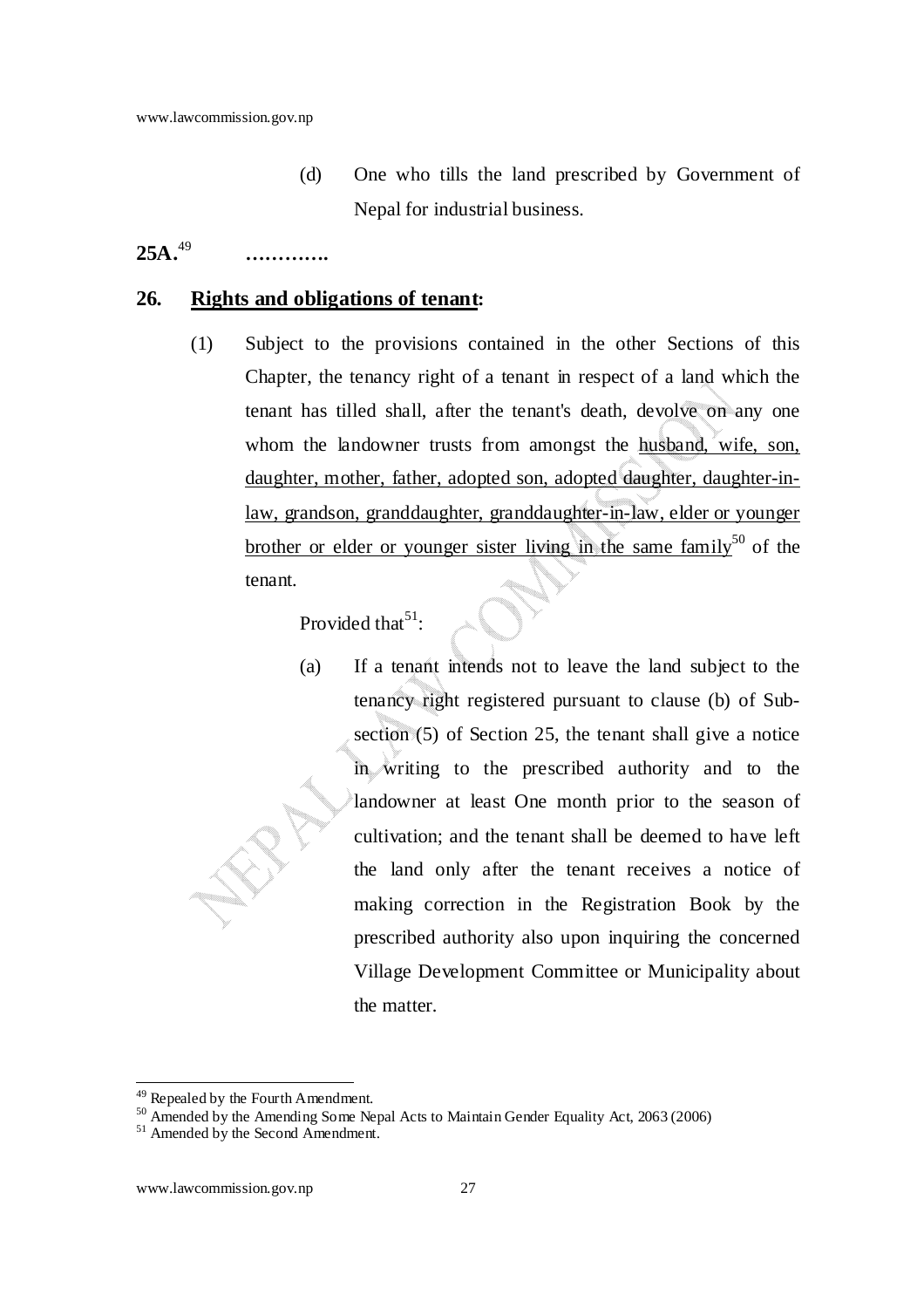- (b) If any landowner lets any peasant till his/her land, such landowner shall give a notice thereof to the prescribed authority within one month; and the prescribed authority shall subpoena and inquire the concerned landowner and the tenant about the matter, if necessary, and register the matter in the Registration Book.
- (c) If a tenant quits the land or disappears without trace or his/her tenancy right terminates by virtue of his/her default in making payment of rent, the landowner shall give a notice thereof in writing to the prescribed authority within Twenty five days; and the prescribed authority shall, upon investigating the matter, make correction in the Registration Book pursuant to clause (b) of Sub-section (5) of Section 25.
- (2) If the land being tilled by a tenant increases due to *Narbesi* or the change of the stream course, the tenant shall, subject to the other Sections of this Act, be entitled to the tenancy right in respect of such increased land.
- (3) The tenant may make or construct such permanent or temporary things like roofs, enclosures, bars, walls, drainages, bridges, ditches, wells and huts as are necessary for the cultivation of the concerned land.

Provided that, buildings etc. which are not required for the cultivation shall not be constructed without obtaining the landowner's consent.

(4) If the tenancy right over any land being tilled by a tenant is terminated under this Act, the tenant may remove any assets other than the

www.lawcommission.gov.np 28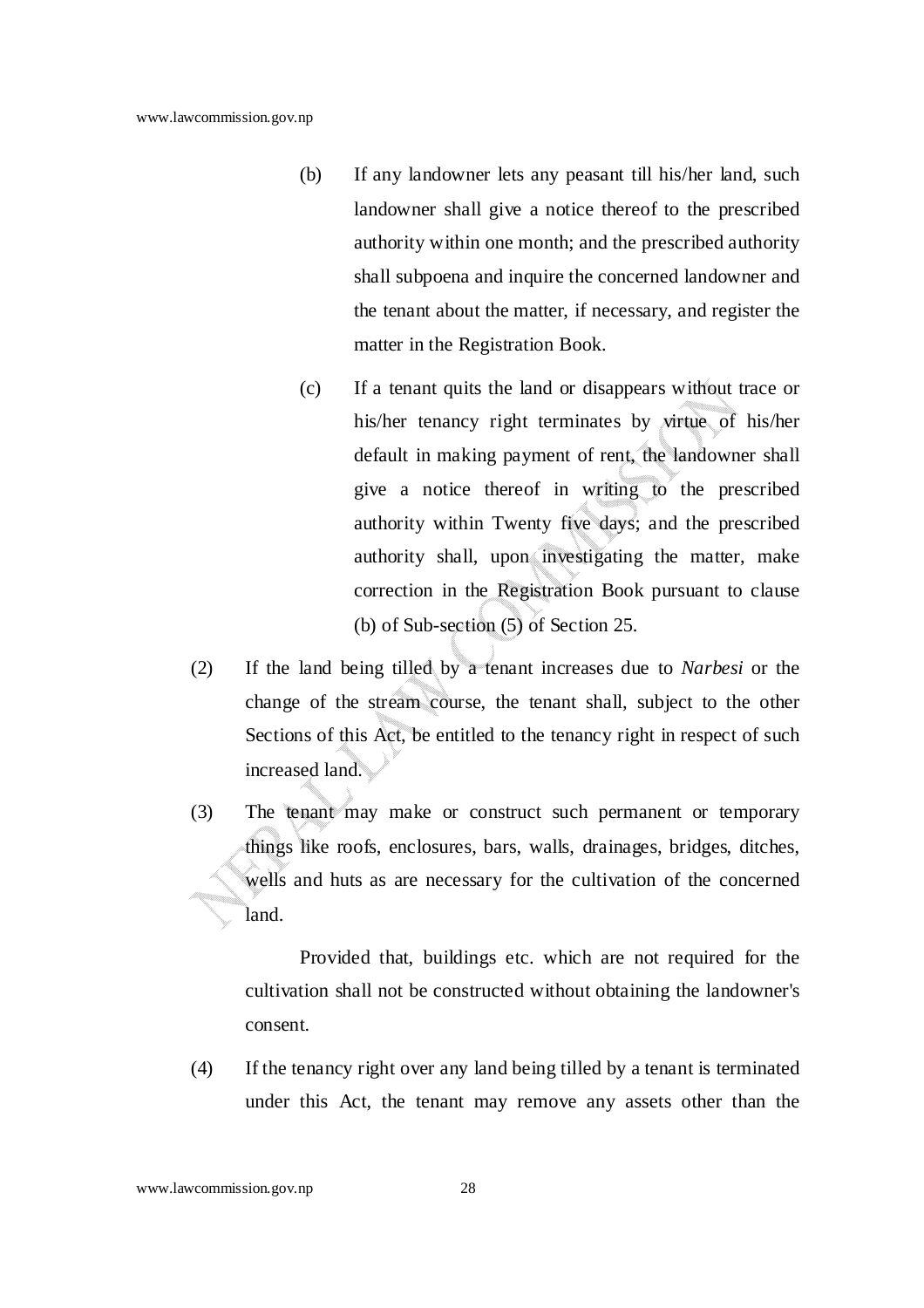immovable properties fixed to the land within Thirty days after the date on which his/her right over the land is so terminated.

Provided that, if the landowner gives an amount fixed by the Village Development Committee or Municipality to the tenant, the tenant shall not be entitled to remove anything made for the perpetual growth of the land from the land over which his/her right is to be so terminated.

- (5) Except alterations due to reasonable wear and tear or act of God or causes beyond control of the tenant, the tenant shall, while leaving the land, not leave the land in more deteriorating condition than it was at the time he/she acquired it for cultivation.
- (6) A tenant shall be entitled to deduct and keep the seeds required for the next year prior to the division of crops and produce between the landowner and the tenant. The landowner shall not be entitled to collect interest from the tenant for the seeds so deducted.
- (7) While selling, disposing of, gifting, donating or partitioning any of his/her land, a landowner shall mention in the instrument thereof the name, surname, address of his/her tenant and the terms of bond concluded with the tenant and enclose a certified copy of such bond, if any, with such instrument.
- (8) In the event of the effect of sale, disposal, gift, donation or partition of any land, the landowner shall give a notice to his/her tenant and the Village Development Committee or Municipality of the matter setting out the name, surname and address of the person to whom the land has been sold, disposed, gifted, donated or partitioned.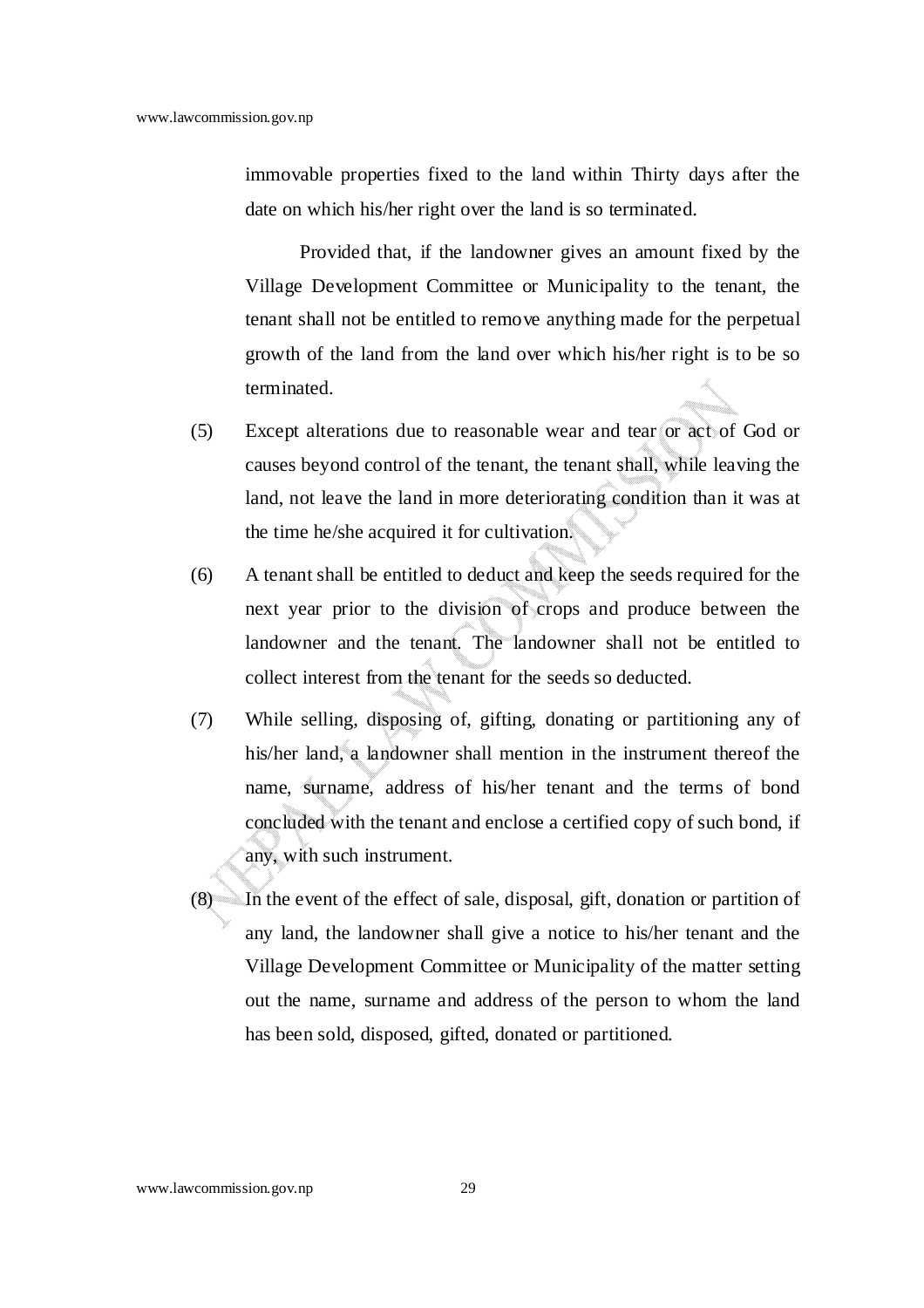### **26A.**<sup>52</sup> **Tenancy right not liable to be purchased, sold**:

Notwithstanding anything contained in the prevailing laws of Nepal, the tenancy right shall not be liable to be purchased or be subject to acquisition by way of gift, donation or other means whatsoever, and shall not be auctioned for governmental or non-governmental amount or punishment.

Provided that, where a tenant has erected a concretely built house by obtaining consent of his/her landowner or since ancient time, prior to the commencement of this Act, the tenant may sell or otherwise convey his/her title to the land of house and premises; and the provisions vis-à-vis upper ceiling as referred to in Section 8 shall not apply to such land.

## **26B**. <sup>53</sup> **Powers to allocate land to landowner and tenant**:

 The prescribed authority may, subject to Sections 26C., 26D., 26D.(2) and  $26E<sup>54</sup>$ , allocate the land subject to tenancy right to the landowner and the tenant.

## **26C.**<sup>55</sup> **Joint application by landowner and tenant**:

(1) If both the landowner and the tenant of a land subject to tenancy right intend to allocate and exchange the land subject to tenancy right through their mutual consent or if either of them intends to convey the whole land to the landowner or the tenant, as the case may be, in consideration for an amount equal to the value of the land which he/she has agreed to so acquire at the prevailing rate and get the records of tenant crossed off, they shall make a joint application to the prescribed authority, setting out all the details related therewith and enclosing the evidence available to them.

<sup>&</sup>lt;sup>52</sup> Inserted by the Second Amendment.

 $53$  Inserted by the Fourth Amendment.

<sup>&</sup>lt;sup>54</sup> Amended by the Fifth Amendment.

<sup>&</sup>lt;sup>55</sup> Inserted by the Fourth Amendment.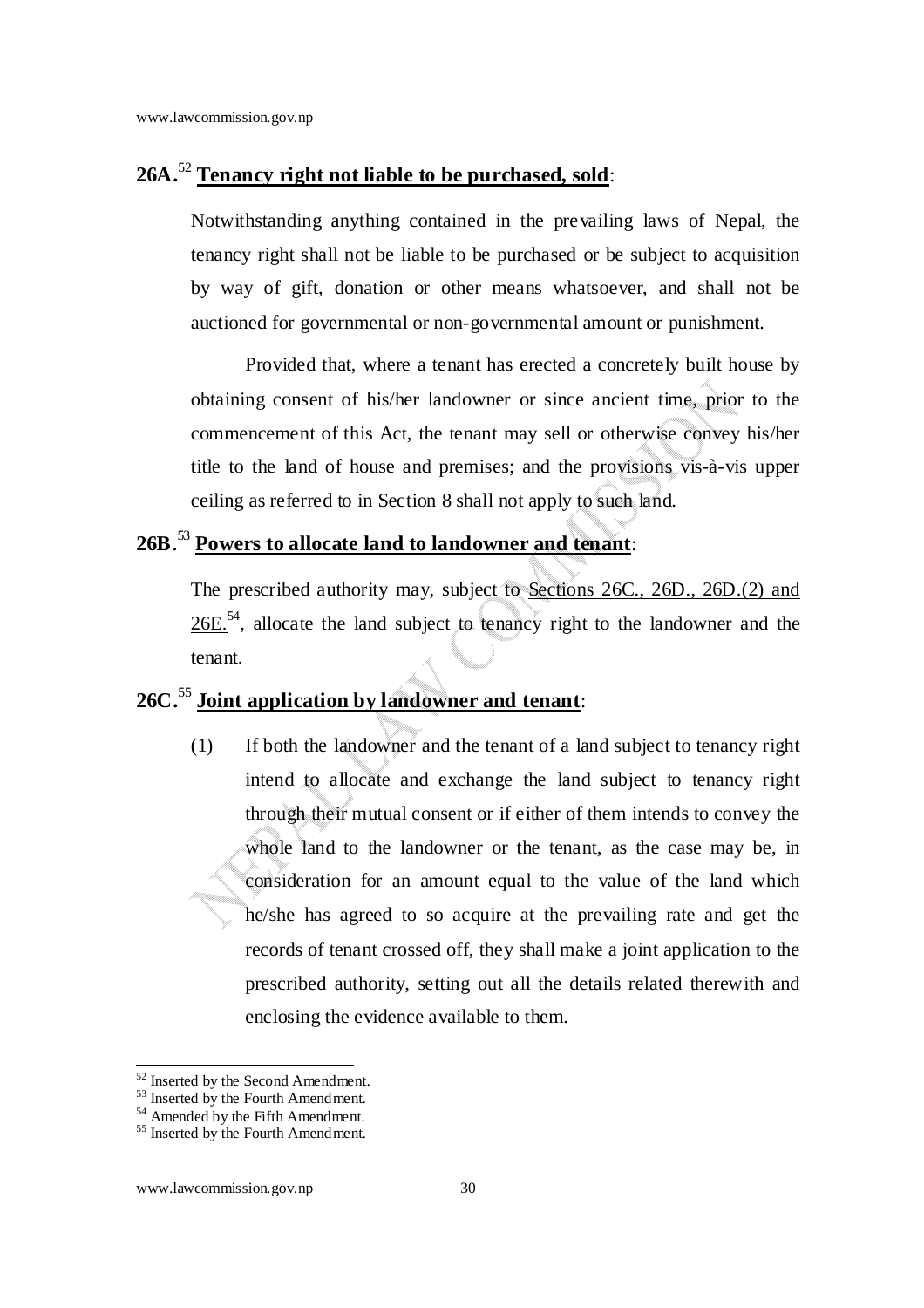(2) If any application is made as referred to in Sub-section (1), the prescribed authority may, if, on examination of the evidence attached with the application, he thinks it reasonable to allocate the land as requested by the applicant or to maintain the whole land in the name of any one of the landowner or the tenant, allocate the land accordingly or maintain the whole land in the name of one person and cross off the records of tenant.

### **26D.**<sup>56</sup> **Right of tenant and landowner to set aside their own portion**:

If both landowner and tenant fail to reach a mutual agreement pursuant to Sub-section (1) of Section 26C. and either landowner or tenant makes an application, the prescribed authority shall subpoena the landowner or tenant and examine necessary evidence if so required and allocate the land proportionately to the landowner and the tenant on *pro rata* and also cross of the records of tenant.

## **26D1.**<sup>57</sup> **Application to be made**:

For the purposes of Sections 26C. and 26D., an application shall be made with in Six months of the commencement of this Section..

## **26D2.**<sup>58</sup> **Allocation of land**:

If any one of the landowner or the tenant fails to make an application for the allocation of land within the time-limit as referred to in Section 26D1., the prescribed authority shall examine the Seven number inventory and the evidence to the extent available and allocate the land subject to tenancy right, subject to the provisions of the other Sections of this Act.

l <sup>56</sup> Inserted by the Fourth Amendment.

<sup>&</sup>lt;sup>57</sup> Inserted by the Fifth Amendment.

<sup>&</sup>lt;sup>58</sup> Inserted by the Fifth Amendment.

www.lawcommission.gov.np 31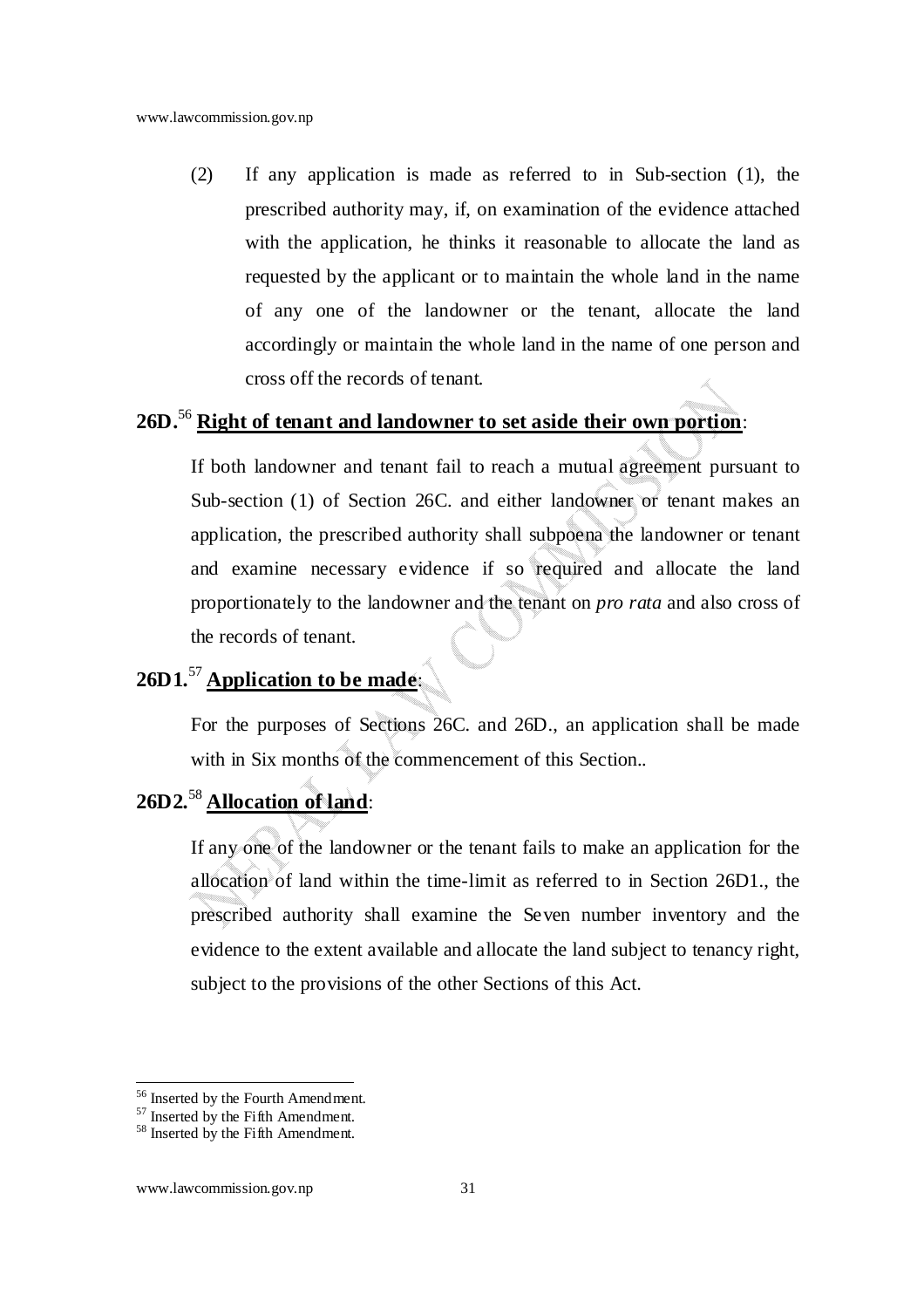### **26D3.**<sup>59</sup> **Action to be completed**:

The prescribed authority shall complete the action on the allocation of land subject to tenancy right pursuant to this Act with in Two Years.

## **26E.**<sup>60</sup>**Powers to set title to land in the name of only one person out of landowner and tenant**:

- (1) Notwithstanding anything contained in the other Sections of this Act, the prescribed authority may, in the following circumstances, make decision to set the whole land subject to tenancy right in the name of any one out of the landowner and the tenant:
	- (a) Where any one, out of the landowner and the tenant, agrees to relinquish the whole land belonging to his/her portion by receiving an amount equal to the value of such land at the prevailing rate, in the name of the person <u>who agree's to take such land<sup>61</sup></u>.
	- (b) Where in allocating the land to the landowner and the tenant, the area of land becomes less than the minimum area prescribed for building a house therein in an urban or town-oriented area, in the name of the landowner or tenant who has less land for building a house in that area or has no land at all, with priority being given to such landowner or tenant.

**Explanation**: For the purposes of this Clause, if there arises a dispute as to whether any land is of an "urban area" or "town-oriented area" or not, the value fixation

l <sup>59</sup> Inserted by the Fifth Amendment.

<sup>&</sup>lt;sup>60</sup> Inserted by the Fourth Amendment.

<sup>61</sup> Amended by the Some Nepal Acts Amendment Act, 2055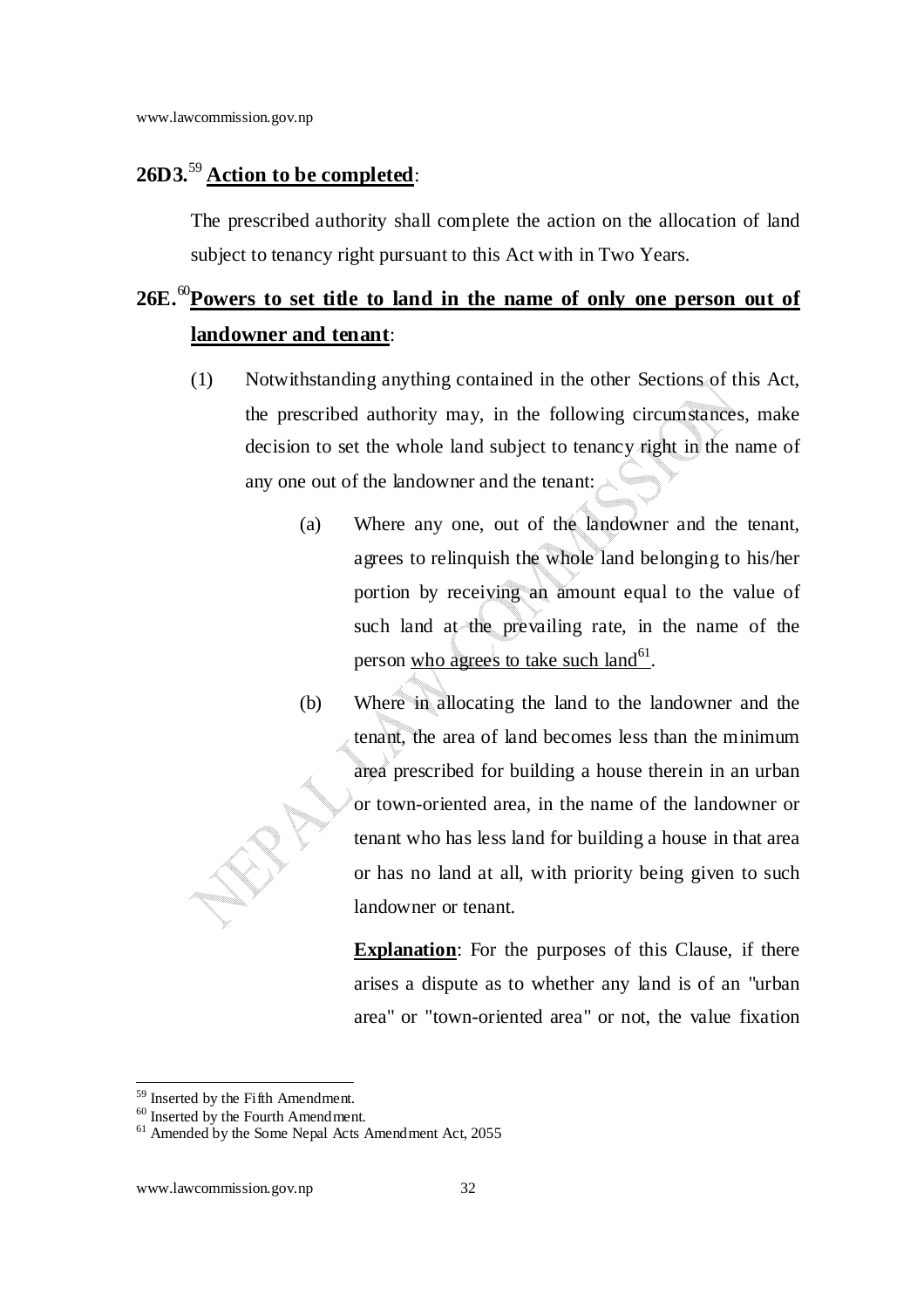committee as referred to in Section 26H. shall decide that dispute.

- (c) Where the tenant has built a house in the land subject to tenancy right, the house and land covered by the house and such land as required for a road to and from the house in the name of the tenant despite that on the allocation of land between the landowner and the tenant, there is less land on the part of the landowner.
- (2) Where the whole land is to be maintained in the name of any one out of the landowner and the tenant pursuant to Clause (b) of Sub-section (1) or where on maintaining the land in the name of the tenant, there is less land on the part of the landowner, the other party shall provide an amount equal to the value of the land to which the landowner or tenant on whose part no land has been so maintained at all is entitled or on whose part less land is maintained, at the prevailing rate.

## **26F.**<sup>62</sup>**Appeal**:

Notwithstanding anything contained elsewhere in this Act, no appeal can be made in any court against any decision made by the prescribed authority pursuant to Sections 26B., 26C., 26D., 26D.2 and 26E.<sup>63</sup>

## **26G.**<sup>64</sup> **To forward for transmission and record maintenance**:

(1) Following the allocation of the land between the landowner and the tenant or following a decision to maintain the title to the land in the name of only one out of them pursuant to this Act, the prescribed authority shall forward all details of that matter to the concerned office for transmission and record maintenance.

<sup>&</sup>lt;sup>62</sup> Inserted by the Fourth Amendment.

<sup>63</sup> Amended by the Fifth Amendment.

<sup>&</sup>lt;sup>64</sup> Inserted by the Fourth Amendment.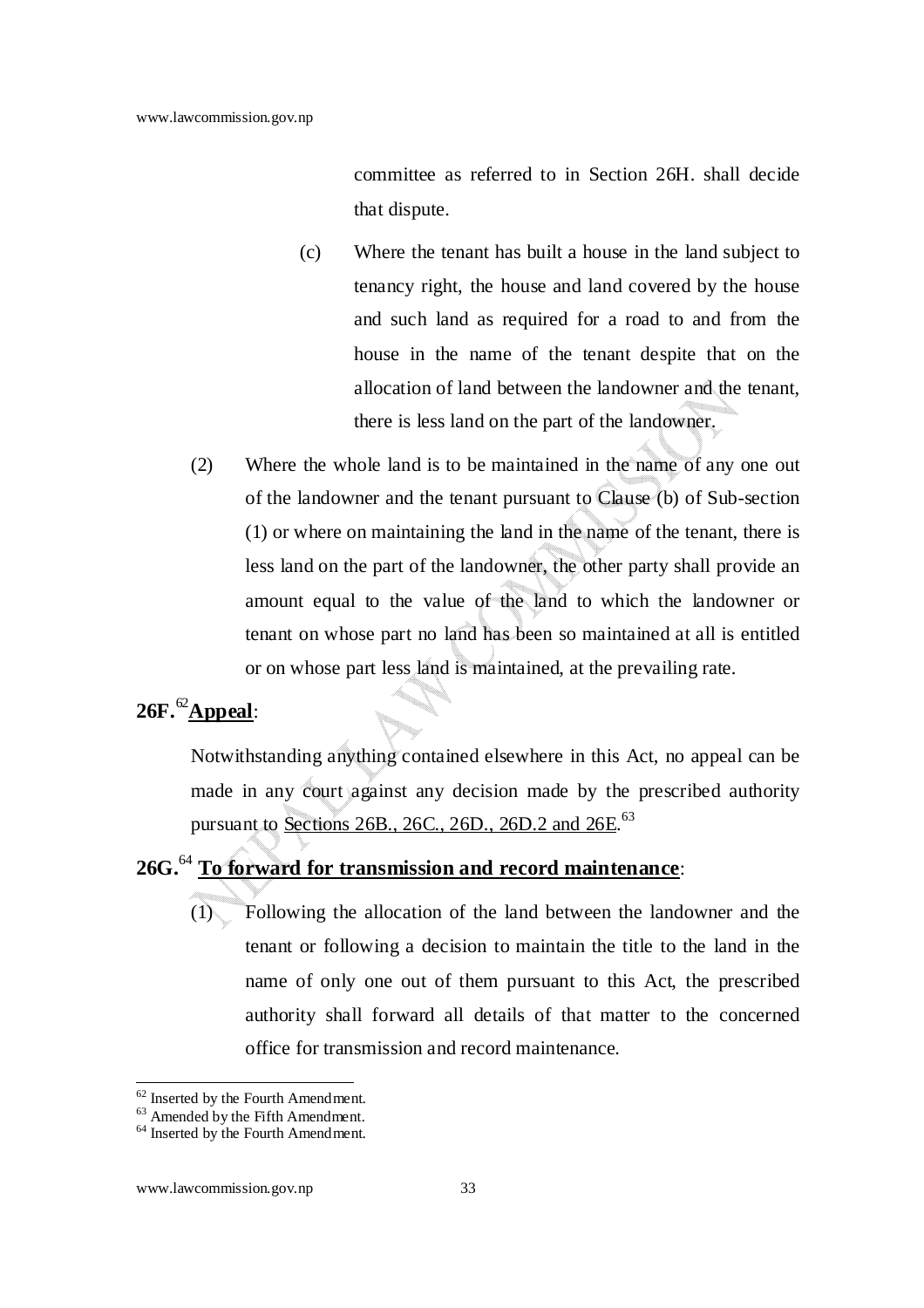- (2) After receiving the details as referred to in Sub-section (1), such office shall also carry out necessary action including transmission and give information thereof to the authority forwarding the details.
- (3) Notwithstanding anything contained in the prevailing law, no charges including the registration fees chargeable pursuant to the prevailing law shall be charged for the execution of transmission as well as any other acts under Sub-section (2).

### **26H.**<sup>65</sup> **Formation of value fixation committee**:

- (1) For the purposes of Section 26E., a value fixation committee consisting of the following members shall be formed in every district to fix the value of land:
	- (a) Land Reform Officer or Land Revenue Officer -Coordinator in a district where Land Reform Officer is not available
	- (b) Chairperson of the Village Development Committee or Mayor of the Municipality where the land is situated or Vice-chairperson of the same Village Development Committee or Deputy Major of the same Municipality as designated by them -Member
	- (c) Ward Member of the concerned Ward of the Village Development Committee or Municipality where the land is situated -Member
	- (d) Officer level employee representative of the

<sup>&</sup>lt;sup>65</sup> Inserted by the Fourth Amendment.

www.lawcommission.gov.np 34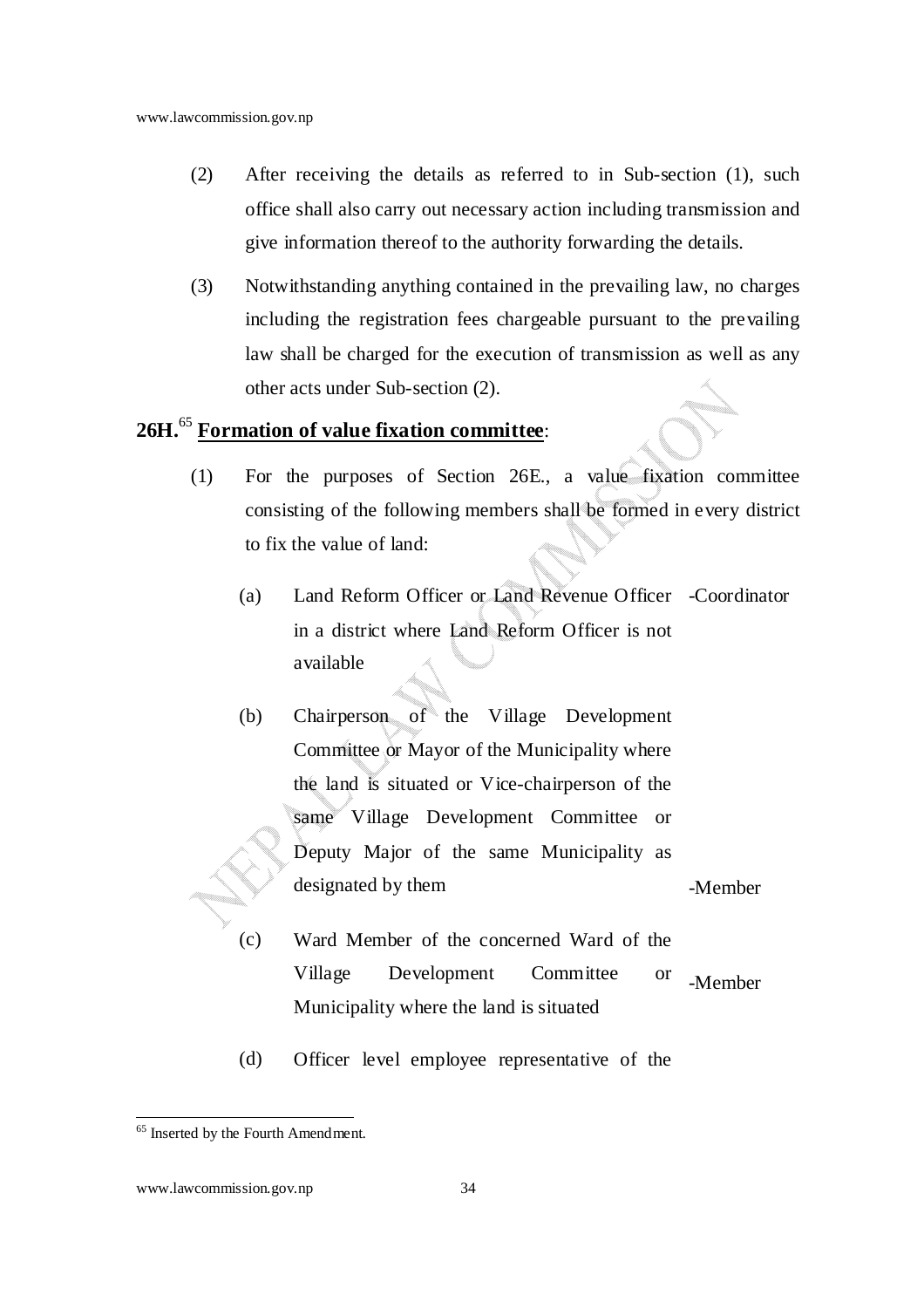### District Administration Office -Member

- (e) Land Revenue Office in a district where Land -Member Revenue Office is situated
- (2) The committee as referred to in Sub-section (1) shall determine the Rules of procedures of its meeting on its own.

## **26I.**<sup>66</sup>**Powers of Government of Nepal to make provision of amount**:

Government of Nepal may on its own or through any financial institution make provision of necessary amount of money to the landowner and the tenant in order to encourage them to purchase such land as held in each other's part following the allocation of the land between the landowner and the tenant.

**27.**<sup>67</sup> ----------------- **28.**<sup>68</sup> -----------------

## **29.**<sup>69</sup> **Termination of tenancy right**:

- (1) Except for the destroy of crop or non-yielding due to act of God, if the landowner makes a petition that the tenant has failed to pay the rent, the prescribed authority may issue an order to expel such tenant.
- (2) Where the landowner makes an application in any of the following circumstances, the District Court may issue an order to expel (evict) the tenant from the land:
	- (a) Where the tenant has knowingly done any act which decreases the value or crop of the land or the value or

<sup>&</sup>lt;sup>66</sup> Inserted by the Fourth Amendment.

 $67$  Repealed by the Fourth Amendment.

 $68$  Repealed by the Fourth Amendment.

<sup>&</sup>lt;sup>69</sup> Inserted by the First Amendment and amended by the Second Amendment.

www.lawcommission.gov.np 35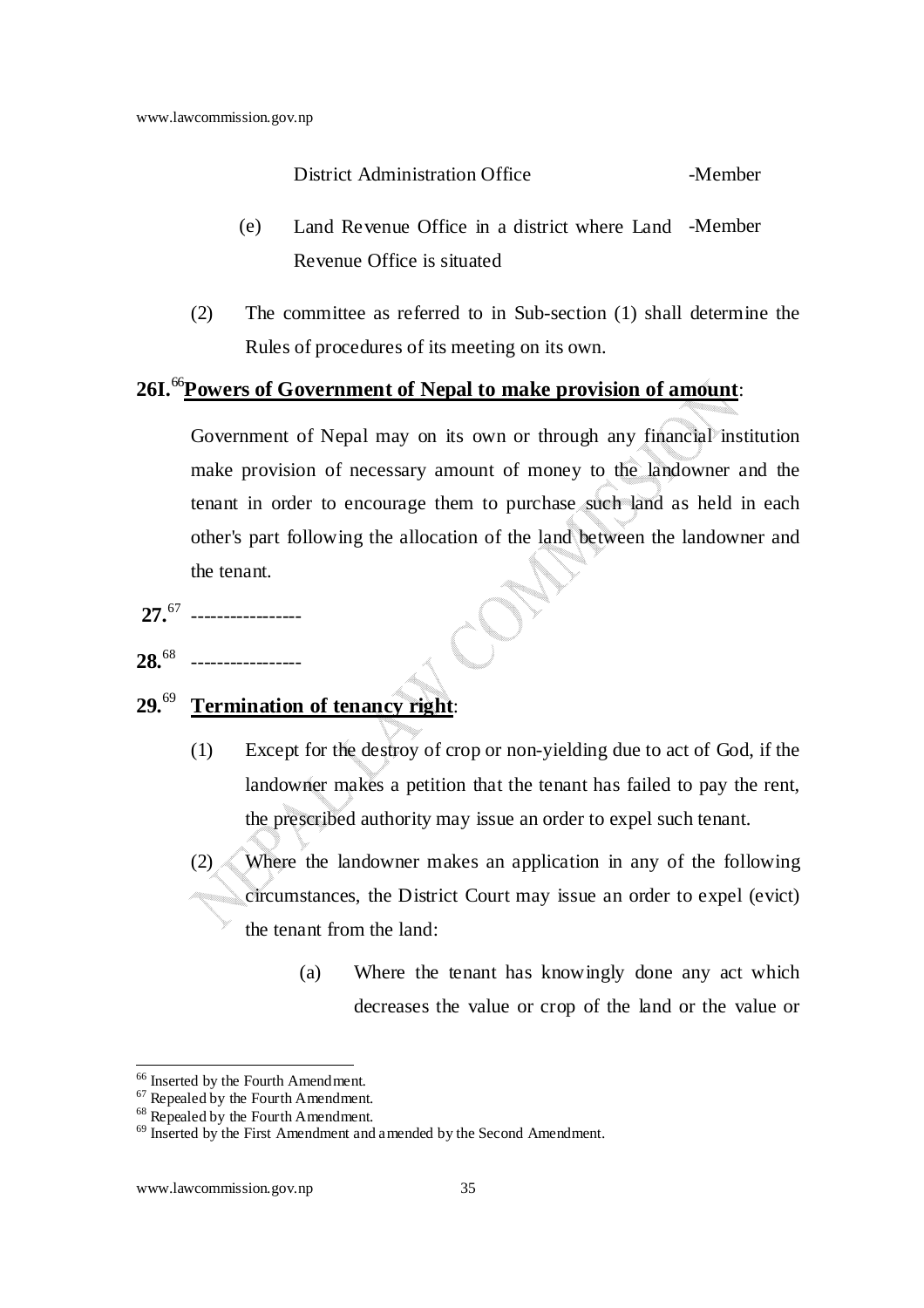crop of the land has decreased due to the tenant's failure to take reasonable care, or

- (b) Except for a circumstance beyond the tenant's control, the tenant has not cultivated the land until One year or has neglected in the cultivation.
- (3) In the circumstance as referred to in Sub-section (1) or in clause (b) of Sub-section (2), the prescribed authority may also require the tenant to pay the rent, as well, to the landowner.

## **29A.**<sup>70</sup> **Limitation to expel tenant**:

Where a tenant has to be expelled pursuant to Section 29, an application shall be made within the following time limit. After expiration of that time limit, no application shall be entertained.

- (a) In the event of the circumstance referred to in Clause (a) of Sub-section (2) of Section 29, within Thirty five days after the date on which the acts and actions referred to in that Clause have been done or performed;
- (b) In the event of the circumstance referred to in Clause (b) of Sub-section (2) of Section 29, within Thirty five days after the elapse of One year of the date on which the acts and actions referred to in that Clause have been done or performed;
- (c) In the event of the circumstance referred to in Sub-section (1) of Section 29, within Thirty days after the expiration of the time limit prescribed in Sub-section (2) of Section 36.

 $70$  Inserted by the First Amendment and amended by the Second Amendment.

www.lawcommission.gov.np 36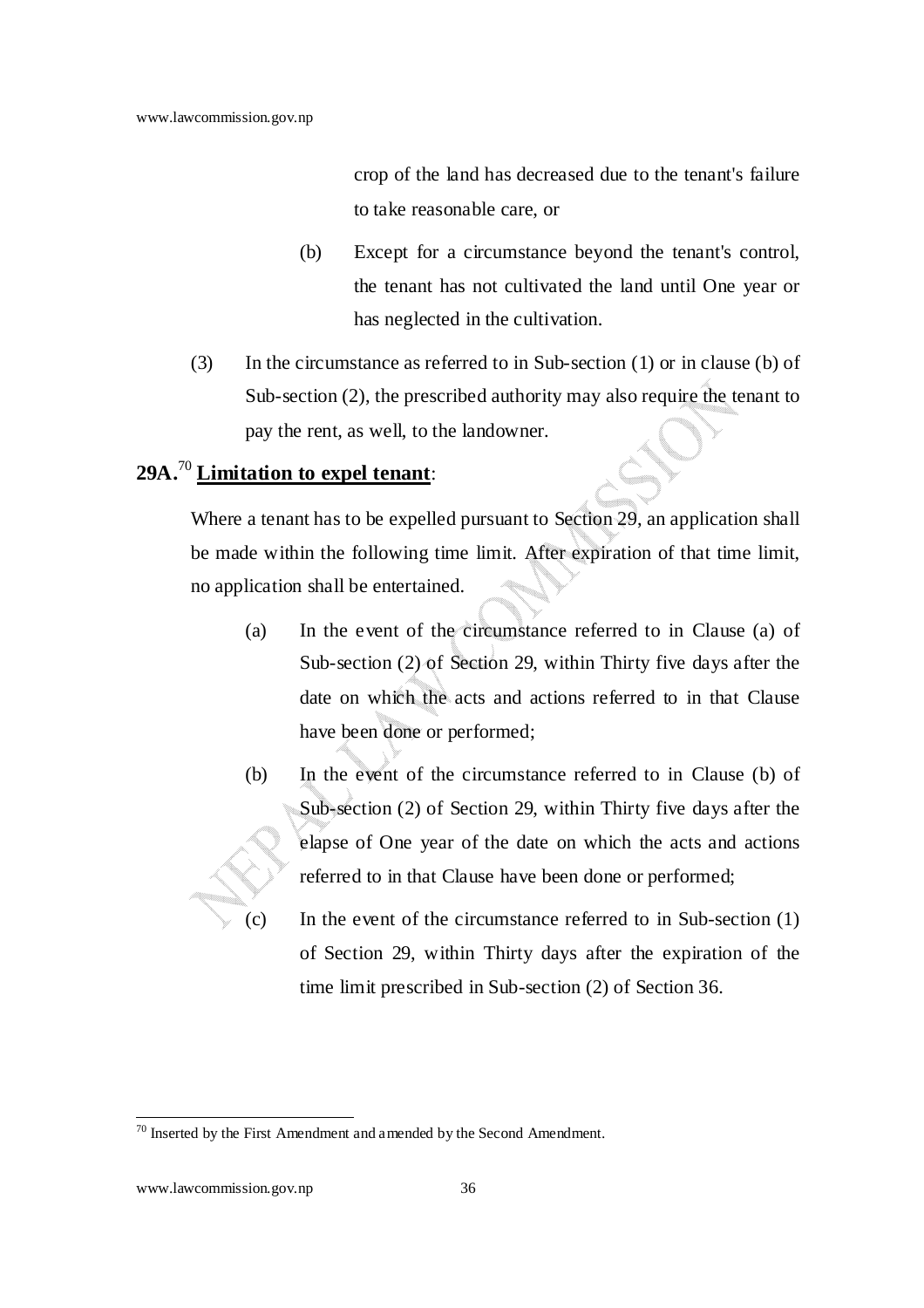#### **30. To maintain inventory of lands, landowners and tenants**:

(1) The provisions as to the making of an inventory of lands, landowners and tenants and the issuance of the certificate of tenancy right to tenants shall be as prescribed.

Provided that, all the acts and actions done and performed by Government of Nepal in respect of the making of such inventory and the issuance of the certificate of tenancy right prior to the commencement of this Section shall be deemed to have been done and performed pursuant to this Section.

- (2) The powers to be exercisable and the procedures to be followed by Government of Nepal or by the authority empowered by Government of Nepal for the acts as referred to in Sub-section (1) shall be as set forth in the Rules framed under this Act, in the case of those matters set forth therein, and shall be such, in the case of the matters not set forth in such Rules, as may be exercised or followed by the prescribed authority under the Land (Survey and Measurement) Act, 2019 (1962).
- **31. Prevalence of Section 8 in the event of its commencement**: Notwithstanding anything contained in this Chapter, after the commencement of Section 8, a tenant shall be entitled to have the tenancy right only over the land not exceeding the upper ceiling up to which the tenant may till pursuant to that Section in the area where that Section has come into force.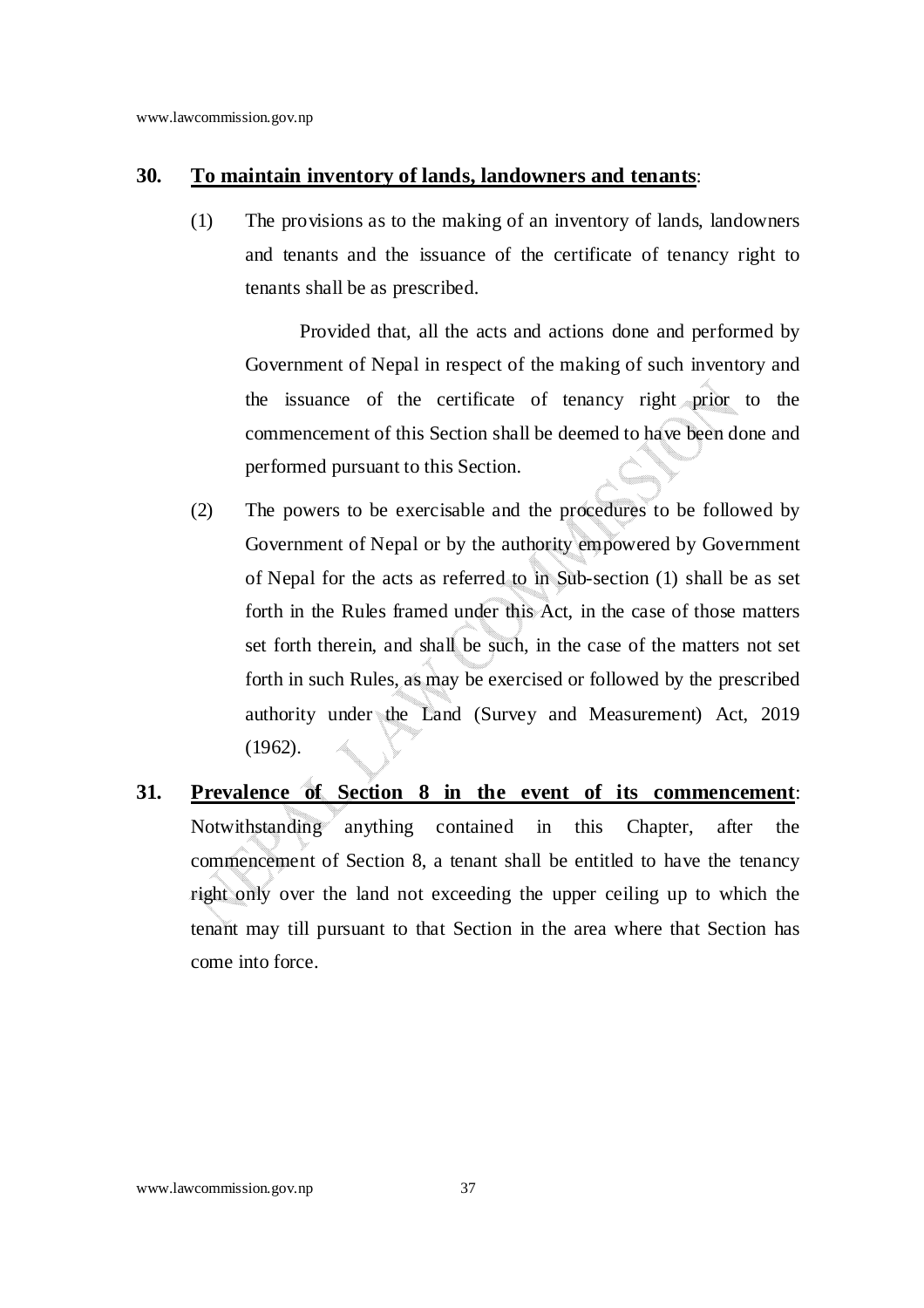## **31A.**<sup>71</sup> **Cases on acquisition of tenancy right or its entitlement**:

- (1) The prescribed authority shall settle disputes filed on the acquisition of tenancy right or the entitlement to tenancy right over any land under this Chapter.
- (2) A time limit of up to Fifteen days shall be given to the concerned person to allow the tenant who has been ascertained as per the decision made pursuant to Sub-section (1) by the prescribed authority, to use and cultivate the land.

#### **32. Punishment**:

- (1) If a landowner or any person acting on his/her behalf:
	- (a) forcefully evicts or expels a tenant from the land being possessed and used by the tenant in any manner except by order of the Court or Village Development Committee or Municipality pursuant to this Chapter, or
	- (b) evicts the tenant from the land being possessed and used by him/her by fraud or deception or dishonesty in any other manner,

the person doing such act shall be punished, by order of the prescribed authority,<sup>72</sup> with a fine not exceeding Rs. 1,000/- (One Thousand Rupees) … … … <sup>73</sup>

 $(2)$  In the event that the Court holds the landowner guilty under Subsection (1), the following order shall also be issued in the name of the landowner:

 $71$  Inserted by the First Amendment and amended by the Second Amendment.

<sup>72</sup> Amended by the Second Amendment.

<sup>&</sup>lt;sup>73</sup> Deleted by the Second Amendment.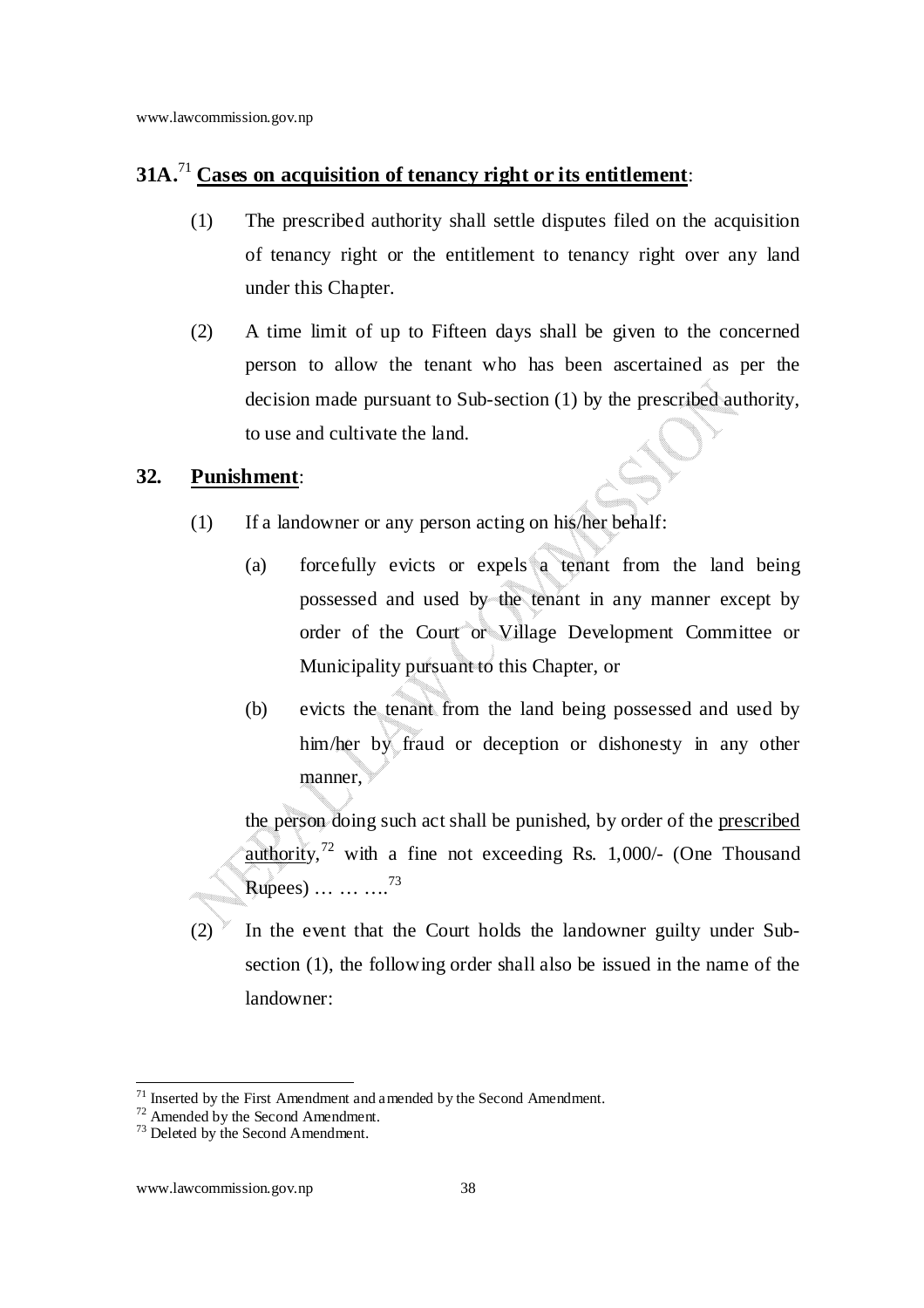- (a) That the tenant be allowed to again possess and use the land, and
- (b) That compensation be paid to the tenant for illegal eviction or expulsion by the landowner of the tenant from the land, according to the tenant's share of crop which would accrue to the tenant if the tenant was allowed to possess and use the land.
- (3) If any person violates any matter contained in Sub-section (5), (7) or (8) of Section 26, that person shall be punished, by order of the prescribed authority,  $^{74}$  with a fine not exceeding Rs. 5,00/- (Five Hundred Rupees); and the Court may also require the tenant who has violated the said Sub-section (5) to pay to his/her landowner such compensation as the Court deems appropriate.
- (4) If any person causes let and hindrance in the preparation of inventory pursuant to Section 30 or fails to perform any duty required to be performed pursuant to this Act or the Rules or orders framed or issued under this Act, such person may be punished with a fine not exceeding Rs. 1,000/- (One Thousand Rupees) ... ...  $\cdot$ <sup>75</sup> by order of the prescribed authority.<sup>76</sup>
- $(5)<sup>77</sup>$  The prescribed authority may punish a landowner who fails to give information pursuant to Clauses (b) and (c) of the proviso to Subsection (1) of Section 26 with a fine not exceeding Rs. 5,00/- (Five Hundred Rupees) and a tenant who violates Section 26A. with a fine not exceeding Rs. 2,50/- (Two Hundred and Fifty Rupees); and that sale and purchase shall *ipso facto* be void.

<sup>&</sup>lt;sup>74</sup> Amended by the Second Amendment.

 $75$  Deleted by the Second Amendment.

<sup>76</sup> Amended by the Second Amendment.

<sup>77</sup> Inserted by the Second Amendment.

www.lawcommission.gov.np 39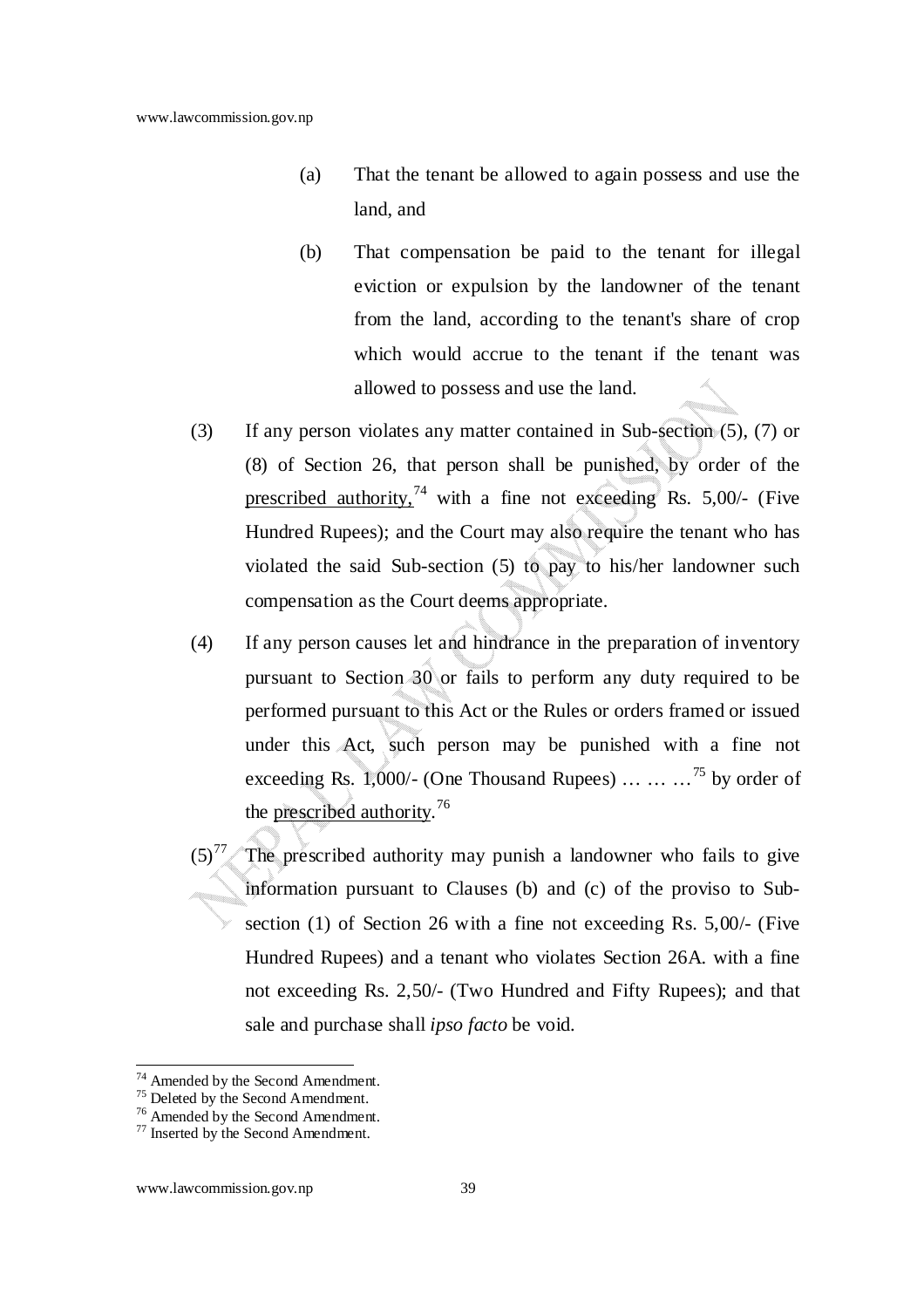### **Chapter 8**

### **Provisions on Rent**

#### **33. Provision of rent**:

No landowner shall charge rent or collect division thereof from the tenant in excess of fifty percent of the main annual crop yield<sup>78</sup> of the land.

(a) Provided, however, that no landowner having land in the Kathmandu Valley shall collect from the tenant the rent in excess of the following rates of the main annual crop yield of the land:

| Paddy land (Khet)                         |       | Pakho |
|-------------------------------------------|-------|-------|
| Firstst grade ( <i>Abbal</i> ) one Ropani | 1/3/  | /10/1 |
| Secondnd grade (Doyam) one Ropani         | /18/6 | 7/2   |
| Third grade (Sim) one Ropani              | /13/  | /4/3  |
| Fourth grade ( <i>Chahar</i> ) one Ropani | /8/5  | 12.IT |

- (b) Where there has been charged the division or rent of crop at the rate lower than the above at the time of the commencement of this Section, that lower rate shall prevail. No landowner shall charge rent or collect division of crop from the tenant by increasing that lower rate.
	- Government of Nepal may, in respect of any land or any land in the prescribed area, fix proportion of the main annual crop yield on the basis of the type of land and crop and, based on that proportion, such rent at the rate of 50 percent of the main annual crop yield as required to be paid by the tenant to the

<sup>&</sup>lt;sup>78</sup> Amended by the Second Amendment.

<sup>&</sup>lt;sup>79</sup> Inserted by the Second Amendment.

www.lawcommission.gov.np 40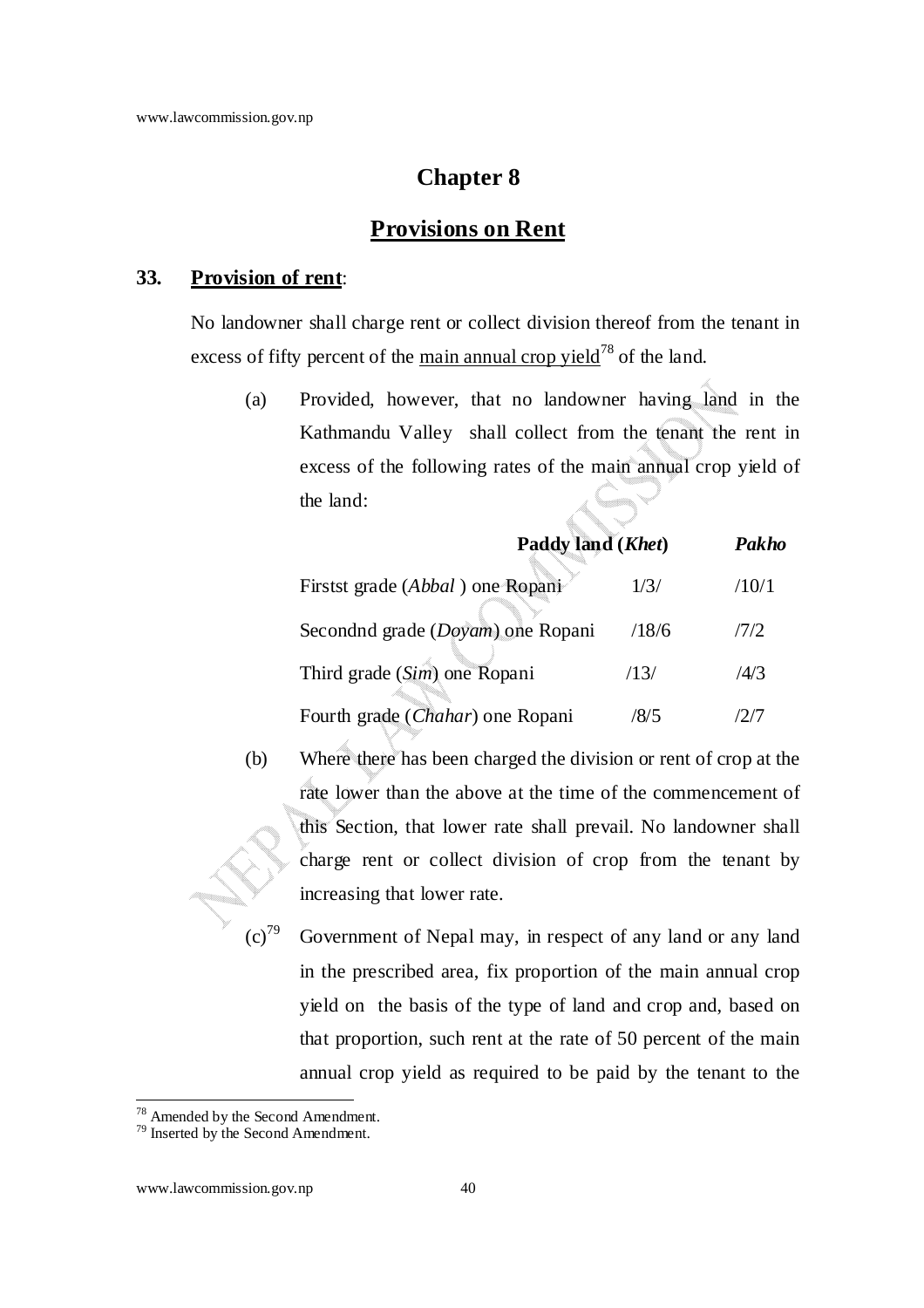landowner pursuant to this Section. After the rent has been so fixed, the rent shall accordingly be paid and received each year.

### **Explanation**: 80

For the purposes of this Section, the rent required to be paid and received on the basis of the type of land shall be as mentioned in the certificate of tenancy right or in the tiller's provisional slip to be granted pursuant to this Act and the Rules framed under this Act; except in cases where transaction has already taken place, such rent shall be paid and received from the date on which the principal Act has come into force.

#### **34.**<sup>81</sup>  **……………..**

### **35. Remission of rent:**

If a tenant fails to cultivate the land or crops do not go better in any year due to a natural calamity or unfavorable situation, the tenant shall give a notice thereof to the landowner or the person receiving rent on his/her behalf as soon as possible; and the landowner shall also remit the rent on such portion as it appears necessary and receive the division on proportion to the crop yield.

## **36.**<sup>82</sup> **Time for payment of rent and other provisions pertaining thereto**:

 $(1)$  A tenant shall pay the rent required to be paid by him/her to the landowner within the prescribed time each year.

Provided that, where there is agreement to the effect that crops will be divided up on the spot or field at the time of harvest (*Katani* 

<sup>&</sup>lt;sup>80</sup> Inserted by the First Amendment.

<sup>&</sup>lt;sup>81</sup> Repealed by the Fourth Amendment.

<sup>&</sup>lt;sup>82</sup> Amended by the Second Amendment.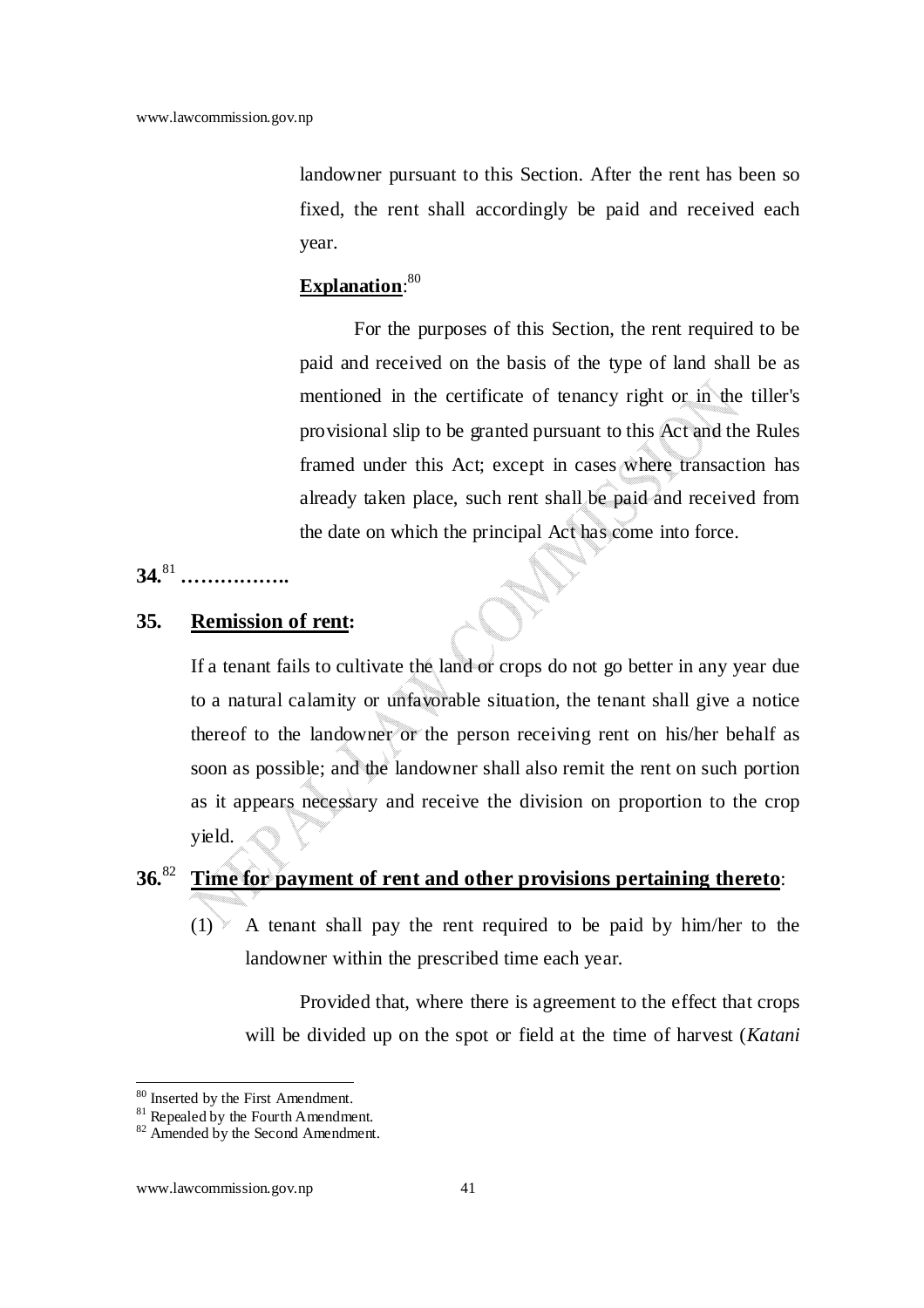*Madani*), the tenant shall not take away the crop yields in the absence of the landowner and his/her representative. If the landowner or his/her representative does not appear even after giving a prior notice, the tenant shall make an application to the concerned Village Development Committee or Municipality<sup>83</sup> and, in witness of at least one member of that Village Development Committee or Municipality<sup>84</sup> and two adjoining land owners, set aside the division of the landowner and keep the same in his/her own custody by executing a deed to that effect; and the landowner shall accept the division so set aside.

(2) If, while making payment of the rent pursuant to Sub-section (1), the landowner or his/her representative does not receive the rent set forth in the bond, the tenant may convert the rent required to be paid in cash as per the market rate and deposit it, along with application, with the Village Development Committee or Municipality or District Land Revenue Office or Land Administration Office within Thirty days after the expiration of the time limit for payment of the rent by the tenant.

Provided that, if it appears that the tenant has deposited the rent less than Ninety percent of the rent required to be paid by him/her, the rent shall not be deemed paid by the tenant pursuant to this Section; and if it appears that the deposit has been made by making difference in such rate or figure or showing a false statement, two percent amount required to be collected from the landowner pursuant to Subsection (5) shall be collected from the tenant making the deposit.

<sup>&</sup>lt;sup>83</sup> Amended by the Fourth Amendment.

<sup>&</sup>lt;sup>84</sup> Amended by the Fourth Amendment.

www.lawcommission.gov.np 42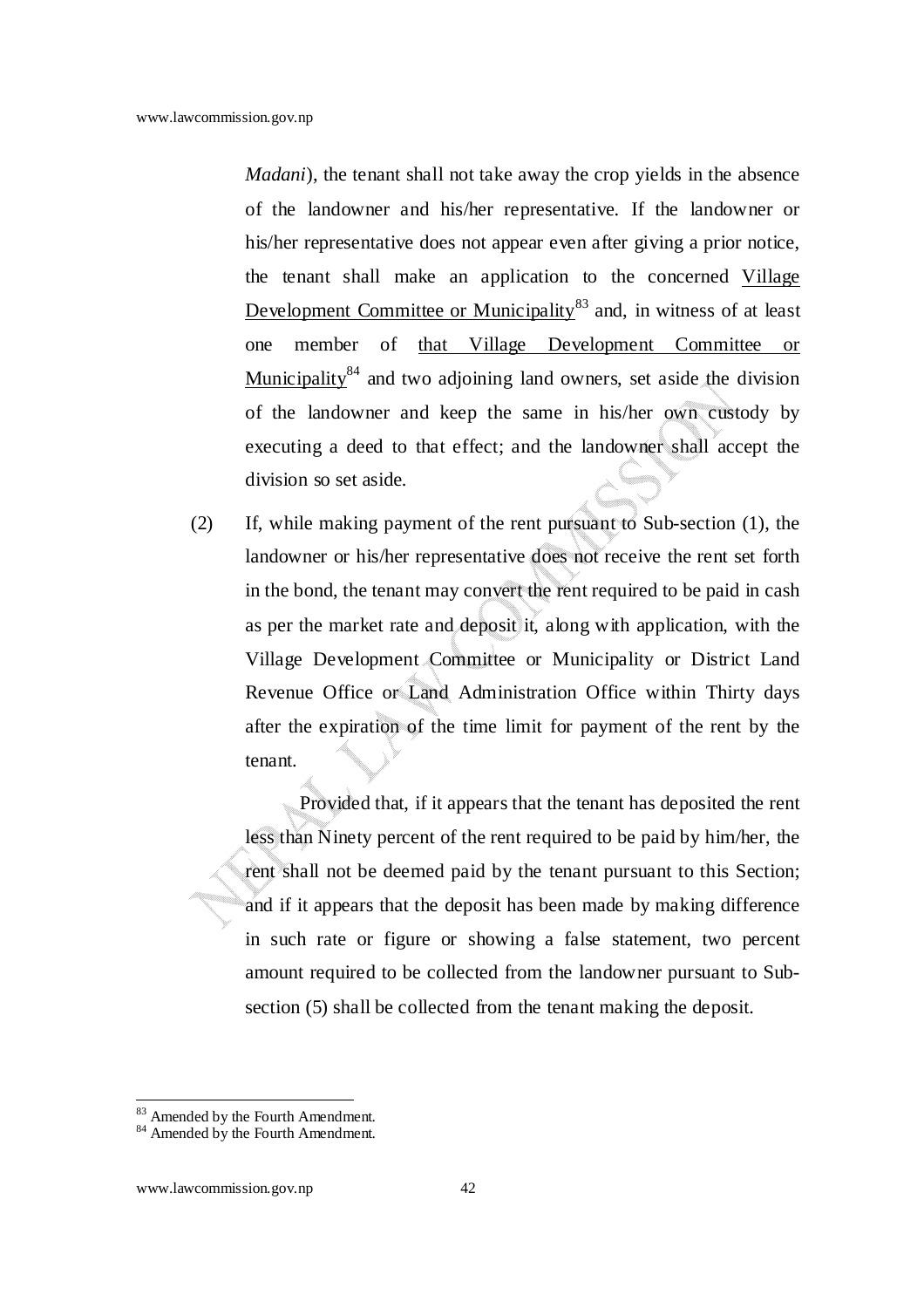- (3) If a tenant appears to make a deposit pursuant to Sub-section (2), the Village Development Committee or Municipality or Land Revenue Office or Land Administration Office holding the deposit shall credit the amount of such deposit to the deposit account, and issue a notice to the landowner to receive that amount within Seven days.
- (4) The landowner may, upon receipt of the notice under Sub-section (3), and if he/she has any reason for refusing to receive the rent, file a petition in person or through his/her representative, with the Village Development Committee or Municipality or Land Revenue Office or Land Administration Office holding the deposit, within Fifteen days excluding the time required for journey. If he/she does not make any petition within this time limit, the landowner shall be deemed to be agreed to receive the deposited rent.
- (5) If the landowner or his/her representative makes an application for receiving the amount of money deposited within one year after the date of receipt of a notice on the deposit of rent pursuant to Subsection (2) or, in the event of occurrence of a dispute, after the date of final decision made by the court, the Village Development Committee or Municipality or Land Revenue Office or Land Administration Office holding the deposit shall, upon collecting a fee by Two percent of the figure of deposit, give the money to him/her. In the event of failure to make such application accordingly within that time limit, the deposit shall, after the expiration of that period, *ipso facto* be credited to the Consolidated Fund of Government of Nepal.
- (6) A Village Development Committee or Municipality may credit to its fund and spend the amounts collected by that Village Development Committee or Municipality as fees by Two percent of the deposited amount pursuant to Sub-sections (2) and (5).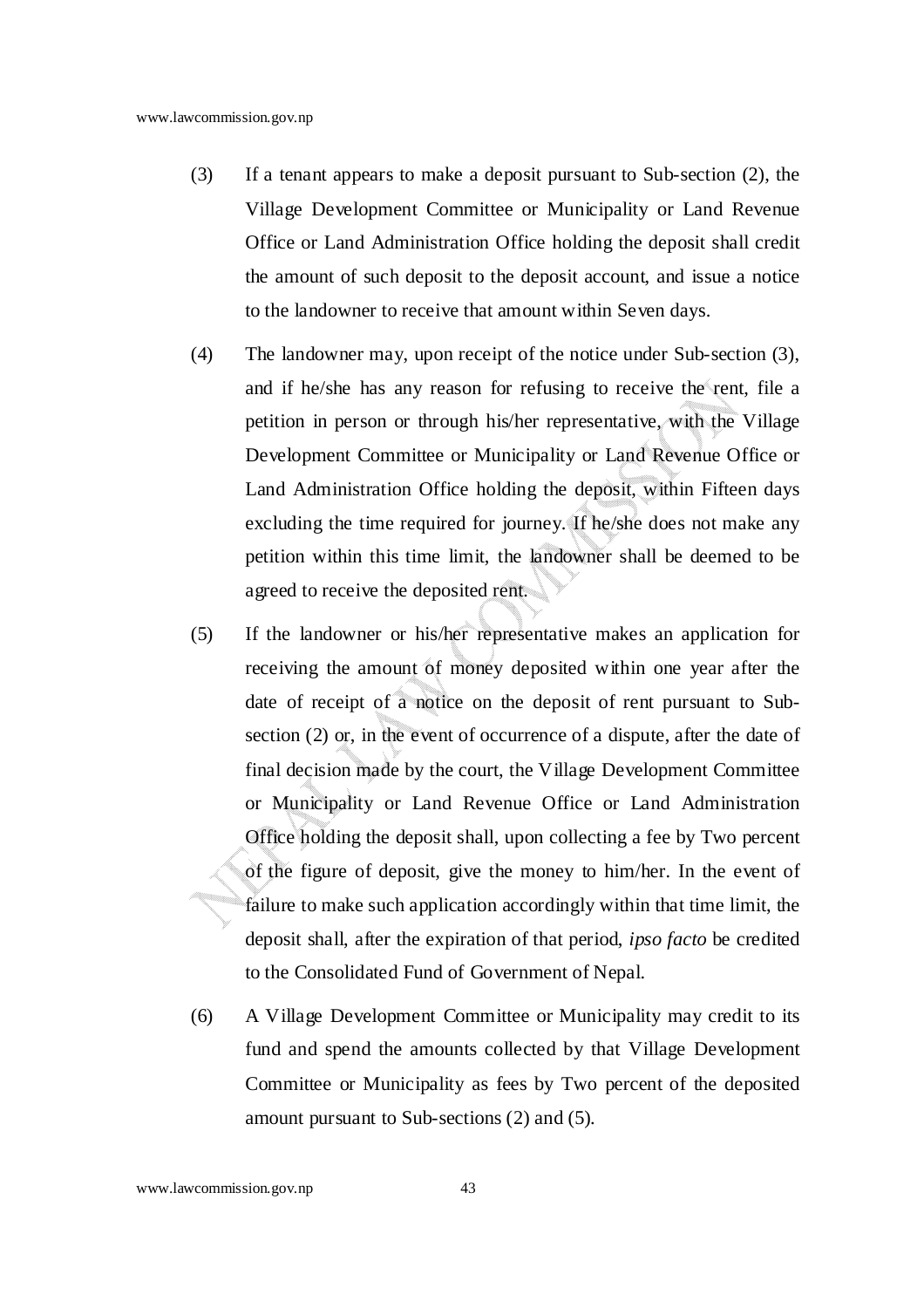### **36A.**<sup>85</sup> **Limitation for recovery of rent**:

The landowner shall make a suit for recovering the rent from the tenant within Ninety days after the date of expiration of the time limit for making payment of rent or within Thirty five days after the date of commencement of this Section, whichever occurs later. No suit for recovering rent shall be honored after the expiration of that time limit.

### **37. Prohibition on engaging in other acts or collecting other amounts**:

No landowner shall engage a tenant in any kind of work including forced and unpaid labour without providing him/her with reasonable wages or collect any kind of amount other than the rent from the tenant for letting him/her cultivate the land.

### **38. Punishment**:

- (1) If any landowner is proved to have collected any amount from the tenant in violation of Section 33 or 35,………<sup>86</sup> the prescribed authority<sup>87</sup> may have the amount so collected refunded to the tenant and also punish the landowner with a fine as per the amount in controversy.
- (2) If any landowner fails to give a receipt to the tenant in violation of Section 34, the prescribed authority, Court or Village Development Committee or Municipality may punish such landowner with a fine not exceeding Rs. 5,00/- (Five Hundred Rupees).<sup>88</sup>
- (3) If any landowner is proved to have engaged the tenant in any work in violation of Section 37, the Village Development Committee or

<sup>&</sup>lt;sup>85</sup> Inserted by the First Amendment.

<sup>86</sup> Deleted by the First Amendment.

<sup>87</sup> Amended by the Second Amendment.

<sup>88</sup> Amended by the First Amendment.

www.lawcommission.gov.np 44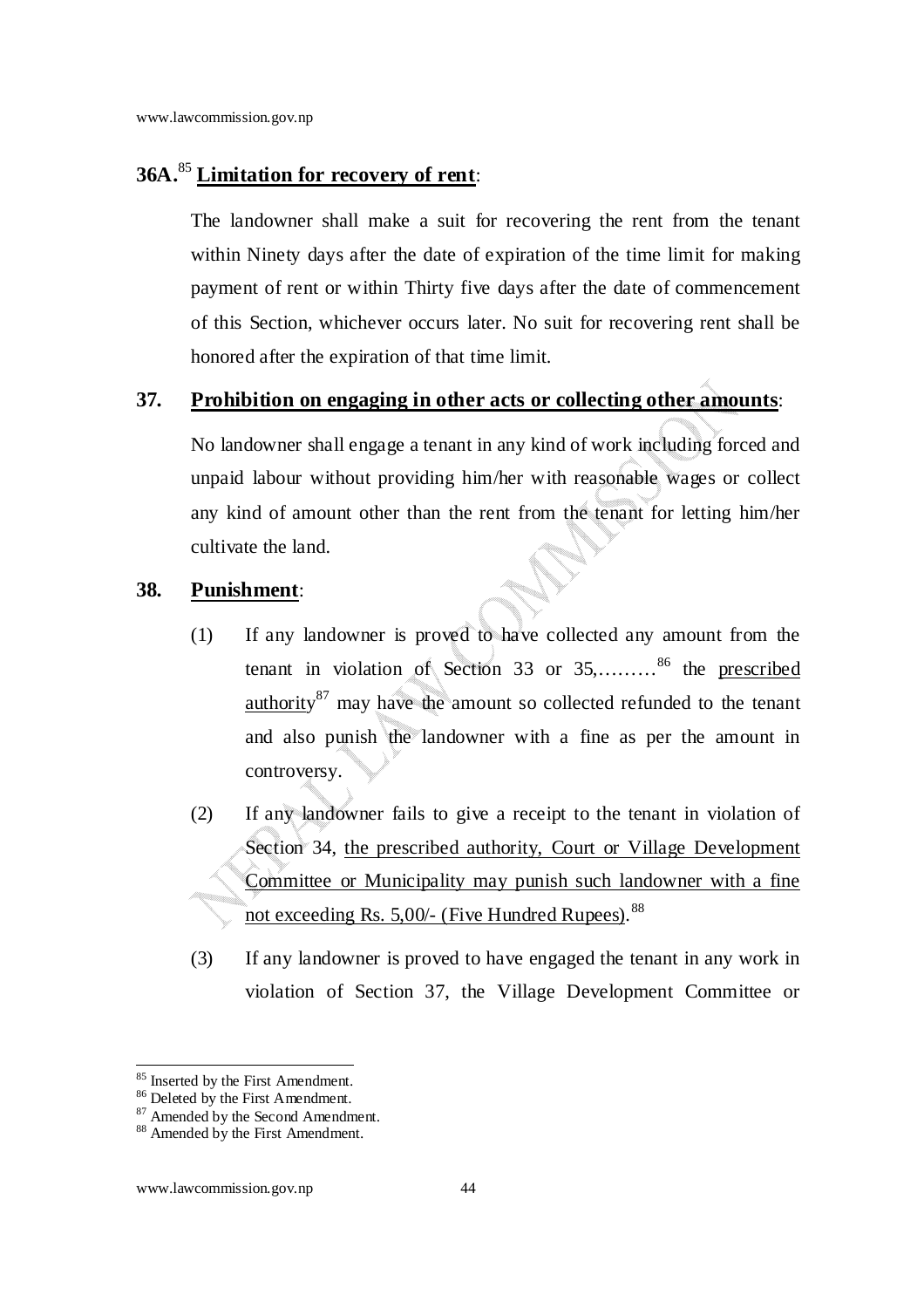Municipality shall cause that landowner to pay to the tenant the wages two times as many as the local rate.

- $(3a)^{89}$  If any landowner is held to have collected any amount from the tenant in violation of Section 37, the prescribed authority, Court or Village Development Committee or Municipality shall cause such landowner to repay such collected amount to the tenant, and may punish such landowner with a fine equal to the amount in controversy.
- (4) The prescribed authority, Court or Village Development Committee or Municipality<sup>90</sup> may punish a person violating this Chapter and committing any acts other than those mentioned in the said Subsections with a fine not exceeding Rs. 1,00/-(One Hundred Rupees).

### **39. Special provisions relating to old cases on tenancy**:

On the cases which have been filed until the date immediately prior to the commencement of this Section by a landowner in various Courts for the expulsion of the tenant or peasant tilling his/her land for the crops due and deliverable by the tenant or peasant and are yet to be settled, the Court shall, notwithstanding anything contained in the prevailing Nepal law, not make an order for the expulsion of the tenant or peasant for the due crops. Where the crops are found due, the crops shall be got delivered to the landowner by the concerned tenant or peasant. The concerned Court may, if it deems expedient to do so, hold public inquiry (*Sarjamin*) in order to investigate into whether the crops remain so due or not.

<sup>&</sup>lt;sup>89</sup> Inserted by the First Amendment.

<sup>&</sup>lt;sup>90</sup> Amended by the First Amendment.

www.lawcommission.gov.np 45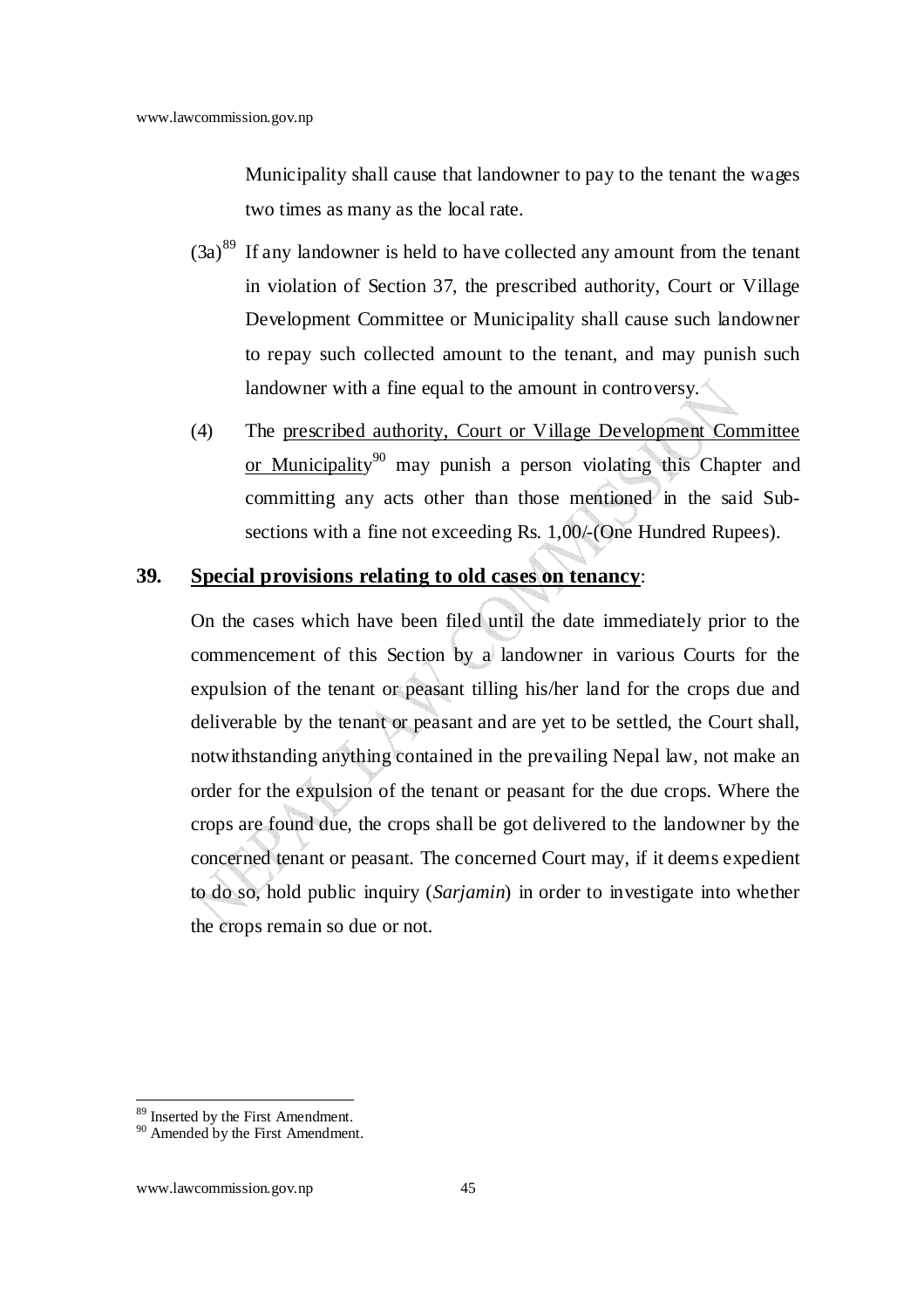### **Chapter -9**

### **Provisions on Compulsory Saving and Debt**

#### **40. To deposit compulsory saving**:

Every landowner or every tenant shall deposit, or cause to be deposited, with the prescribed committee or association or authority the compulsory saving in kind at the prescribed rate of one main annual crop yield of the land that he/she owns or tills.

Provided that:

- (a) The ultimate responsibility of the saving to be so deposited with the prescribed committee or association or authority shall be of Government of Nepal.
- (b) The prescribed committee or association or authority may, if it considers necessary, require the deposit of saving in cash at the prescribed rate. In the case of a land growing cash crops other than foods, saving shall be deposited in cash at the prescribed rate.
- (c) Government of Nepal shall, by according priority to agricultural development and local agricultural needs, use, or cause to be used, the saving so collected, through such administration and in such manner as may be prescribed.

## **41.**<sup>91</sup> **Payment of interest on saving and conversion in cash**:

(1) The committee, association or authority keeping the deposited saving shall give interest on the amount of saving so made pursuant to Section 40 at the rate of Five percent *per annum*, and shall make

<sup>&</sup>lt;sup>91</sup> Amended by the First Amendment.

www.lawcommission.gov.np 46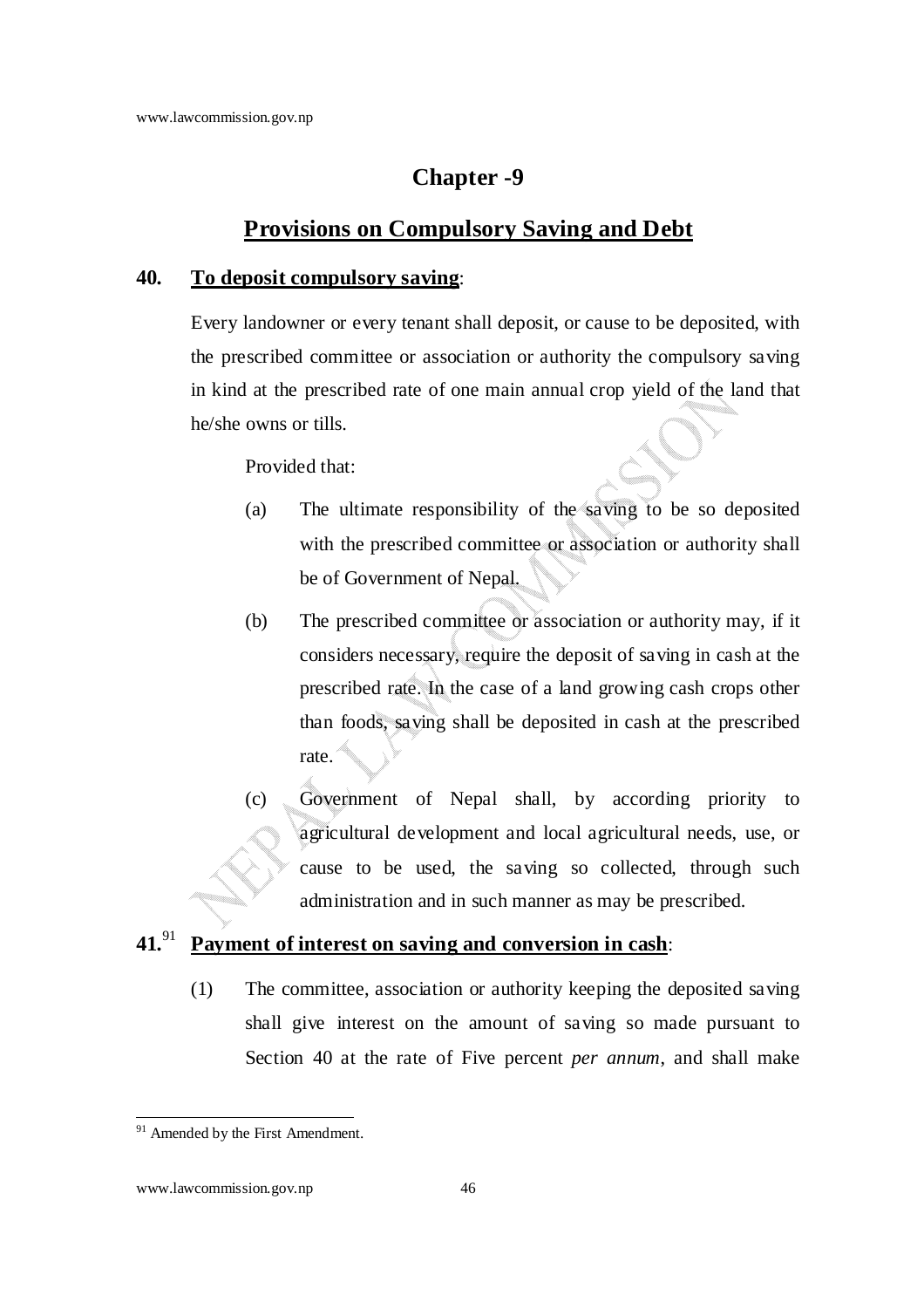payment of such interest in lump sum or in installments after Two years and within Five years of the date of the deposit of such saving.

(2) The committee, association or authority keeping the deposit of saving may convert the amount of compulsory saving deposited in kind pursuant to Section 40 into cash as prescribed.

## **42.**<sup>92</sup> **Refund of the amount of saving**:

The committee, association or authority keeping the deposited saving shall, after every respective Five years of the date of such deposited saving, make repayment of the amount of saving deposited pursuant to Section 40 and the interest due, if any, in cash, in kind or in both or in cash if the kind has been converted into cash pursuant to Section 41 or may, instead of the whole figure or any figure of such value or cash as required to be paid, provide share stocks or debentures of a corporation, bank or other corporate body prescribed or established with an objective to provide loans to peasants or to develop the country or bonds issued by Government of Nepal.

### **43.**<sup>93</sup> **Furnishing as security and subscription of shares**:

A receipt of the amount of saving deposited pursuant to Section 40 or the share, debenture or bond made available pursuant to Section 42 shall be admissible for any kind of deposit or security to be furnished with Government of Nepal; and the shares of a governmental organization may be purchased with such saving receipt.

### **44. To furnish details of loans**:

(1) The prescribed authority may, by issuing a notice as prescribed, issue an order requiring any person who, on the commencement of this Section, has the principal and interest of agricultural loan due and

 $92$  Amended by the First Amendment.

<sup>&</sup>lt;sup>93</sup> Amended by the First Amendment.

www.lawcommission.gov.np 47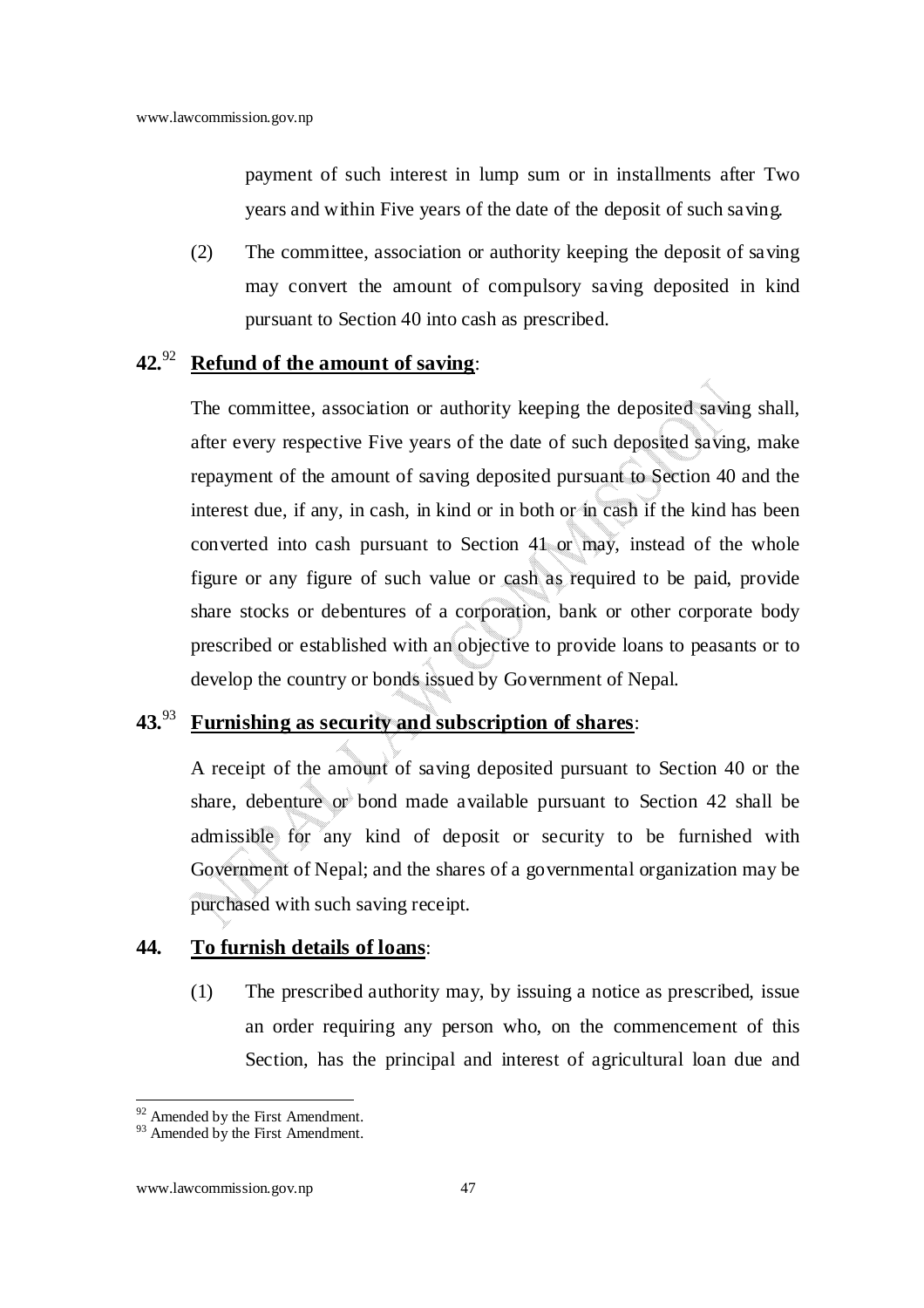payable by a peasant, and the oxen and other things related with agriculture to be returned by him/her, to furnish, or cause to be furnished, the details thereof as well as a copy of an instrument relating to loan with him or with the concerned Village Development Committee or Municipality within Thirty five days after the issuance of that notice; and the details as prescribed, filed with the concerned Village Development Committee or Municipality prior to the commencement of this Sub-section shall be deemed to have been furnished pursuant to this Sub-section.<sup>94</sup>

Provided that:<sup>95</sup>

- (a) The prescribed authority may, if it considers necessary to extend the time limit on an application of the concerned person or for any other reasonable cause, give an additional time limit not exceeding Thirty five days after the date of expiration of that time limit.
- (b) Where any government employee or any person having been abroad who has failed to furnish the details within the time limit makes an application for the extension of the time limit, Government of Nepal or the prescribed authority may, if it considers necessary, give an additional time limit.
- (2) It shall be the duty of every creditor to furnish the details pursuant to Sub-section (1). Provided, however, that where such creditor is a minor or of unsound mind, his/her guardian or heir shall furnish such details.

<sup>&</sup>lt;sup>94</sup> Amended by the Second Amendment.

<sup>&</sup>lt;sup>95</sup> Amended by the First Amendment.

www.lawcommission.gov.np 48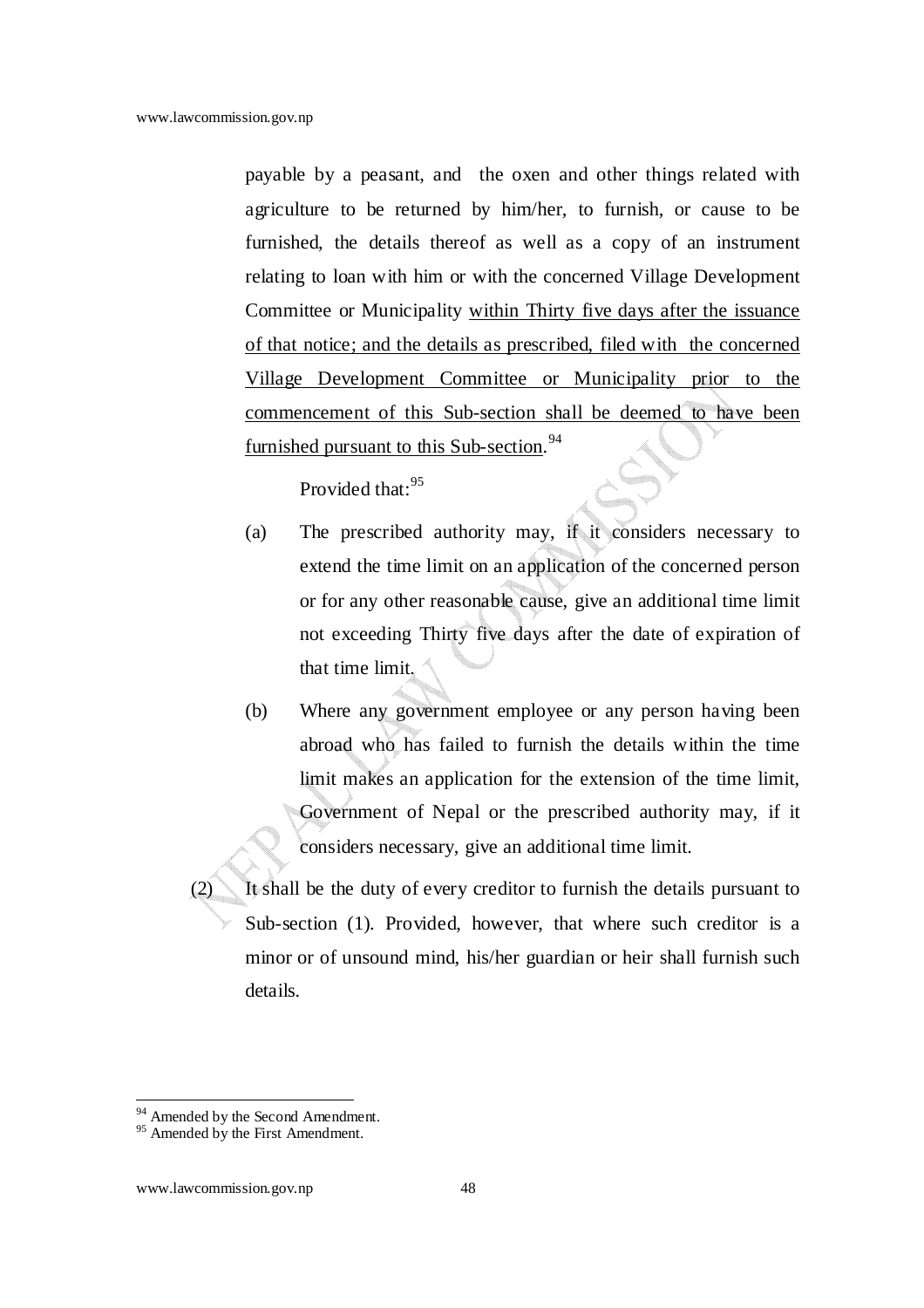### **Explanation**:

For the purposes of this Section, the term "agricultural loan" means a loan provided in cash or in kind to a peasant for the following purpose, irrespective of whatsoever purpose mentioned in the instrument of transaction:<sup>96</sup>

- (a) Seeds;
- $(b)$ <sup>97</sup> Loan provided in cash or in kind to the peasant for food;
- (c) Provision of wages to a worker employed in the cultivation of land;
- (d) Manure and irrigation;
- (e) Payment of land revenue and water tariff;
- (f) Oxen and agriculture tools.
- $(3)^{98}$  If there arises a question as to whether or not any loan is an agricultural loan for the purposes of this Chapter, the prescribed authority shall make a decision thereof, in presence of a representative of the Village Development Committee of Municipality and holding a public inquiry (*Sarjamin*) as well, if it deems necessary.

### **45. To ascertain actual amount of principal and interest of loan**:

Following the filing of details pursuant to Section 44, the committee, association or authority getting the details to be filed shall, based on the following grounds, ascertain the actual figure of the outstanding principal and interest of an agricultural loan, by giving a reasonable time limit to the

<sup>&</sup>lt;sup>96</sup> Inserted by the First Amendment.

 $97$  Amended by the Second Amendment.

<sup>&</sup>lt;sup>98</sup> Inserted by the First Amendment and amended by the Administration of Justice Reforms (Fourth Amendment) Act, 2043 (1986).

www.lawcommission.gov.np 49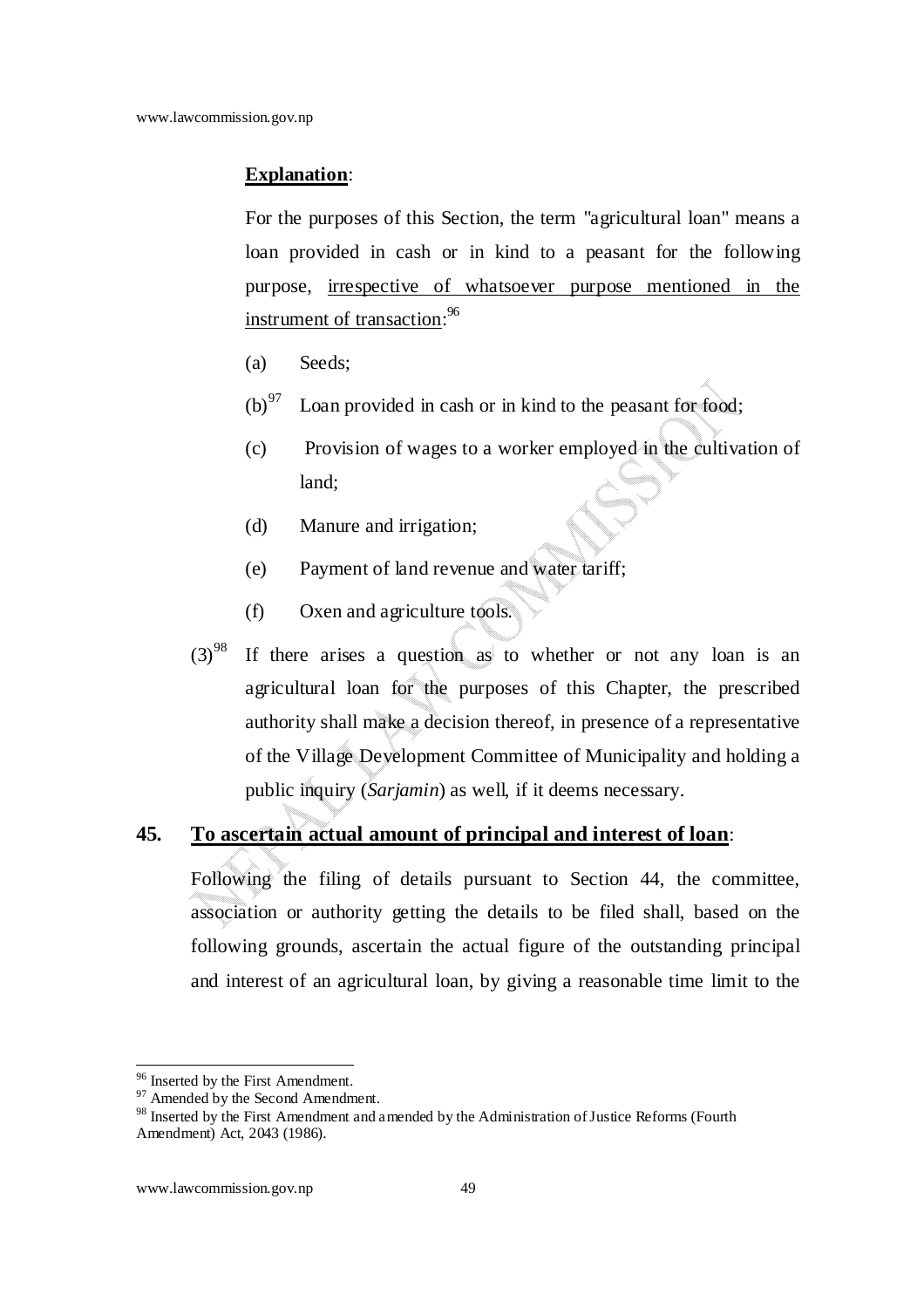concerned persons, inquiring them thereof, and by conducting necessary investigation and inquiry:

- (a) If the creditor has already collected two-fold interest of the principal amount, the loan shall be deemed to have been repaid up.
- (b) If the creditor has collected interest, in cash or in kind, in excess of Ten percent, the excess interest so collected shall be deemed to have been deducted from the principal.
- (c) If the creditor has collected the interest on interest, such interest shall be deemed to have been deducted from the principal.
- $(d)$ <sup>99</sup> If the creditor has possessed a land on usufruct mortgage on terms of getting produce in excess of Ten percent of the amount of mortgage, all the produces collected shall be converted into cash and the amount found to be in excess of Ten percent shall be deemed to have been deducted from the principal.
- (e) No loan lent by any one to his/her own ploughman, *Jan* or cattle keeper shall carry interest, and even if such interest has been charged and collected, such interest shall be deemed to have been deducted from the principal. The amount by ten percent of the total loan payable by such ploughman, *Jan* or cattle keeper to his/her own home creditor shall be deemed to go on *ipso facto* being deducted from the loan for the work done by such ploughman, *Jan* or cattle keeper for each year.

<sup>&</sup>lt;sup>99</sup> Amended by the Second Amendment.

www.lawcommission.gov.np 50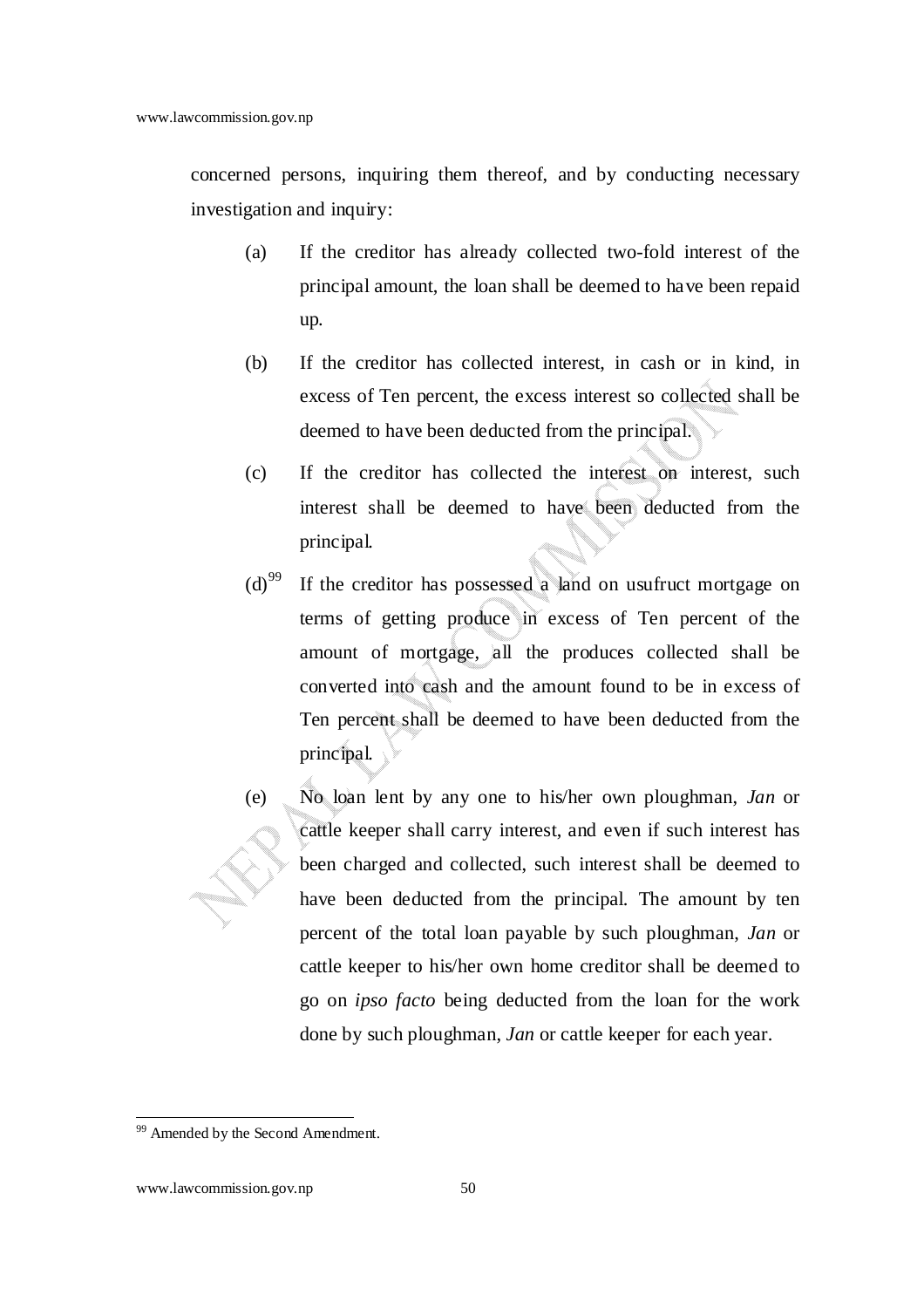Provided that, where the wages payable for work as per the local usage exceed that amount, such excess amount shall be deducted from the loan.

- (f) If an interest has been collected on the seeds received by the tenant from the landowner, the interest shall be deemed to have been deducted from the principal.
- $(g)$ <sup>100</sup> In the case of the *Kipat* land which is not capable of being transferred by sale or conveyance pursuant to law or custom or usage, the earning accrued or received on usufruct mortgage prior to the commencement of this proviso shall not be deducted from the principal of usufruct mortgage pursuant to Clause (d).

### **45A.**<sup>101</sup> **Power to ascertain whether document is fake or genuine**:

- (1) Where, in determining the amount of loan as referred to in Section 45, it becomes necessary to ascertain whether a document is genuine or fake, the authority ascertaining the amount of loan may ascertain the same pursuant to the prevailing law.
- (2) Where any document executed prior to the commencement of this Section and produced in the course of determination of a loan pursuant to Section 35 does not bear the revenue stamp, the prescribed authority may, notwithstanding anything contained in the other prevailing laws of Nepal, get the revenue stamp affixed to that document pursuant to law and take action on that document.

<sup>&</sup>lt;sup>100</sup> Inserted by the Second Amendment.

<sup>&</sup>lt;sup>101</sup> Inserted by the Second Amendment.

www.lawcommission.gov.np 51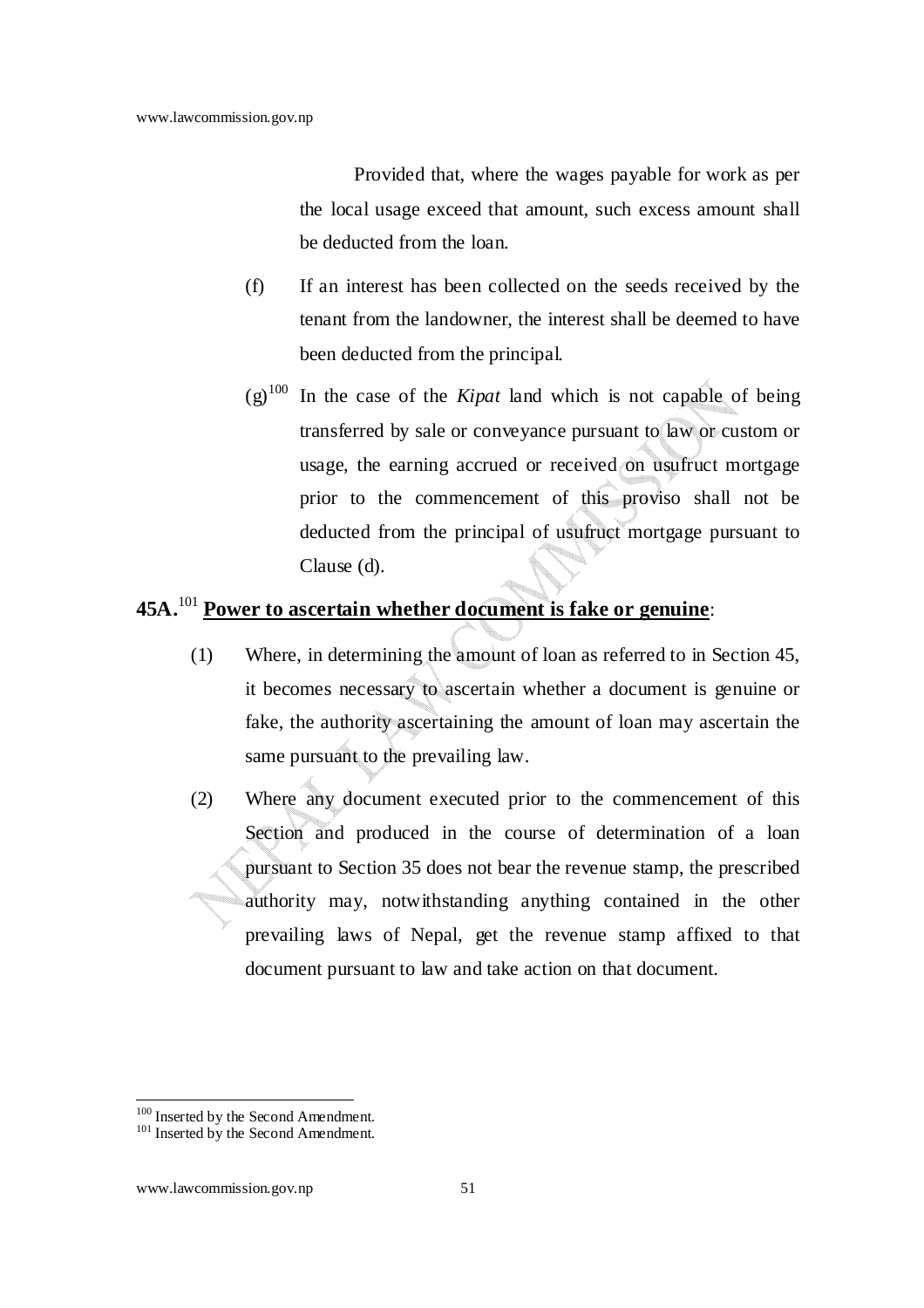#### **46. To recover loan**:

The prescribed committee, organization or authority shall prepare the details of the principal and interest of loans ascertained pursuant to Section 45, oxen and agricultural inputs and recover such loan, out of the same, as considered necessary from the concerned peasants in such manner as prescribed.

Provided that, where an action is going on as to the loan with which the creditor and the borrower do not agree, no action shall be taken to recover the amount in dispute pending the final decision thereof.

### **46A.**<sup>102</sup> **To convert in-kind loan into cash**:

The committee, organization or authority taking custody of the in-kind loan recovered pursuant to Section 46 may convert such loan into cash as prescribed.

#### **47. Other provisions on recovering loan**:

(1) While recovering the principal and interest of a loan pursuant to Section 46, the prescribed committee, organization or authority shall recover the same by charging an interest at the rate of Ten percent of the principal.

Provided that, while so recovering the loan, it appears that any peasant may tend to suffer grievance, the committee, organization or authority may issue an order allowing such peasant to repay the principal and interest in installments within a maximum period of Five years.

(2) Until the principal and interest of a loan payable by a peasant is fully recovered from the peasant pursuant to this Section and Section 46 or within Two years after the commencement of this Chapter, whichever

<sup>&</sup>lt;sup>102</sup> Inserted by the Second Amendment.

www.lawcommission.gov.np 52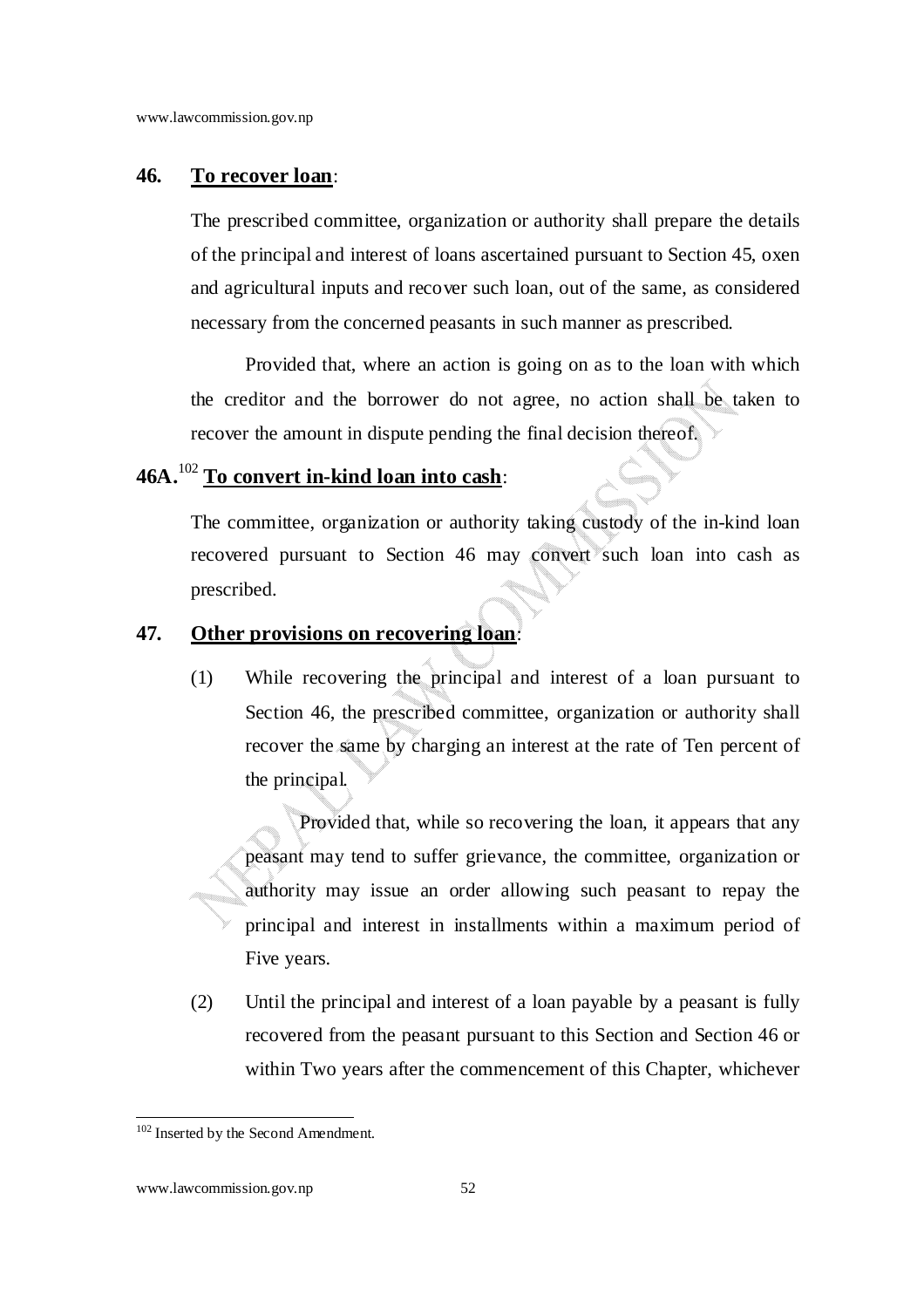occurs earlier, no creditor shall be entitled to recover the principal and interest of a loan, other than an agricultural loan, or any figure of the amount payable to him/her or to remove or get return of the oxen or other means of agriculture used by the peasant in cultivation.

(3) Where the limitation of any creditor is to expire by virtue of his/her failure to recover the loan pursuant to this Section, his/her limitation shall be deemed to be existing until Seventy days after the date on which the stoppage thereon is lifted.

#### **48. Provisions relating to recovered loan**:

- (1) The committee, organization or authority shall pay the principal and interest of loans recovered from the peasants pursuant to Sections 44, 46 and 47 in order to recover the loans pursuant to this Chapter as well as the prescribed interest of the principal, to the concerned persons on such terms and in such manner as may be prescribed.
- (2) Until the arrangement as referred to in Sub-section (1) is made, no creditor shall be entitled to foreclose on the assets of the borrower for such loan or interest thereof.

## **49. Prohibition on getting return of oxen or other tools used in cultivation**:

No landowner shall be entitled to get return from the tenant of the oxen or other tools of agriculture provided to the tenant for cultivation. The value of such oxen or tools shall be got determined by the Village Development Committee or Municipality; and the provisions contained in this Chapter shall also apply to the value so determined as if it were an agricultural loan.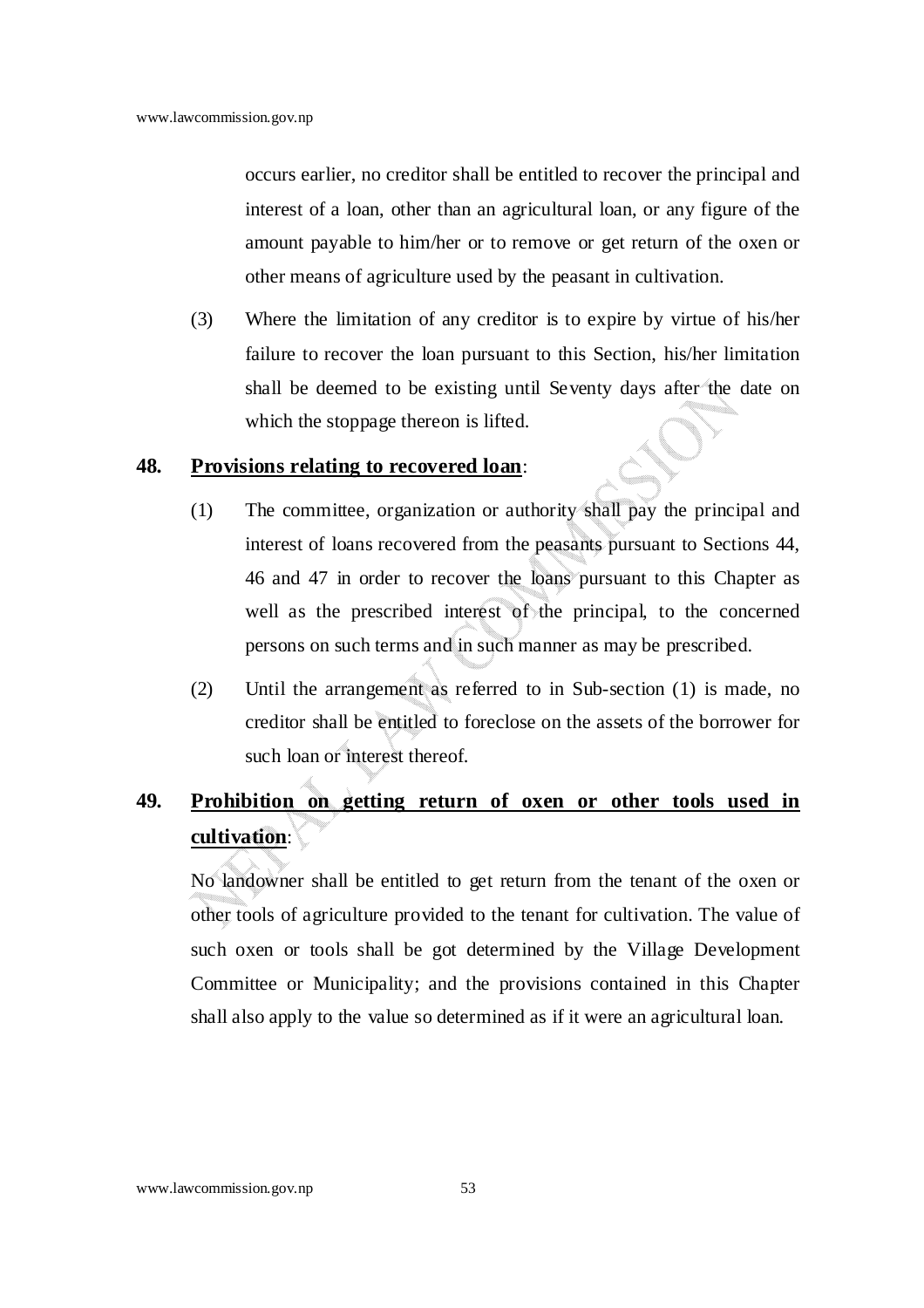#### **50. Amount of other loan to be ascertained**:

If any peasant makes an application to the prescribed committee or authority for getting ascertained the amount of any loan, other than an agricultural loan, which the peasant has borrowed from a creditor, the prescribed committee or authority may obtain details from the concerned creditor within a reasonable time limit and ascertain the amount of such loan pursuant to Section 45 and may, if it deems necessary, issue an order allowing repayment in installments.

### **51. Punishment**:

- (1) If any creditor who has the duty to furnish the details of loan pursuant to Section 44 or Section 50 fails to furnish the details pursuant thereto or furnishes false details, the legal validity of the concerned loan lent by such creditor shall lapse, by order of the prescribed authority; and thereafter no claim of the creditor against the borrower in respect of such debt shall be honorable.
- $(2)^{103}$  The prescribed authority shall punish a person who has not deposited the saving required to be deposited pursuant to this Chapter, with a fine not exceeding Rs. 5,00/- (Five Hundred Rupees) and recover the saving from that person; and if the saving cannot be recovered immediately, the prescribed authority shall recover the saving by stopping the crops of next year.
- $(2a)^{104}$  A person who directly recovers the amount of principal and interest of an agricultural loan that is not capable of being so recovered directly from the borrower peasant pursuant to this Chapter shall punished with a fine not exceeding Rs. 5,00/- (Five Hundred Rupees), and the amount in question shall also be forfeited.

<sup>&</sup>lt;sup>103</sup> Amended by the Second Amendment.

<sup>&</sup>lt;sup>104</sup> Inserted by the First Amendment.

www.lawcommission.gov.np 54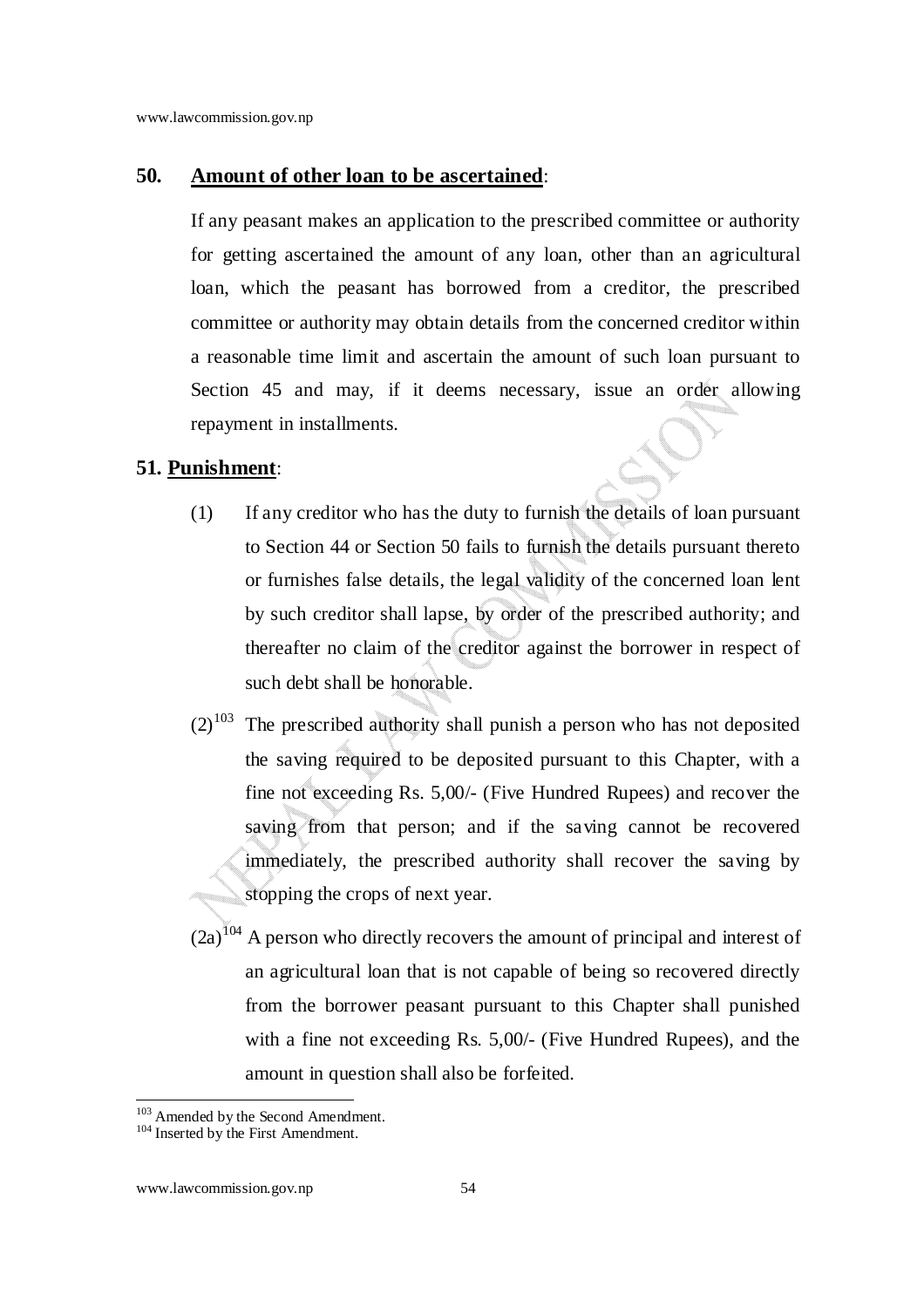$(3)^{105}$  ............

### **51A.**<sup>106</sup> **To get facility as to recovery of loan**:

Nothing contained in this Chapter shall bar any cooperative institution, bank formed under the law of Nepal or prescribed industrial company from directly collecting, recovering or getting return of the principal and interest of any loan whatsoever which it is entitled to collect, recover or return from the peasant; and such cooperative institution, bank or prescribed industrial company shall not be required to furnish the details of loan pursuant to Section 44.

# **51B.**<sup>107</sup>**Entitlement of borrower to such loan where details of loan are furnished by borrower**:

Where any creditor who has the duty to furnish the details of loan pursuant to Section 44 or 55 has failed to furnish such details pursuant thereto and the concerned peasant has furnished such details and the loan is recovered pursuant to Section 46, such loan of the creditor as well as the interest thereof at the rate of Five percent per annum shall be returned in lump sum to the borrower after five years.

## **51C.**<sup>108</sup>**Borrower to get return of overpaid loan**:

If while ascertaining the amount of a loan pursuant to Section 45, the amount of such loan repaid by its borrower to the committee or organization pursuant to Section 46 appears overpaid, the borrower shall get return thereof forthwith.

<sup>&</sup>lt;sup>105</sup> Repealed by the Second Amendment.

 $106$  Inserted by the First Amendment.

<sup>&</sup>lt;sup>107</sup> Inserted by the First Amendment.

<sup>108</sup> Inserted by the Second Amendment.

www.lawcommission.gov.np 55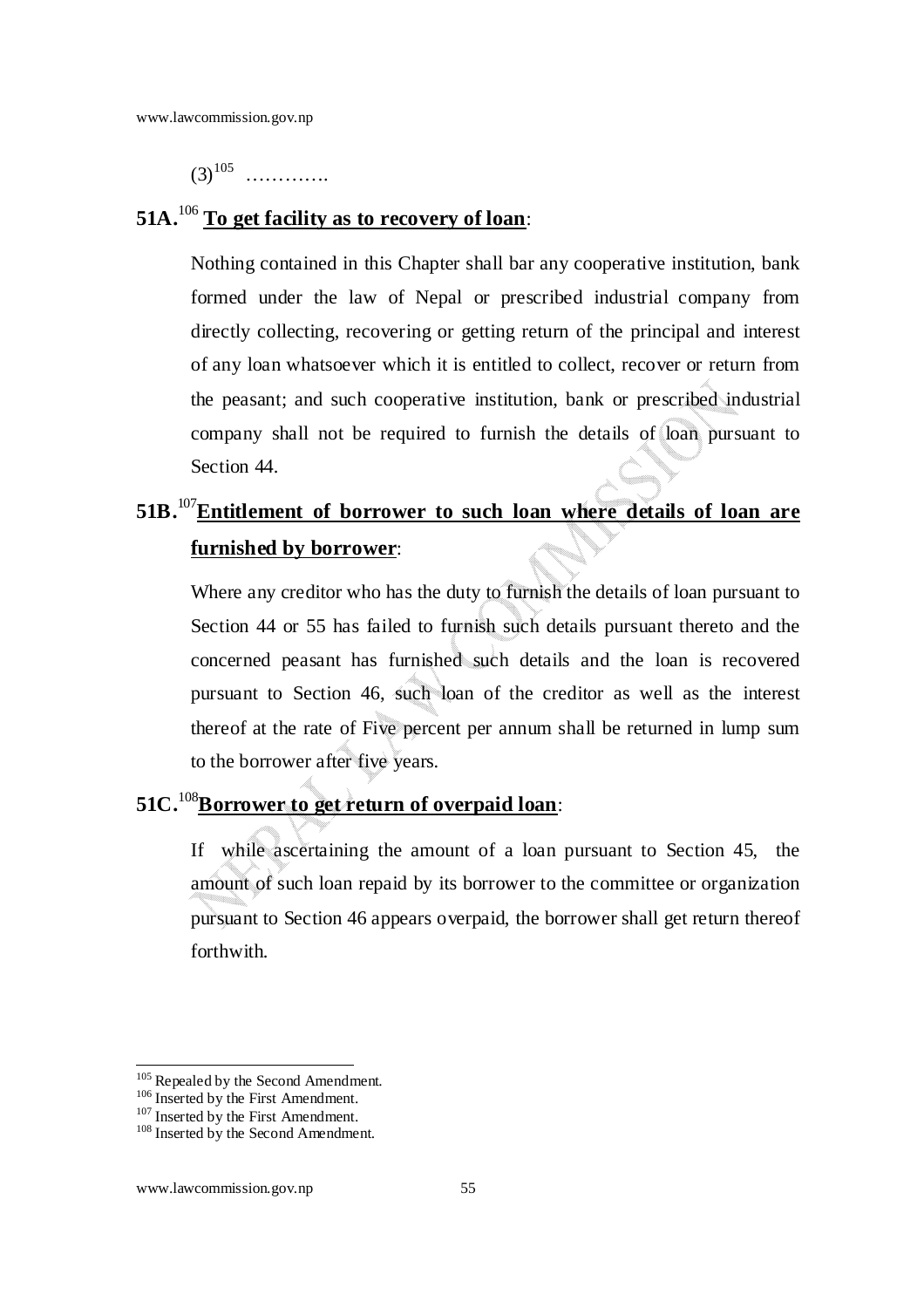## **51D.**<sup>109</sup>**Recovery in event of misappropriation of saving or debt**:

Government of Nepal may, if it is of opinion that any person, authority, committee or member of organization has misappropriated the saving recovered pursuant to Section 40 or 41 and the loan received pursuant to Section 46, cause any officer to make necessary investigation of that matter, and if misappropriation is found from such investigation, Government of Nepal may impose a fine equal to the amount in question on the person, authority, committee or member of organization having committed such misappropriation and recover the saving as well as loan misappropriated by him/her from him/her as government dues.

# **Chapter-9A.**<sup>110</sup>

# **Provisions relating to Land-use, Control of Land Fragmentation, and Plotting (***Chaklabandi***)**

### **51E. Power to operate land-use program**:

- (1) In order to bring a land into use according to its nature, Government of Nepal may, by a notification in the Nepal Gazette, operate a landuse program in any or all of the areas in Nepal.
- (2) The classification of land for the operation of the land-use programme pursuant to Sub-section (1) shall be made based on, *inter alia*, the nature and fertility of soil, geographical situation, environment and climate of the country.
- (3) In operating the land-use program pursuant to Sub-section (1), the plan shall be operated as prescribed, subject to the policy determined by the land-use council formed pursuant to Section 51F.

<sup>&</sup>lt;sup>109</sup> Inserted by the Second Amendment.

<sup>&</sup>lt;sup>110</sup> Inserted by the Fifth Amendment.

www.lawcommission.gov.np 56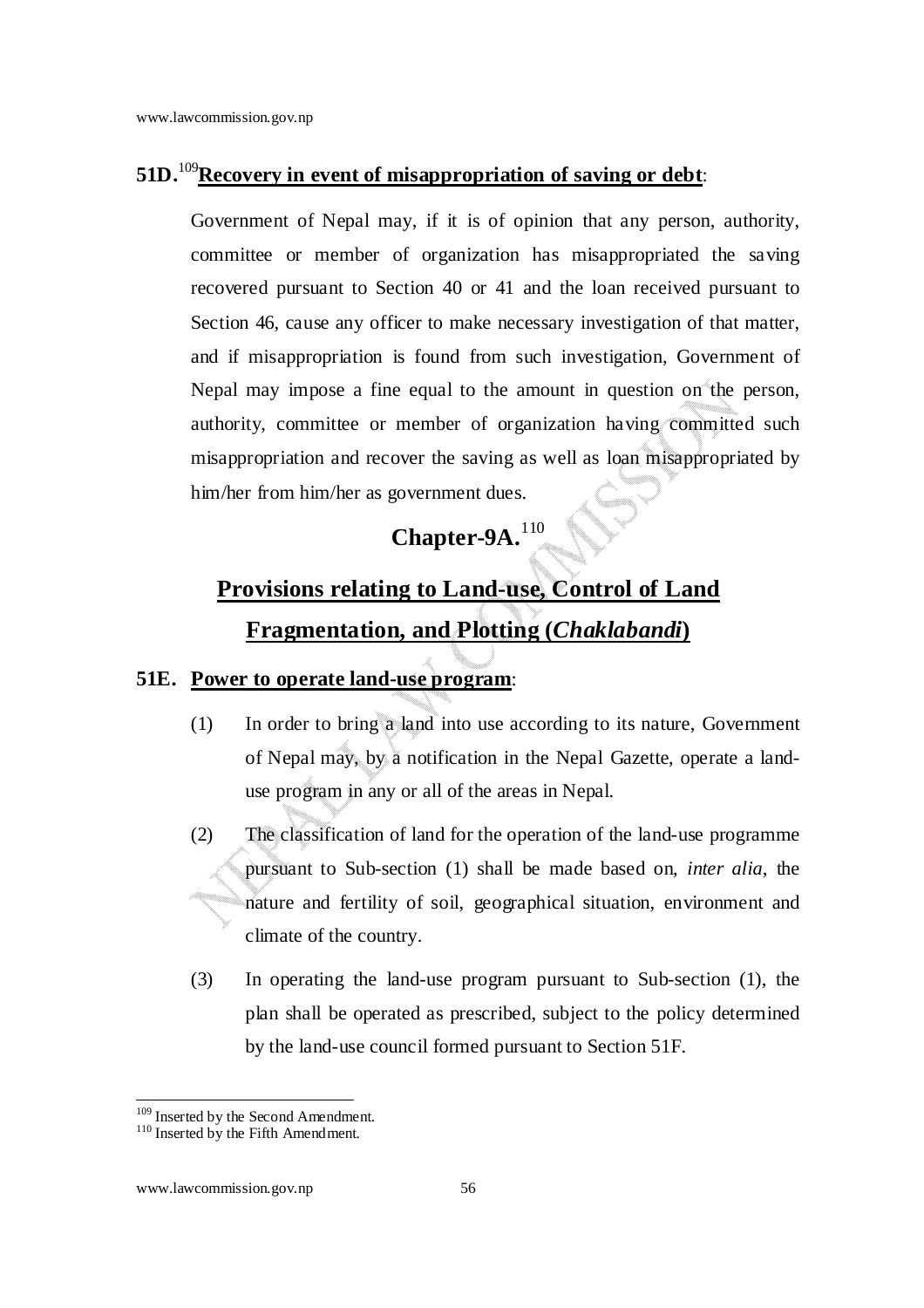#### **51F. Formation of land-use council**:

- (1) There shall be formed a land-use council consisting of the chairperson and members as follows in order to determine the policy on land-use for the purposes of Section 51E:
	- (a) Vice-Chairperson, National Commission Planning - Chairperson
	- (b) Secretary, Ministry of Defense -Member
	- (c) Secretary, Ministry of Forests and Soil -Member Conservation
	- (d) Secretary, Ministry of Agriculture Cooperatives -Member
	- (e) Secretary, Ministry of Physical Planning and -Member **Works**
	- (f) Three persons nominated by Government of -Member Nepal from amongst the land-use related experts
	- (g) Secretary, Ministry of Land Reforms and -Member Management secretary
- (2) The tenure of members nominated pursuant to Clause (f) of Subsection (1) shall be Two years.
- (3) The council as referred to in Sub-section (1) may, if it considers necessary, invite any expert at its meeting.
- (4) Procedures on the meeting of the council as referred to in Sub-section (1) shall be as determined by the council itself.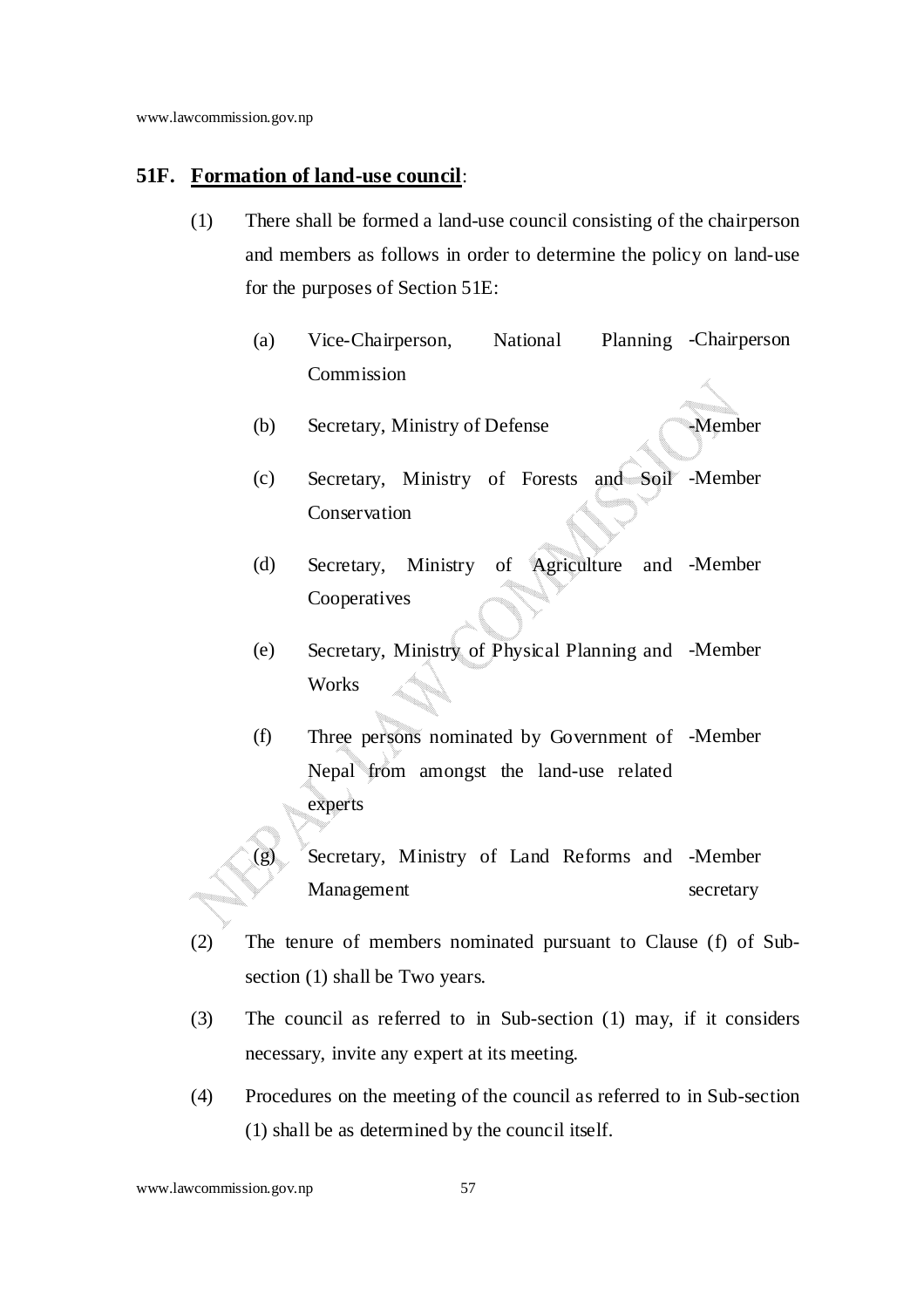(5) Other functions, duties and powers of the council as referred to in Sub-section (1) shall be as prescribed.

#### **51G. Prohibition on employing land fixed for any one use in another use**:

- (1) In an area where the land-use program is operated pursuant to this Act, no person shall employ a land fixed for any one use in another use without obtaining approval of the prescribed committee.
- (2) Provisions on granting approval pursuant to Sub-section (1) shall be as prescribed.

### **51H. Land fragmentation control and plotting (***Chaklabandi***)**:

In order to enhance the productivity of land, Government of Nepal may operate a program relating to land fragmentation control and plotting (*Chaklabandi*), as prescribed.

### **51I. Provision of facilities to do cooperative farming**:

Government of Nepal may provide a group of ten or more landowners who intends to do cooperative farming to produce agro-products as prescribed by having plotting (*Chaklabandi*) with such appropriate facilities and concessions for agricultural inputs, agricultural technology, fertilizer, seed, irrigation, electricity, etc. as required for doing such farming.

### **51J. Power to arrange for settlement in secure or planned area**:

Government of Nepal may, by a Notification in the Nepal Gazette, declare any area or settlement area within Nepal as an insecure or unplanned area, prevent making settlement or doing any act specified in that notification in that area, and make arrangements for the settlement of the inhabitants of such area in a secure and planned area.

### **51K. Punishment:**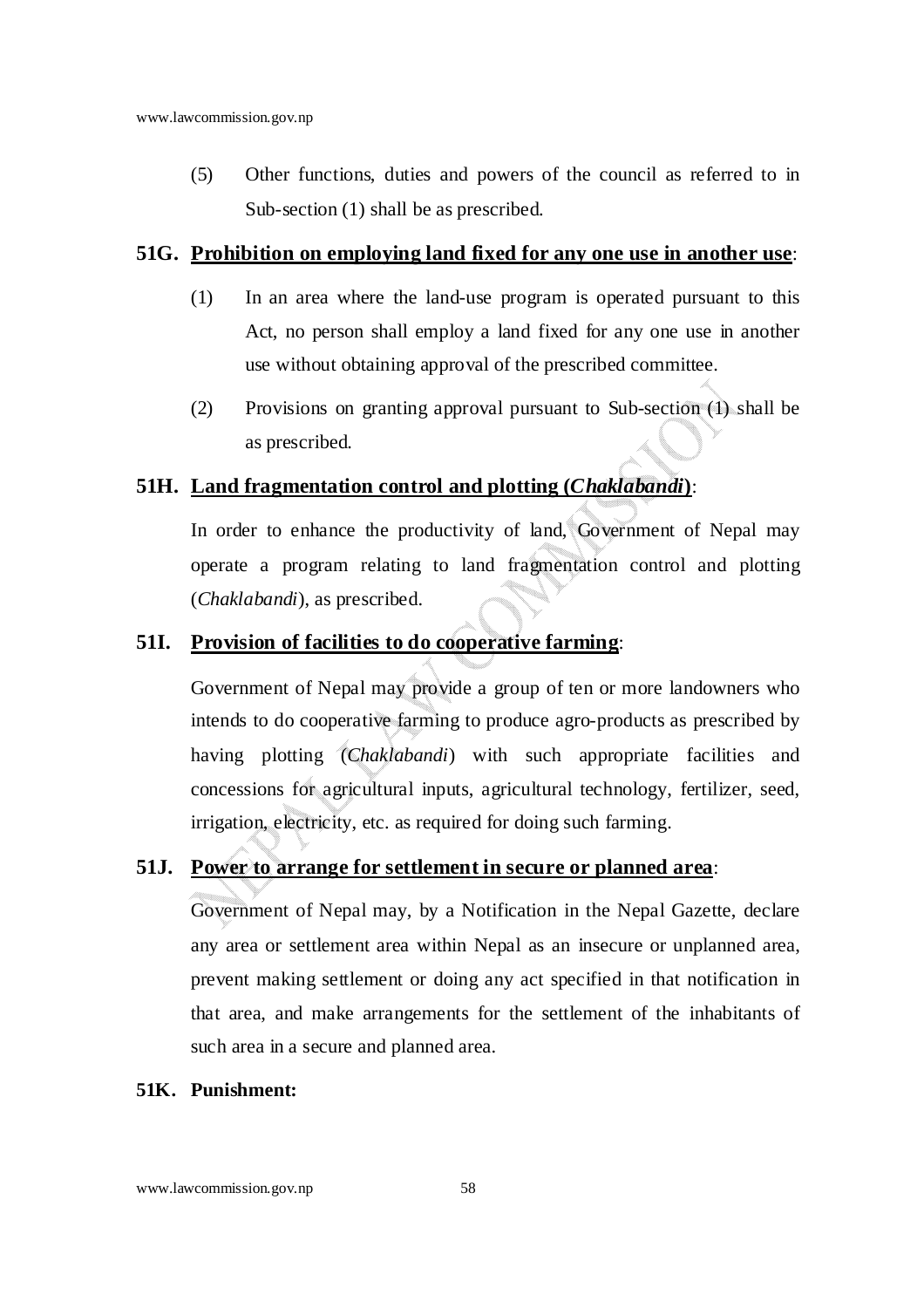If any person commits any acts contrary to Section 51E., the prescribed authority shall punish such person with a fine not exceeding Ten Thousand Rupees and order that person to employ such land in the previous use.

### **Chapter-10**

### **Authorities and Procedures**

#### **52. Formation of committees and appointment of authorities**:

Government of Nepal may appoint such authorities and form such committees as are necessary for the accomplishment of the objectives of this Act.

#### **53. Powers and modus operandi**:

- $(1)$ <sup>111</sup> The Village Development Committee or Municipality, committee, court or authority empowered under this Act shall, in trying and settling any cases under this Act, use such authority and follow such modus operandi as referred to Special Court Act, 2059(2002).<sup>112</sup>
- $(2)^{113}$  Cases relating to the offenses punishable under Section 6, Section 9, Section 11, Section 18, Section 24, Section 51 and Section 59 of this Act shall be state cases.
- (3) Where one's limitation to file a suit, case or appeal expires by virtue of the fact that any Village Development Committee or Municipality, office, court, committee or authority required to be prescribed under this Act has not been so prescribed, his limitation shall be deemed to remain existing until 35 days after the date on which such Village Development Committee or Municipality, office, court, committee or authority is prescribed.

l <sup>111</sup> Amended by the Second Amendment.

<sup>&</sup>lt;sup>112</sup> Amended by the Republic Strengthening and Some Nepal Laws Amendment Act, 2066

<sup>&</sup>lt;sup>113</sup> Amended by the Second Amendment.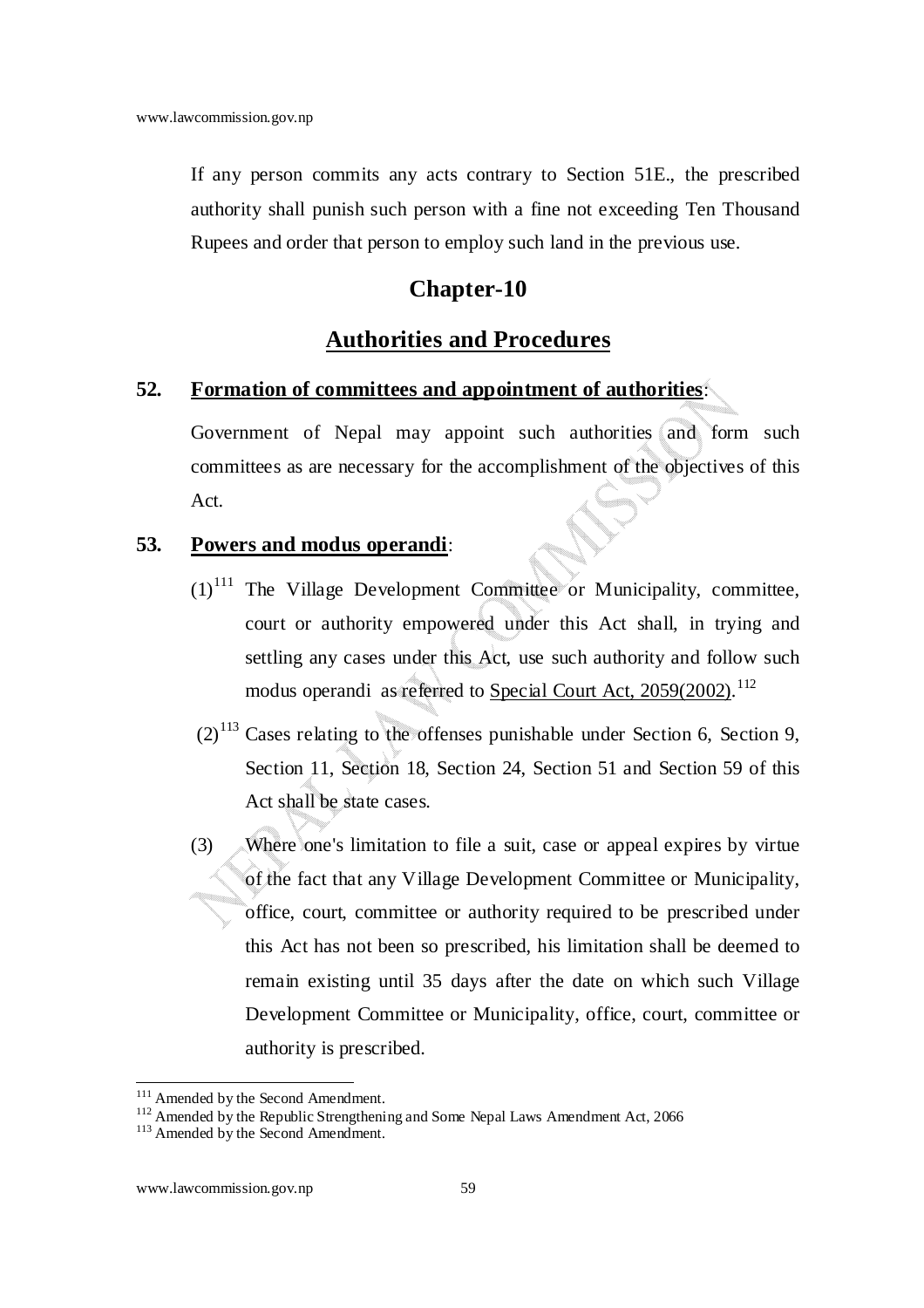### **54. Transfer of filed cases and revision thereof**:

The cases on the following matters filed in any office or court other than in the Supreme Court and yet to be settled until the date of the commencement of this Section shall, after the commencement of this Section, be transferred to the prescribed court and be tried and settled by that court:

- (a) Entitlement to tenancy right,
- (b) Acquisition of the tenancy right and expulsion thereof,
- (c) Relating to rent,
- (d) Relating to a land possessed in the name of another person,
- (e) Transaction of which borrower is a peasant or agricultural labor, and
- (f) Other cases which arise out of the above-mentioned cases.

## **55.**<sup>114</sup> **Appeal**:

- (1) Except as otherwise mentioned in this Act, an appeal may, after the commencement of this Section, be filed in the Court of Appeal<sup>115</sup> against a decision made by the District Court or the prescribed authority, committee or organization pursuant to this Act within thirty five days.
- (2) If an appeal has been filed in any court or authority under the law prevailing for the time being, prior to the provision of appeal as referred to in Sub-section (1), and is under consideration of such court or authority, nothing contained in that Sub-section shall affect the same.

### **56. Powers to enter into house and land**:

l <sup>114</sup> Amended by the Administration of Justice Reforms (Fourth Amendment) Act, 2043(1986) (this Section has also been amended by the Second Amendment).

<sup>&</sup>lt;sup>115</sup> Amended by the Administration of Justice Act, 2048(1991).

www.lawcommission.gov.np 60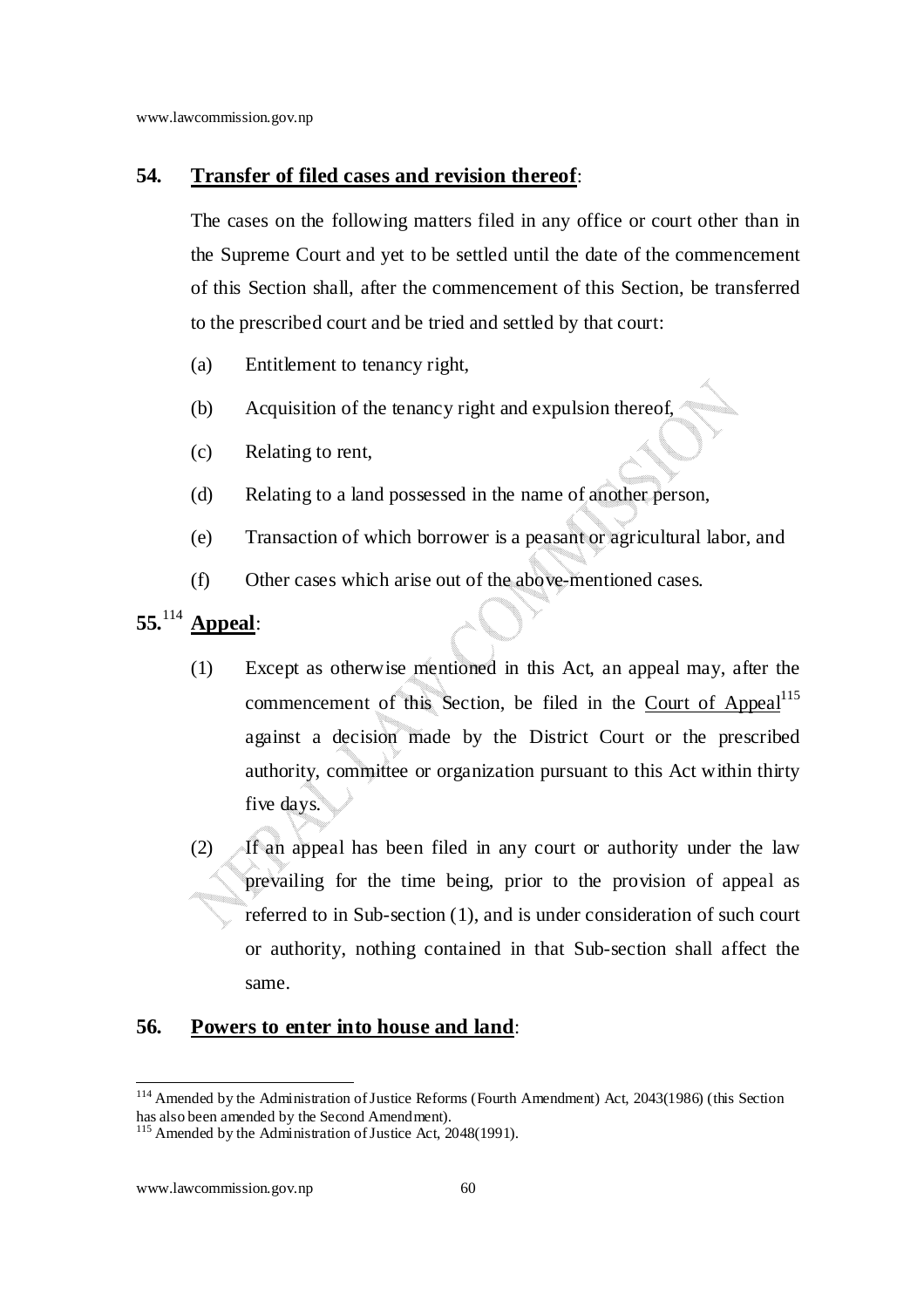The concerned Village Development Committee or Municipality, office, committee or authority shall, for the purposes of investigating any matter pursuant to this Act, be entitled to enter into the house and land belonging to any person concerned, by giving a prior notice.

Provided that, while entering into anybody's house and land, such authority shall do so in the presence of one member of the Village Development Committee or Municipality.

#### **57. To delegate powers**:

Government of Nepal may, by a notified order, delegate any powers conferred on it under this Act to any authority or committee.

**57A.**<sup>116</sup>**Court fee and fee for compromise (***Baksauni***) not to be charged**: Notwithstanding anything contained in the prevailing Nepal law, any cases or petitions on the tenancy right and determination of loans to be filed in any court or authority under this Act or the Rules framed under this Act shall be tried and settled, without charging court fees thereon; and no fee for compromise shall be charged for making and effecting compromise in cases to be filed under this Act and the rules framed under this Act.

### **Chapter-11**

### **Miscellaneous**

#### **58. Other punishment**:

(1) Except as otherwise provided in the other Sections of this Act, a person who violates any matter of this Act or the Rules or order framed or made under this Act or who provides or files any false statement, information or petition to or before any person, Village Development Committee or Municipality or authority authorized

<sup>&</sup>lt;sup>116</sup> Inserted by the First Amendment and amended by the Second Amendment.

www.lawcommission.gov.np 61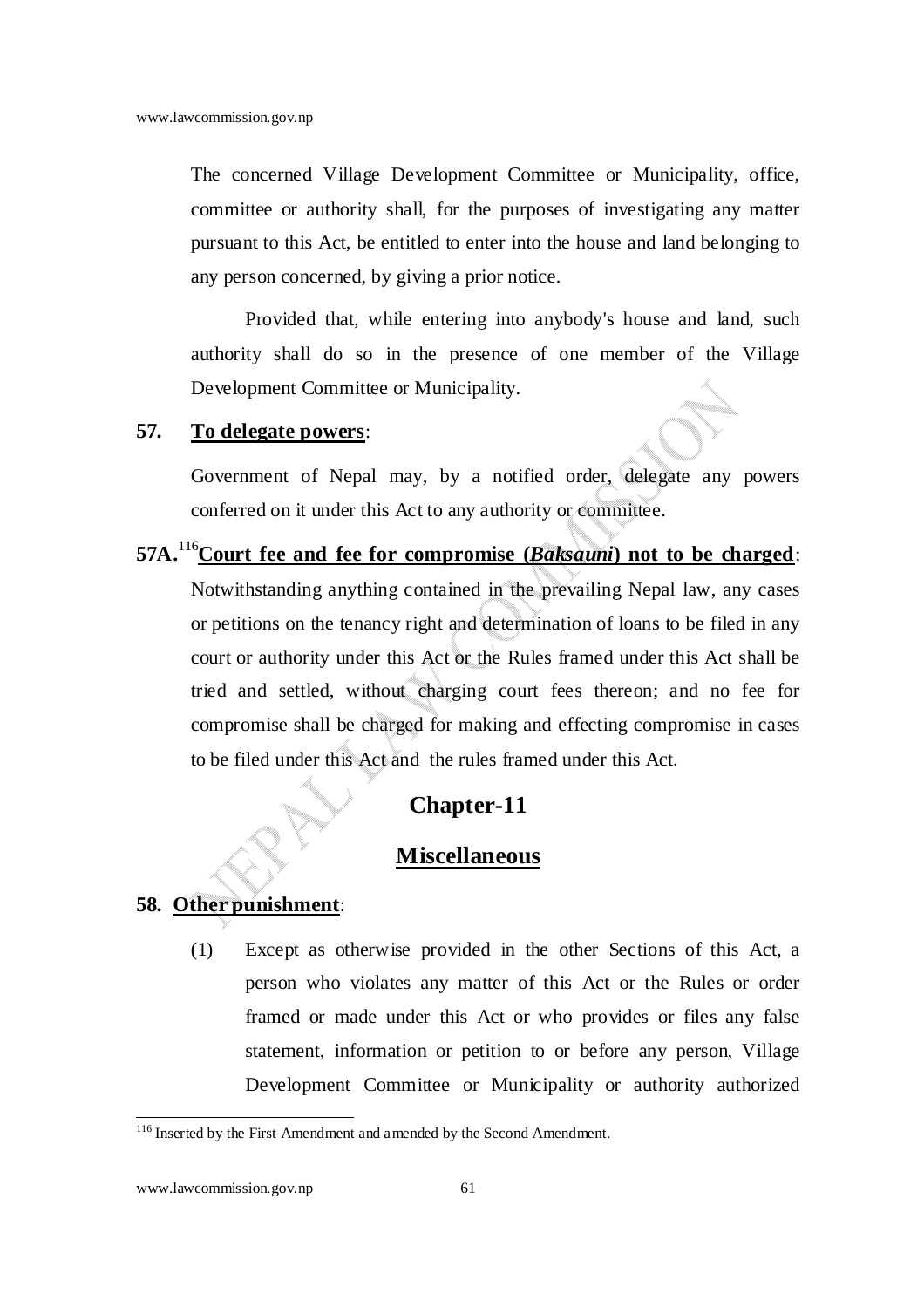under this Act shall be punished, by order of the prescribed authority, with a fine not exceeding Rs. 5,00/-(Five Hundred Rupees).

 $(2)^{117}$  .........

## **58A.**<sup>118</sup>**Imposition of fine equal to court fees in the event of making false petition**:

If a petition filed by a person with the prescribed court or the prescribed authority is proved to be false, a fine of a sum equal to the court fees to be deposited by that person in making such petition shall be imposed on that person for making such a false petition.

### **58B.**<sup>119</sup>**Execution of Judgment**:

In cases where a decision made by any court or the prescribed authority pursuant to this Act cannot be executed by the court, the prescribed authority shall execute the decision.

## **59.**<sup>120</sup> **Powers of Government of Nepal to give direction regarding cultivation:**

- (1) Government of Nepal may, by a notified order and providing necessary facilities, give direction to harvest in the land of any area any particular crops or one or more crops of any particular species and farm the same by following the method and provision fixed in that notified order; and it shall be the duty of the concerned landowner and tenant to cultivate in accordance with such direction.
- (2) If any person does not cultivate in accordance with the direction given pursuant to Sub-section (1), the concerned crops of that person may, by order of the prescribed authority, be forfeited if that person is a

  $117$  Repealed by the Administration of Justice Reforms (Fourth Amendment) Act, 2043(1986).

<sup>&</sup>lt;sup>118</sup> Inserted by the First Amendment.

<sup>&</sup>lt;sup>119</sup> Inserted by the Administration of Justice Reforms (Fourth Amendment) Act, 2043(1986).

<sup>&</sup>lt;sup>120</sup> Amended by the Second Amendment.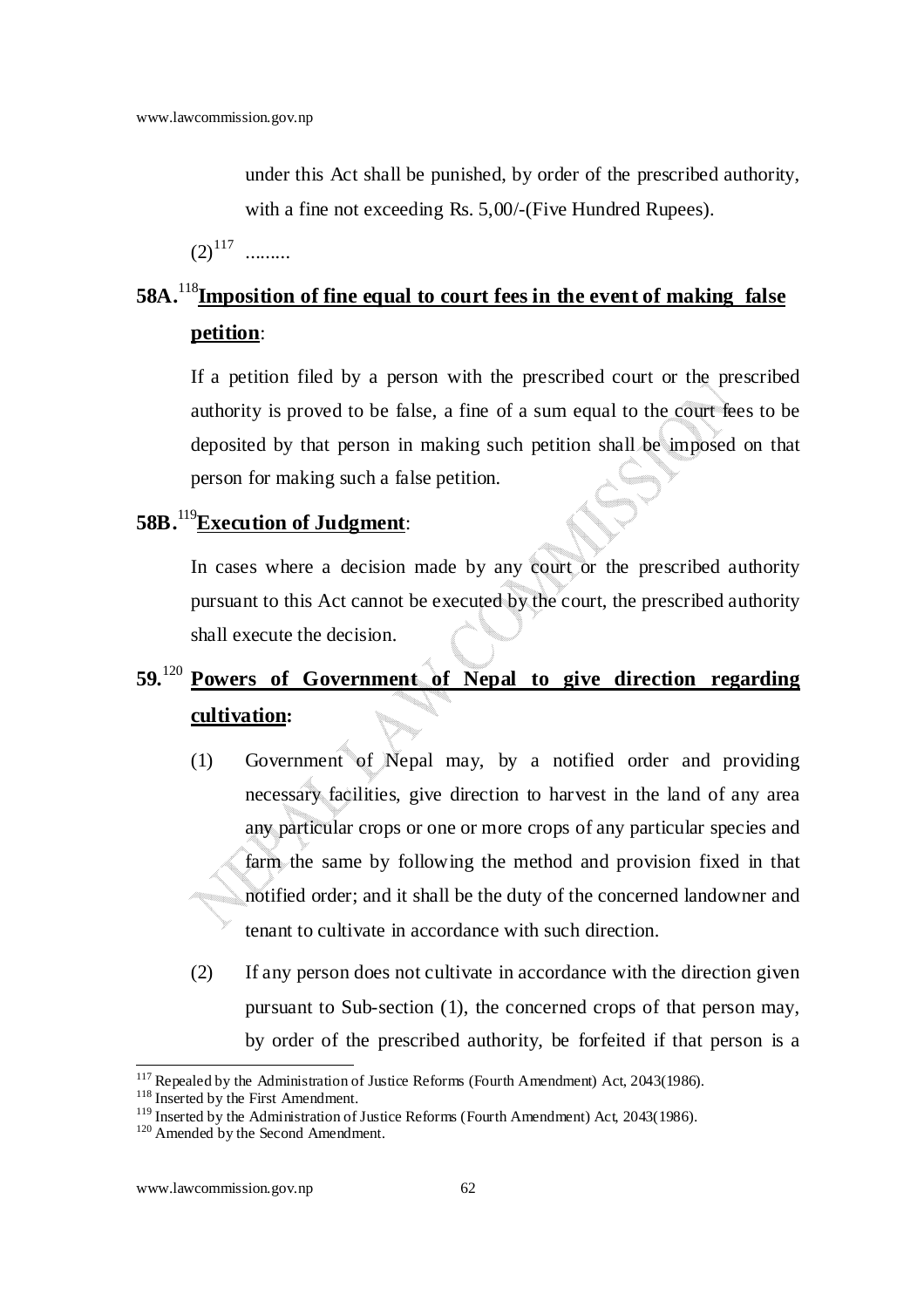landowner and that person shall be evicted from the land if that person is a tenant.

## **60. Notice to be given to Village Development Committee or Municipality**:

While lending or borrowing a loan in cash in a sum exceeding Rs. 50/-(Fifty Rupees) or in-kind worth in excess of Rs. 50/- (Fifty Rupees) for any agricultural acts, a notice thereof shall be given to the Village Development Committee or Municipality.

Provided that, such committee or authority or cooperative bank or cooperative institution as prescribed pursuant to this Act need not give such notice while lending a loan.

### **61. Powers to frame rules**:

Government of Nepal may frame Rules in order to accomplish the objective of this Act.

### **62. Powers to remove difficulties**:

- (1) If there arises any difficulty in connection with the implementation of this Act, Government of Nepal may, by a Notification in the Nepal Gazette and subject to the ambit of this Act, issue necessary order; and such order shall be deemed to be included in this Act.
- $\overline{A}$  copy of every order issued under Sub-section (1) shall be tabled in the session of the Legislature- Parliament<sup>121</sup> where the session is going on for the time being within one week and in the coming session where the session is in recess within one week.

 $121$  Amended by the Republic Strengthening and Some Nepal Laws Amendment Act, 2066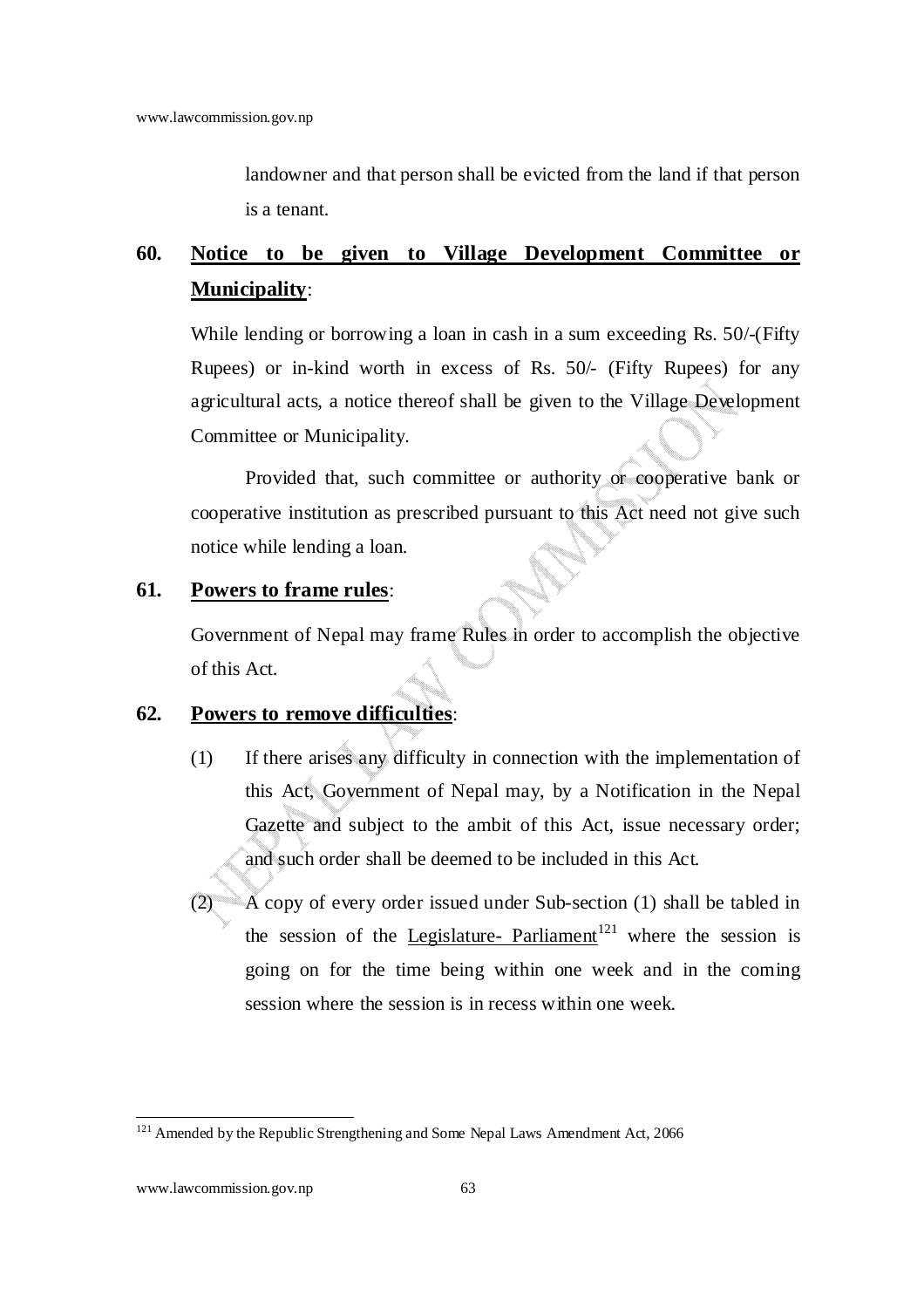### **63. Action in case of conflict**:

The matters contained in this Act and the Rules framed hereunder shall be governed by this Act and Rules accordingly; and the other matters shall be governed by the prevailing Nepal law.

### **64. Repeal**:

The following Nepal laws are hereby repealed:

- (1) Maintaining the Records of Lands and Land Tillers Act, 2013(1965);
- (2) The Lands Act, 2014(1957), Amendments made thereto from time to time, and the Lands Rules, 2017(1960), and
- (3) Agriculture (New Management) Act, 2019(1962).

ERWAY A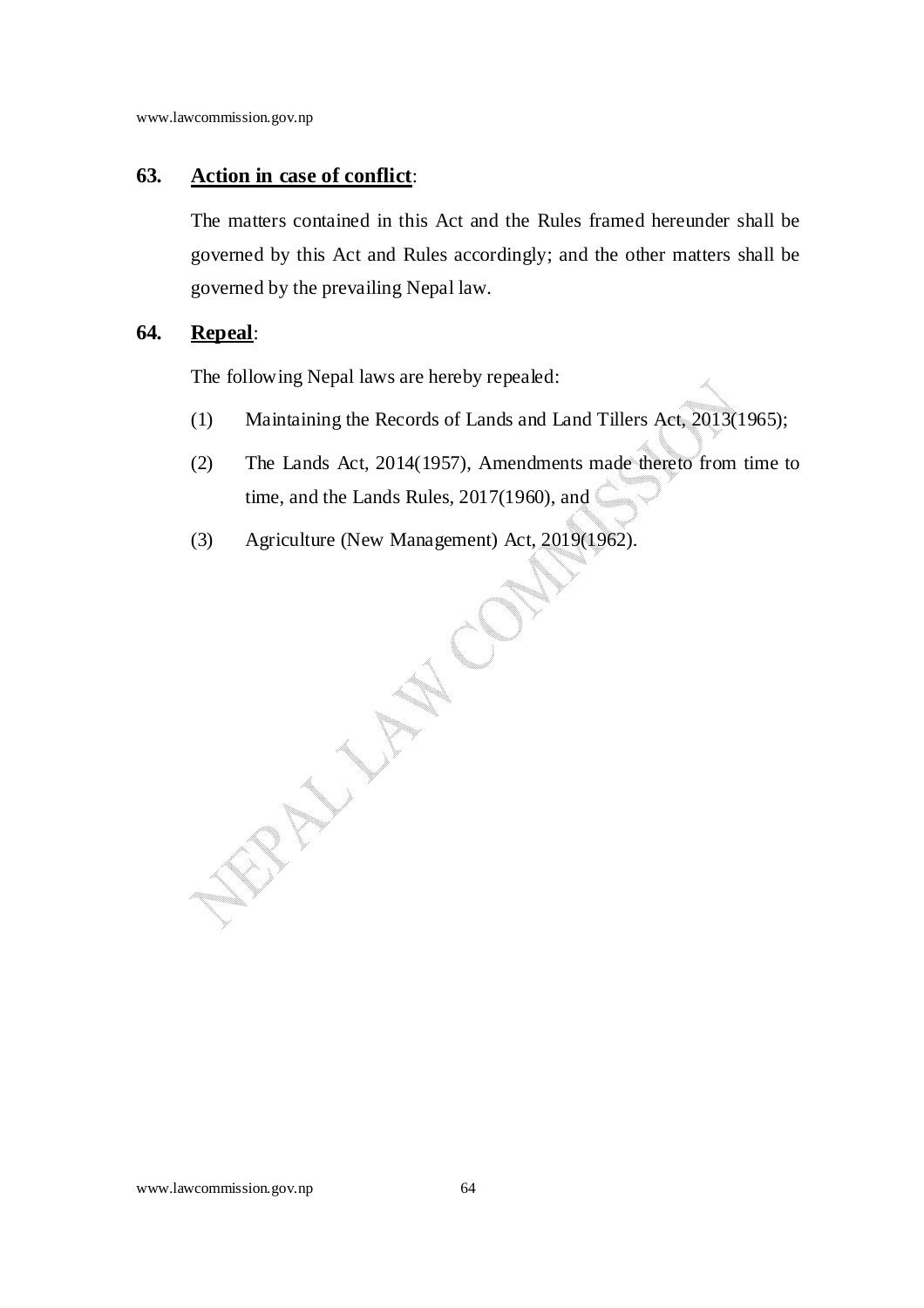#### **Conversion**:

The words converted by the Lands (Fourth Amendment) Act, 2053(1997):

- (a) The words "Village Development Committee" or "Municipality" instead of "Panchayat" or "Local Panchayat".
- (b) The word "Municipality" instead of "Town Panchayat".

#### **Note**:

#### **Date and place of commencement of the Act**:

- (1) Chapters 3, 4, 5, 6 and 9 of the Lands Act, 2021(1964) commenced vide the notices dated 2021-8-5 (20 November 1964), 2022-8-1 (16 November 1965) and 2023-8-29 (24 December 1966), and Chapter 2 of the Act commenced vide the notice dated 2024-12-19( 1 April 1968) in (1) Katmandu, (2) Lalitpur, (3) Bhaktapur, (4) Bara, (5) Parsa, (6) Rautahat, (7) Bardiya, (8) Kailali, and (9) Jhapa Districts.
- (2) The Act commenced vide the notice dated 2026-8-30 (15 December 1969) in (1) Kanchanpur, (2) Banke, (3) Nawalparasi, and (4) Sarlahi Districts.
- (3) The Act commenced vide the notice dated 2027-5-29 (25 August 1970) in (1) Morang, (2) Sunsari, (3) Siraha, (4) Dhanusa, and (5) Mahottari Districts.
- (4) The Act commenced vide the notice dated 2029-5-20 (4 September 1972) in (1) Chitwan, (2) Rupandehi, (3) Kapilbastu, (4) Saptari, and (5) Dang Districts.
- (5) The Act commenced vide the notice dated 2031-4-25 (9 Aug 1974) in (1) Ilam, (2) Udayapur, (3) Sindhuli, and (4) Surkhet Districts.
- (6) The rate of rent has been fixed in eight Districts since the crops of fiscal year 2031/032 (1973/74) vide the notice dated 2030-6-29 (15 October 1973).

www.lawcommission.gov.np 65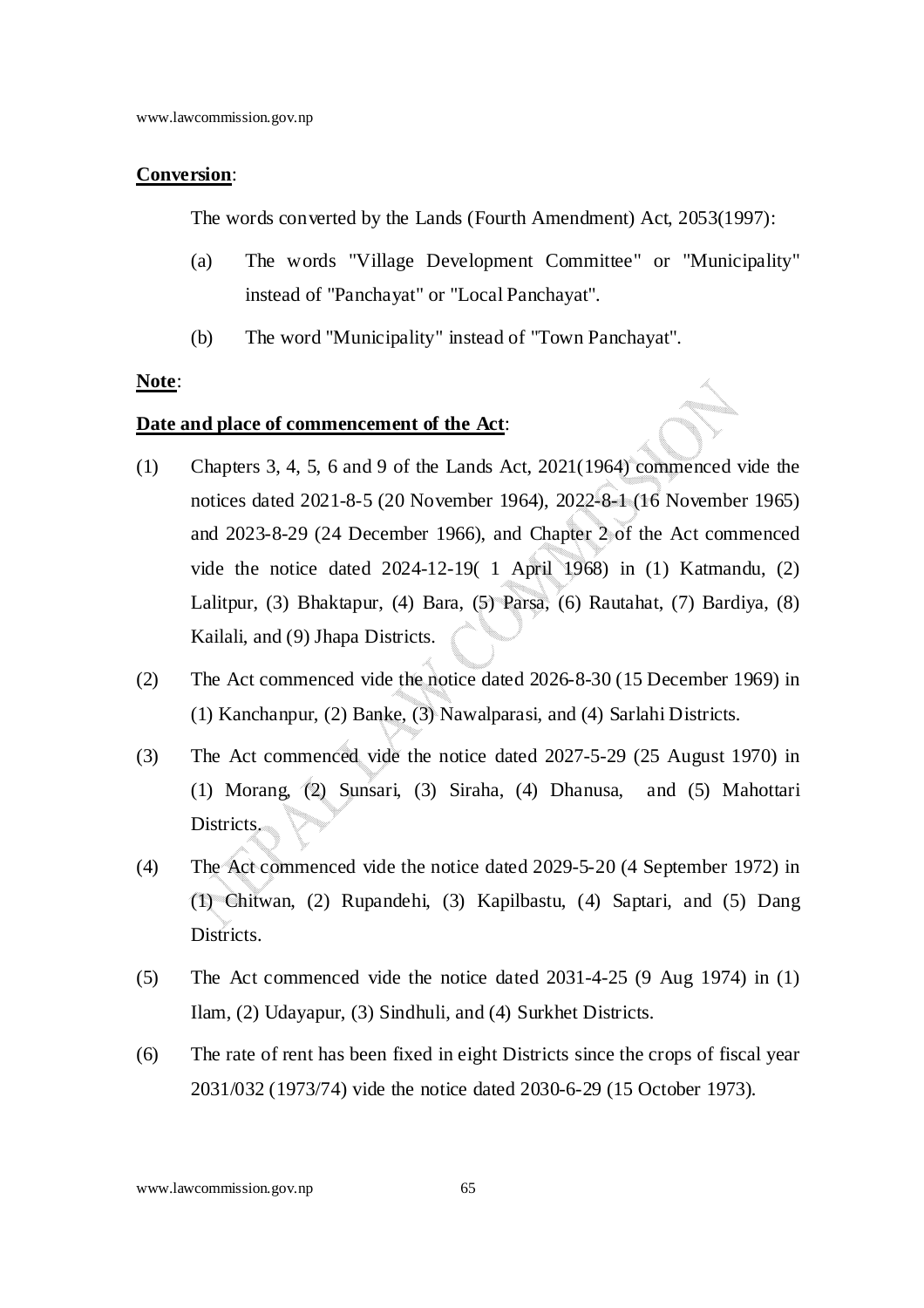- (7) Chapter 2 of the Lands Act, 2021(1964) commenced vide the notice dated 2035-4-21 (5 August 1978) in Panchthar, Dhankuta, Ramechhap, Tanahun and Mustang Districts with effect from 2035-4-1 (16 July 1978).
- (8) Chapter 2 of the Lands Act, 2021 (1964) commenced vide the notice dated 2035-11-28 (15 March 1979) in Dadeldhura, Tehrathum, Kaverplanchock, Dhading and Myagdi Districts with effect from 3036-1-1(14 April 1979).
- (9) Chapter 2 of the Lands Act, 2021 (1964) commenced vide the notice dated 2036-8-15 (1 December 1979) in Makawanpur, Nuwakot and Kaski Districts.
- (10) Chapter 2 of the Lands Act, 2021 (1964) commenced vide the notice dated 2038-5-1 (17 August 1981) in Rasuwa District.
- (11) Chapter 2 of the Lands Act 2021(1964) commenced forthwith vide the notice dated 2040-4-1(17 July 1983) in Salyan, Baglung and Bhojpur Districts.
- (12) Chapter 2 of the Lands Act 2021(1964) commenced forthwith vide the notice dated 2040-4-1(17 July 1983) in Gorkha, Gulmi and Syangja Districts.
- (13) Section 3 of Chapter 2 of the Lands Act, 2021(1964) commenced vide the notice dated 2043-4-6(16 July 1986) in Parbat, Arghakhanchi and Darchula Districts on 2043-4-1(11 July 1986)
- (14) Section 3 of Chapter 2 of the Lands Act, 2021(1964) commenced vide the notice dated 2045-2-3(16 May 1988) in Lamjung and Khotang Districts on 2045-4-1(16 July 1988).
- (15) Chapter 2 of the Lands Act, 2021(1964) commenced vide the notice dated 2051-4-1 (16 July 1994) in Bajura and Dailekh Districts on that date.
- (16) Chapter 2 of the Lands Act, 2021(1964) commenced vide the notice dated 2052-5-1 (17 August 1995) in Sankhuwasabha District on that date.

www.lawcommission.gov.np 66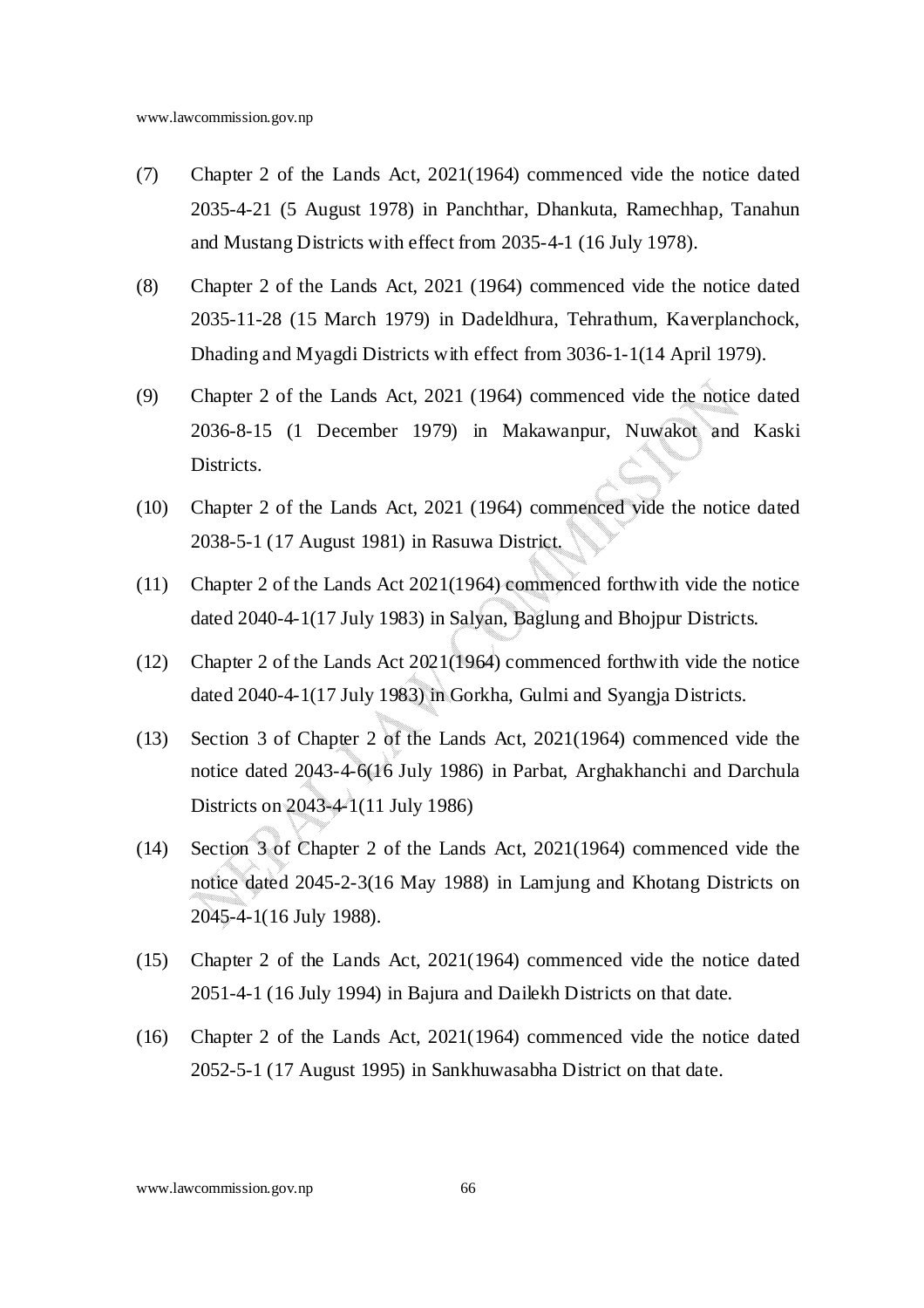(17) Chapter 2 of the Lands Act, 2021(1964) commenced vide the notice dated 2053-7-1 (17 October 1996) in Solukhumbu District on that date.

WANN LIMBONS ON MARSHOT